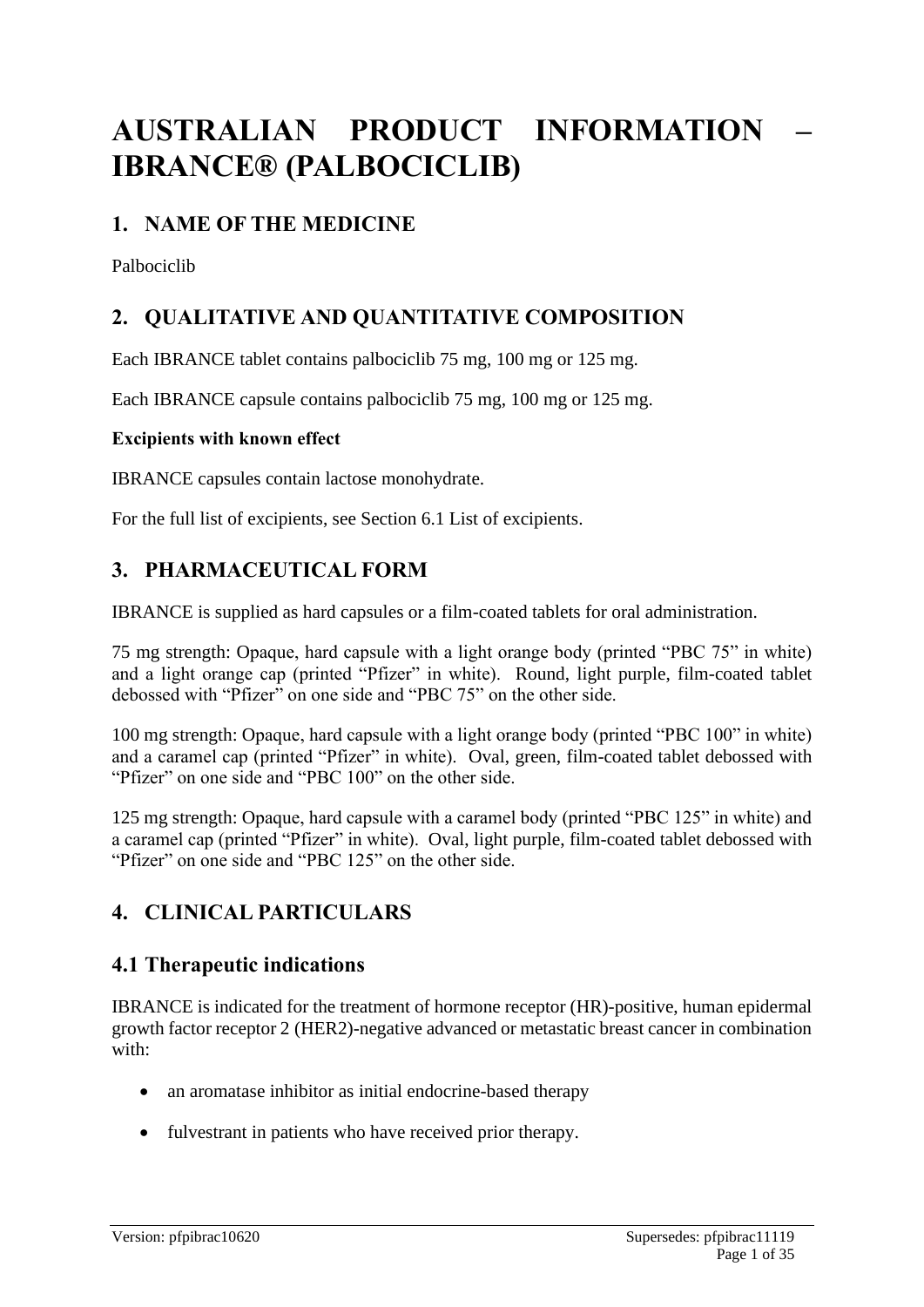## **4.2 Dose and method of administration**

#### **Dosage**

The recommended dose of IBRANCE is a 125 mg capsule or tablet taken orally once daily for 21 consecutive days followed by 7 days off treatment to comprise a complete cycle of 28 days.

When coadministered with palbociclib, an aromatase inhibitor should be administered according to the dose schedule reported in the Product Information for that aromatase inhibitor.

When coadministered with palbociclib, the recommended dose of fulvestrant is 500 mg administered intramuscularly on Days 1, 15, 29 and once monthly thereafter. Please refer to the Product Information for fulvestrant.

#### **Method of administration**

IBRANCE capsules should be taken with food. IBRANCE tablets may be taken with or without food.

Patients should be encouraged to take their dose at approximately the same time each day. Continue the treatment as long as the patient is deriving clinical benefit from therapy.

If the patient vomits or misses a dose, an additional dose should not be taken. The next prescribed dose should be taken at the usual time. IBRANCE capsules or tablets should be swallowed whole (do not chew, crush, open the capsules or split the tablets prior to swallowing). No capsule or tablet should be ingested if it is broken, cracked or otherwise not intact.

Prior to the start of, and throughout treatment, pre/perimenopausal women treated with the combination of IBRANCE plus aromatase inhibitor/fulvestrant should also be treated with a luteinising hormone-releasing hormone (LHRH) agonist according to local clinical practice. Pre- and perimenopausal women were not enrolled in PALOMA-1 and PALOMA-2.

For men treated with the combination of IBRANCE plus aromatase inhibitor therapy, consider treatment with an LHRH agonist according to current clinical practice standards.

#### **Dosage adjustments**

Dose modification of IBRANCE is recommended based on individual safety and tolerability.

Management of some adverse reactions may require temporary dose interruptions/delays and/or dose reductions or permanent discontinuation as per dose reduction schedules provided in Tables 1, 2 and 3 (see Section 4.4 Special warnings and precautions for use and Section 4.8 Adverse effects (undesirable effects)).

| Table 1. IBRANCE recommended dose modifications for adverse events |  |  |
|--------------------------------------------------------------------|--|--|
|--------------------------------------------------------------------|--|--|

| <b>Dose Level</b>     | Dose                 |
|-----------------------|----------------------|
| Recommended dose      | $125 \text{ mg/day}$ |
| First dose reduction  | $100 \text{ mg/day}$ |
| Second dose reduction | 75 mg/day*           |

\*If further dose reduction below 75 mg/day is required, discontinue the treatment.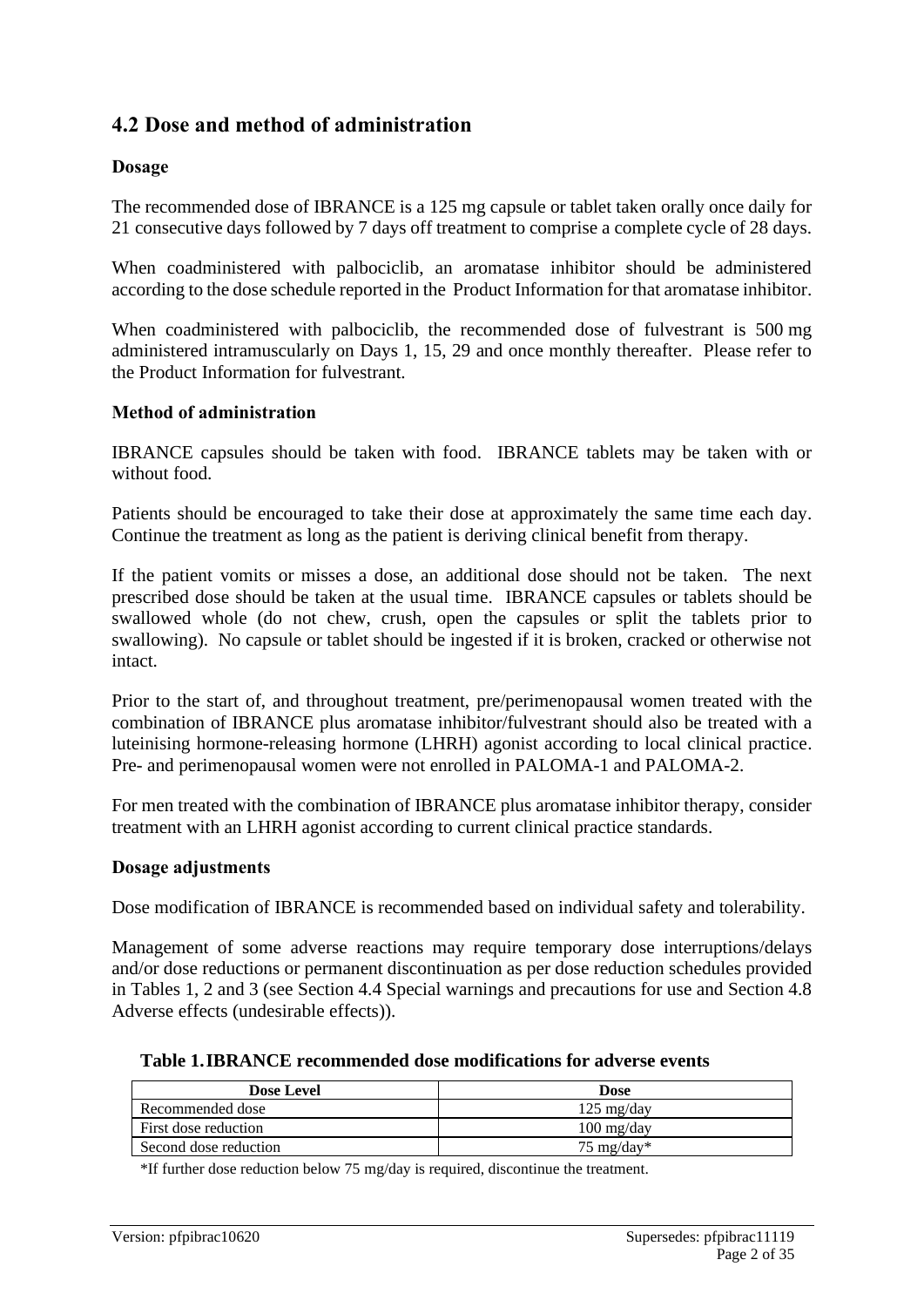#### **Table 2.IBRANCE dose modification and management – haematological toxicities<sup>a</sup>**

|                                  | Monitor full blood count prior to the start of IBRANCE therapy and at the beginning of each cycle, as well as     |  |  |  |  |  |  |
|----------------------------------|-------------------------------------------------------------------------------------------------------------------|--|--|--|--|--|--|
|                                  | on Day 15 of the first 2 cycles, and as clinically indicated. After the first 6 cycles, if neutropenia of grade 3 |  |  |  |  |  |  |
|                                  | or higher has not occurred, frequency of full blood count monitoring can be decreased to every 3 months           |  |  |  |  |  |  |
|                                  | (prior to the beginning of a cycle) and as clinically indicated.                                                  |  |  |  |  |  |  |
| <b>CTCAE Grade</b>               | Dose modification and management                                                                                  |  |  |  |  |  |  |
| Grade 1 or 2                     | No dose adjustment is required.                                                                                   |  |  |  |  |  |  |
| Grade 3                          | Day 1 of any cycle:                                                                                               |  |  |  |  |  |  |
|                                  | If Grade 3 on day 1 of any cycle, withhold IBRANCE until recovery to Grade $\leq 2$ ,                             |  |  |  |  |  |  |
|                                  | and repeat full blood count within 1 week. When recovered to Grade $\leq$ 2, start the                            |  |  |  |  |  |  |
|                                  | next cycle at that time at the same dose.                                                                         |  |  |  |  |  |  |
|                                  |                                                                                                                   |  |  |  |  |  |  |
| Day 15 of first 2 cycles:        |                                                                                                                   |  |  |  |  |  |  |
|                                  | If Grade 3 on Day 15, continue IBRANCE at the current dose to complete cycle and                                  |  |  |  |  |  |  |
|                                  | repeat full blood count on Day 22.                                                                                |  |  |  |  |  |  |
|                                  | If Grade 4 on Day 22, see Grade 4 dose modification guidelines below.                                             |  |  |  |  |  |  |
|                                  |                                                                                                                   |  |  |  |  |  |  |
|                                  | In cases of prolonged $(>1$ week) recovery from Grade 3 events, or in cases of                                    |  |  |  |  |  |  |
|                                  | recurrent Grade 3 neutropenia, anaemia or thrombocytopenia on Day 1 of                                            |  |  |  |  |  |  |
|                                  | subsequent cycles, consider dose reduction.                                                                       |  |  |  |  |  |  |
| Grade 3 neutropenia <sup>b</sup> | At any time:                                                                                                      |  |  |  |  |  |  |
| with fever $\geq$ 38.5°C         | Withhold IBRANCE until recovery to Grade $\leq$ 2.                                                                |  |  |  |  |  |  |
| and/or infection                 | Resume at the <i>next lower dose</i> .                                                                            |  |  |  |  |  |  |
| Grade 4                          | At any time:                                                                                                      |  |  |  |  |  |  |
|                                  | Withhold IBRANCE until recovery to Grade $\leq$ 2.                                                                |  |  |  |  |  |  |
|                                  | Resume at the next lower dose.                                                                                    |  |  |  |  |  |  |
|                                  |                                                                                                                   |  |  |  |  |  |  |

Grading according to CTCAE 4.0

ANC=absolute neutrophil count; CTCAE=Common Terminology Criteria for Adverse Events; LLN-lower limit of normal.

- <sup>a</sup> Table applies to all haematological adverse reactions except lymphopenia (unless associated with clinical events, e.g., opportunistic infections).
- <sup>b.</sup> ANC: Grade 1: ANC < LLN 1500/mm<sup>3</sup>; Grade 2: ANC 1000 < 1500/mm<sup>3</sup>; Grade 3: ANC 500 - <1000/mm<sup>3</sup>; Grade 4: ANC <500/mm<sup>3</sup>.

#### **Table 3.IBRANCE dose modification and management – non-haematological Toxicities**

| <b>CTCAE Grade</b>                                                                      | <b>Dose Modifications</b>                                                                                                                                               |
|-----------------------------------------------------------------------------------------|-------------------------------------------------------------------------------------------------------------------------------------------------------------------------|
| Grade 1 or 2                                                                            | No dose adjustment is required.                                                                                                                                         |
| Grade $\geq$ 3 non-haematological toxicity (if<br>persisting despite medical treatment) | Withhold until symptoms resolve to:<br>Grade $\leq$ 1:<br>Grade $\leq$ 2 (if not considered a safety risk for the<br>patient)<br>Resume at the <i>next lower dose</i> . |

Grading according to CTCAE 4.0

CTCAE=Common Terminology Criteria for Adverse Events.

Permanently discontinue IBRANCE in patients with severe interstitial lung disease (ILD)/pneumonitis (see Section 4.4 Special warnings and precautions for use, Interstitial lung disease (ILD) /pneumonitis).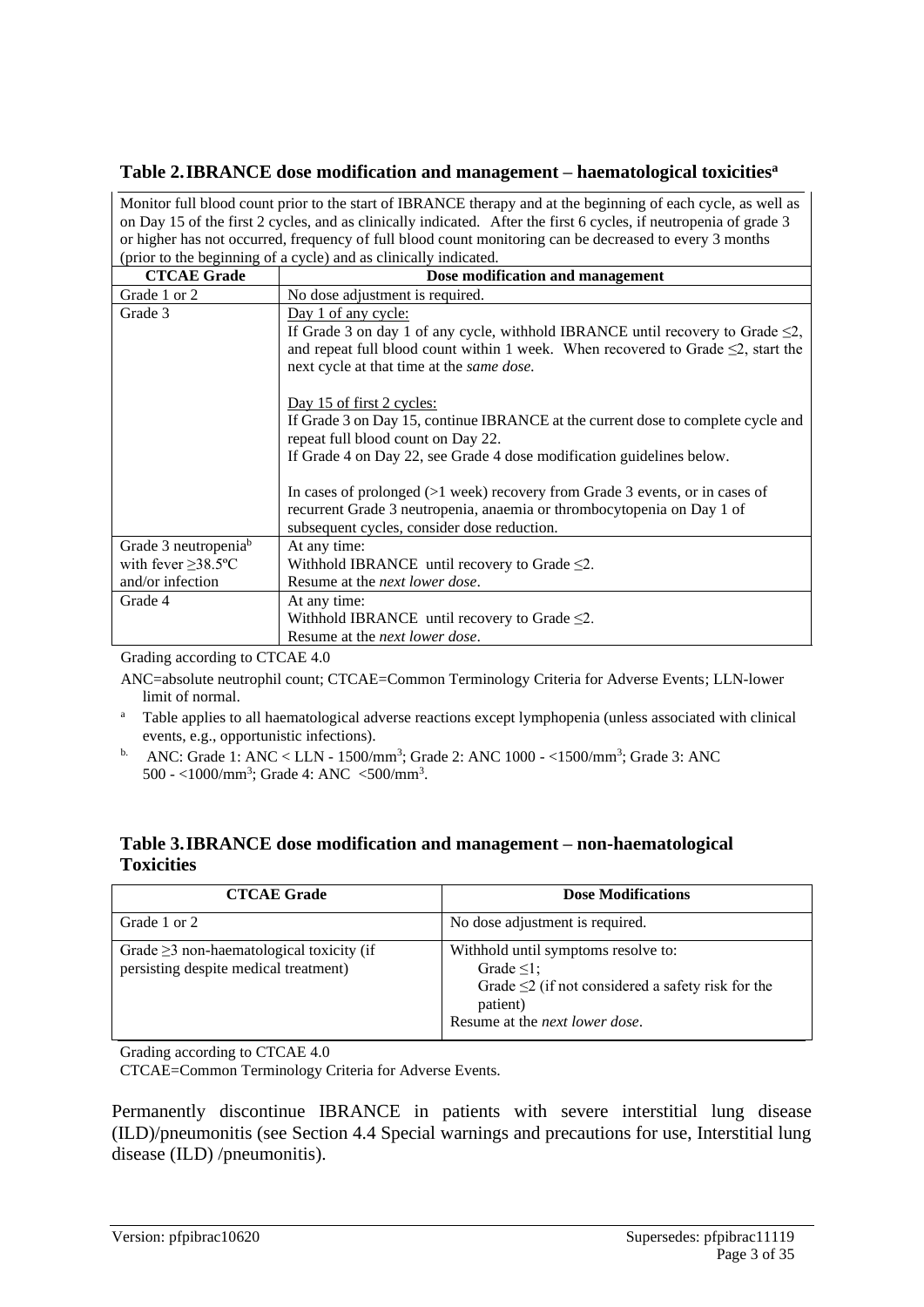No dose modifications are required on the basis of patient's age, sex or body weight (see Section 5.2 Pharmacokinetic properties).

#### **Dosage adjustment in renal impairment**

No dose adjustment is required for patients with mild, moderate or severe renal impairment (creatinine clearance  $[CrCl] \ge 15$  mL/min). Insufficient data are available in patients requiring haemodialysis to provide any dosing recommendation in this patient population (see Section 5.2 Pharmacokinetic properties, Special populations, Renal impairment).

#### **Dosage adjustment in hepatic impairment**

No dose adjustment is required for patients with mild or moderate hepatic impairment (Child-Pugh classes A and B). For patients with severe hepatic impairment (Child-Pugh class C), the recommended dose of IBRANCE is 75 mg once daily for 21 consecutive days followed by 7 days off treatment (see Section 5.2 Pharmacokinetic properties, Special populations, Hepatic impairment).

#### **Dosage adjustment in the elderly**

No dose adjustment is necessary in patients ≥65 years of age (see Section 5.2 Pharmacokinetic properties, Special populations, Elderly  $\geq 65$  years).

#### **Children and adolescents**

The safety and efficacy of IBRANCE in children and adolescents <18 years of age have not been established.

### **4.3 Contraindications**

Use of IBRANCE is contraindicated in patients with hypersensitivity to palbociclib or to any of the excipients.

### **4.4 Special warnings and precautions for use**

#### **Identified precautions**

#### **Myelosuppression**

#### Neutropenia

Decreased neutrophil counts have been observed very commonly in clinical studies with IBRANCE. In patients receiving IBRANCE in combination with letrozole (PALOMA-1 and PALOMA-2) and in combination with fulvestrant (PALOMA-3), Grade 3 (ANC 500-<1000/mm<sup>3</sup>) and Grade 4 (ANC <500/mm<sup>3</sup>) decreased neutrophil counts were reported in 56.1% and 10.6% of patients respectively (see Section 4.8 Adverse effects (undesirable effects).

In PALOMA-1 and PALOMA-2 the median time to first episode of any grade neutropenia was 15 days (range 12-700 days) and 28 days (range 12-854) for Grade ≥3 neutropenia. The median duration of Grade  $\geq$ 3 neutropenia was 33 days (range 1-534).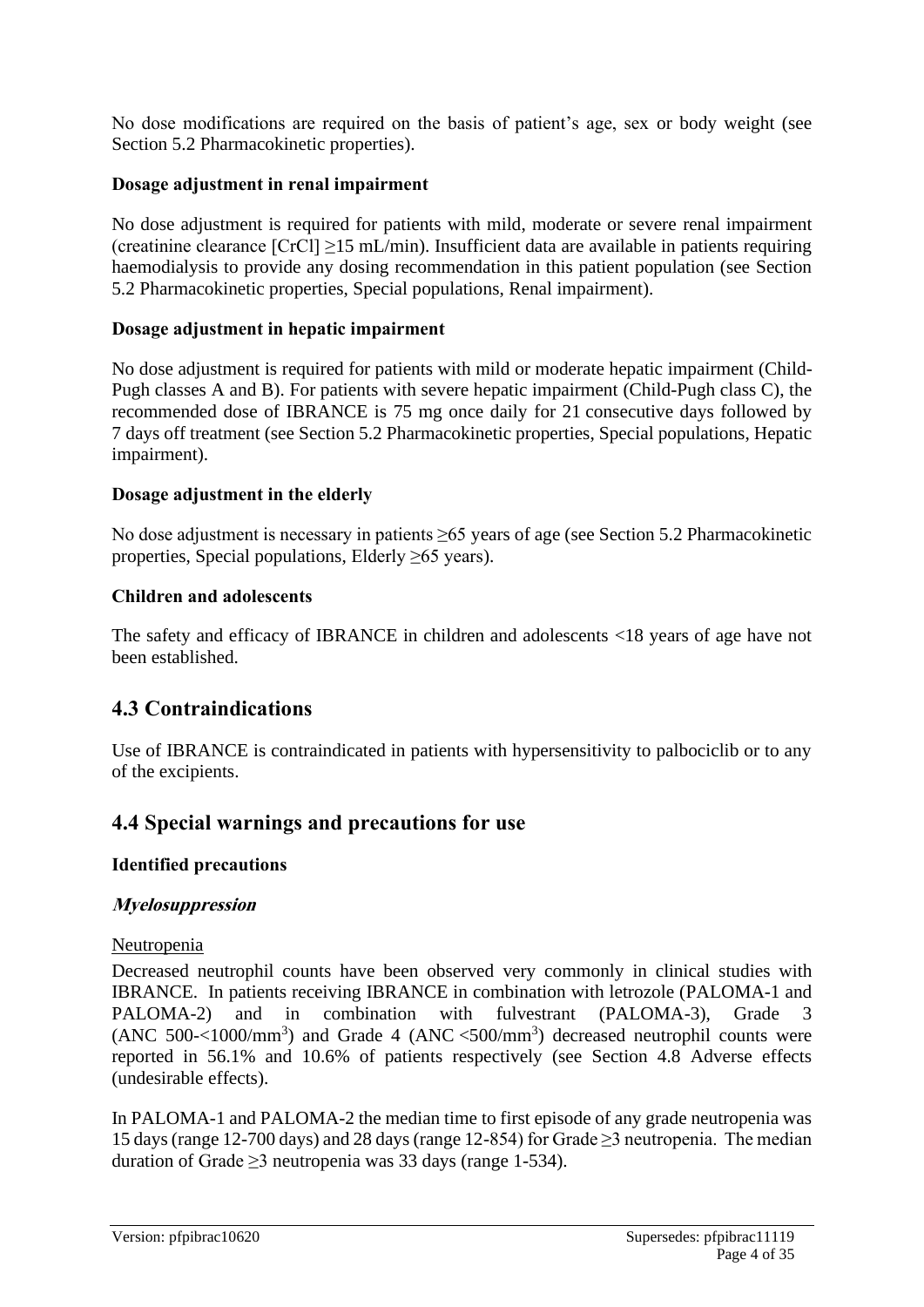In PALOMA-3 the median time to first episode of neutropenia was 15 days (13-317 days) for any grade and 16 days (range 13-587) for Grade  $\geq$ 3 neutropenia. The median duration for Grade  $\geq$ 3 neutropenia was 21 days (range 1-167).

An increase in palbociclib exposure has been associated with more severe neutropenia; in Asian subjects, frequency of grade ≥3 neutropenia is higher than in White subjects (see Section 5.2 Pharmacokinetic properties, Special populations, Asian race).

Febrile neutropenia has been reported in 1.6% of patients receiving palbociclib in combination with letrozole in PALOMA-2 and in 0.9% of patients receiving palbociclib in combination with fulvestrant in PALOMA-3. One death due to neutropenic sepsis was reported in PALOMA-3.

Febrile neutropenia has not been reported in PALOMA-1. Febrile neutropenia has been reported in about 2% of patients exposed to IBRANCE across the overall clinical program (see Section 4.4 Special Warnings and precautions for use, Identified precautions, Infections).

Monitor full blood count prior to the start of IBRANCE therapy and at the beginning of each cycle, as well as on Day 15 of the first 2 cycles, and as clinically indicated.

Dosing interruption, dose reduction or delay in starting treatment cycles is recommended for patients who develop Grade 3 or 4 neutropenia. Appropriate monitoring should be performed (see Section 4.2 Dose and method of administration).

#### Anaemia

Anaemia has been observed very commonly in clinical studies with IBRANCE. In patients receiving IBRANCE in combination with letrozole (PALOMA-1 and PALOMA-2) and in combination with fulvestrant (PALOMA-3), Grade 3 and Grade 4 anaemia was observed in 4.8% and 0% of patients respectively (see Section 4.8 Adverse Effects (undesirable effects)).

In PALOMA-1 and PALOMA-2 the median time to first episode of any grade anaemia was 29 days (range 1-777 days) and 195 days (range 14-760) for Grade  $\geq$ 3 anaemia. The median duration of Grade  $\geq$ 3 anaemia was 7 days (range 1-125). In PALOMA-3 the median time to first episode of anaemia was 25 days (12-378 days) for any grade and 52 days (range 15-363) for Grade  $\geq$ 3 anaemia. The median duration for Grade  $\geq$ 3 anaemia was 7 days (range 1-125). Across both studies, supportive treatment with red blood cell growth factors and transfusions was administered in 2.4% and 1.7%, respectively, on the palbociclib arms, and in 0.4% and 0%, respectively on the comparator arms.

#### Thrombocytopenia

Thrombocytopenia has been observed very commonly in clinical studies with IBRANCE. In patients receiving IBRANCE in combination with letrozole (PALOMA-1 and PALOMA-2) and in combination with fulvestrant (PALOMA-3), Grade 3 and Grade 4 thrombocytopenia was observed in 1.6% and 0.6% of patients, respectively (see Section 4.8 Adverse effects (undesirable effects)).

In PALOMA-1 and PALOMA-2 the median time to first episode of any grade thrombocytopenia was 27 days (range 2-875 days) and 256 days (range 21-652 days) for Grade  $\geq$ 3 thrombocytopenia. The median duration of Grade  $\geq$ 3 thrombocytopenia was 7 days (range 1-28 days). In PALOMA-3 the median time to first episode of thrombocytopenia was 15 days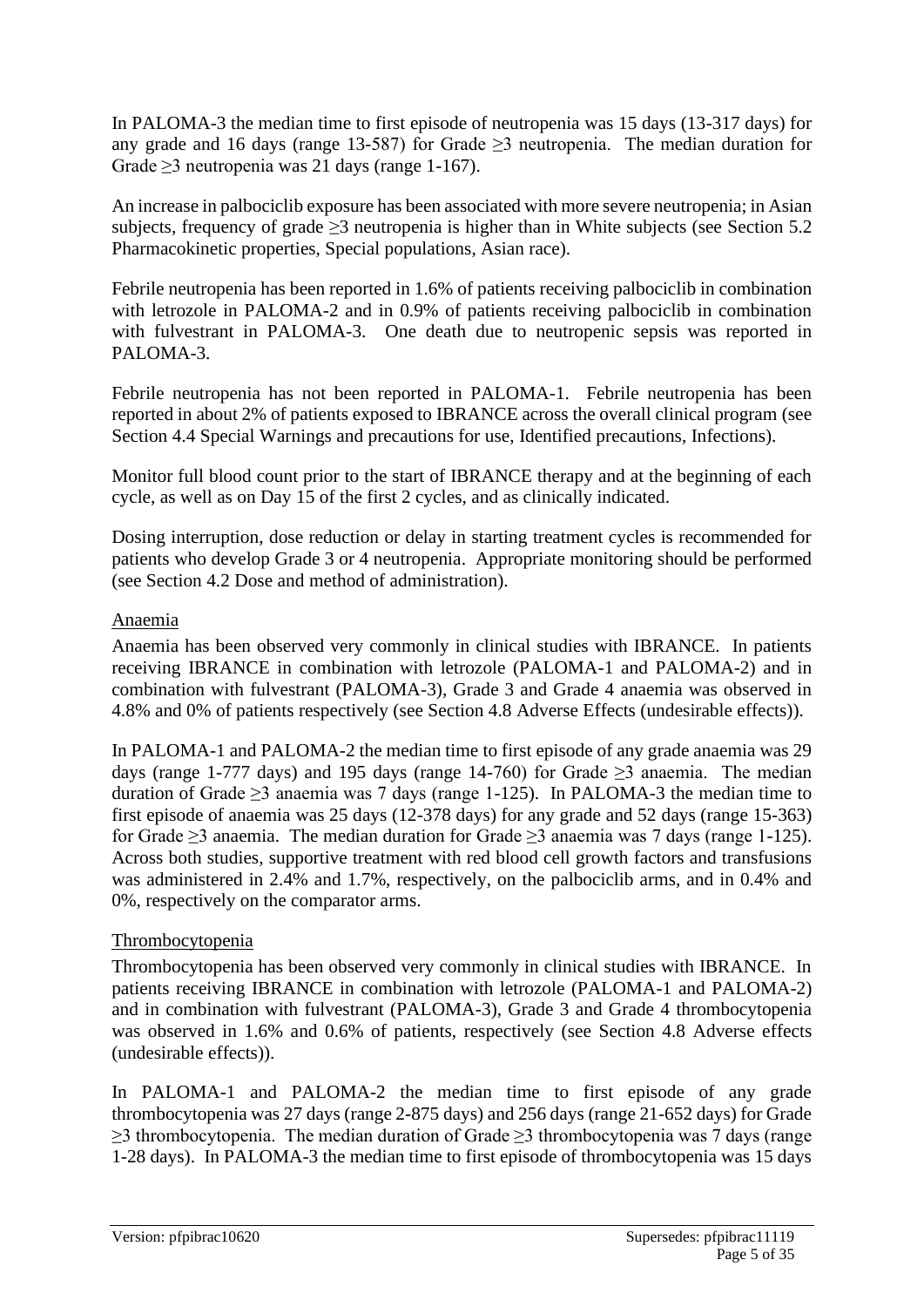(13-422 days) for any grade and 23 days (range 15-57) for Grade  $\geq$ 3 thrombocytopenia. The median duration for Grade  $\geq$ 3 thrombocytopenia was 7 days (range 1-9 days).

#### **Interstitial lung disease (ILD)/pneumonitis**

Severe, life-threatening, or fatal ILD and/or pneumonitis can occur in patients treated with cyclin-dependent kinase 4/6 (CDK4/6) inhibitors, including IBRANCE when taken in combination with endocrine therapy.

Across clinical trials (PALOMA-1, PALOMA-2, PALOMA-3), 1.0% of IBRANCE-treated patients had ILD/pneumonitis of any grade, 0.1% had Grade 3 or 4 and no fatal cases were reported (see section 4.8). Additional cases of ILD/pneumonitis have been observed in the postmarketing setting, with fatalities reported.

Monitor patients for pulmonary symptoms indicative of ILD/pneumonitis (e.g. hypoxia, cough, dyspneoa). In patients who have new or worsening respiratory symptoms and are suspected to have developed ILD/pneumonitis, interrupt IBRANCE immediately and evaluate the patient. Permanently discontinue IBRANCE in patients with severe ILD or pneumonitis (see section 4.2).

#### **Infections**

Since IBRANCE has myelosuppressive properties, it may predispose to infections.

Infections of any grade have been reported at a higher rate in patients treated with IBRANCE. Infections of any grade occurred in 59.6% of patients treated with IBRANCE and letrozole in PALOMA-1 and PALOMA-2 compared to 40.1% of patients treated in the comparator arm. Infections of any grade occurred in 47.2% of patients treated with IBRANCE and fulvestrant in PALOMA-3, compared to 31.4% of patients treated in the comparator arm.

Grade 3 and 4 infections occurred in 6.5% of patients treated with IBRANCE and letrozole in PALOMA-1 and PALOMA-2 compared to 2.3% of patients treated in the comparator arm. Grade 3 and 4 infections occurred in 3.2% of patients treated with IBRANCE in PALOMA-3 compared to 2.9% of patients treated in the comparator arm.

Monitor patients for signs and symptoms of infection and treat as medically appropriate (see Section 4.8 Adverse effects (undesirable effects)).

Physicians should inform patients to immediately report any episodes of fever.

#### **Use in hepatic impairment**

See Section 4.2 Dose and Method of Administration, Dosage adjustment in hepatic impairment and Section 5.2 Pharmacokinetic Properties, Special populations, Hepatic impairment.

#### **Use in renal impairment**

See Section 4.2 Dose and method of administration, Dosage adjustment in renal impairment and Section 5.2 Pharmacokinetic properties, Special populations, Renal impairment.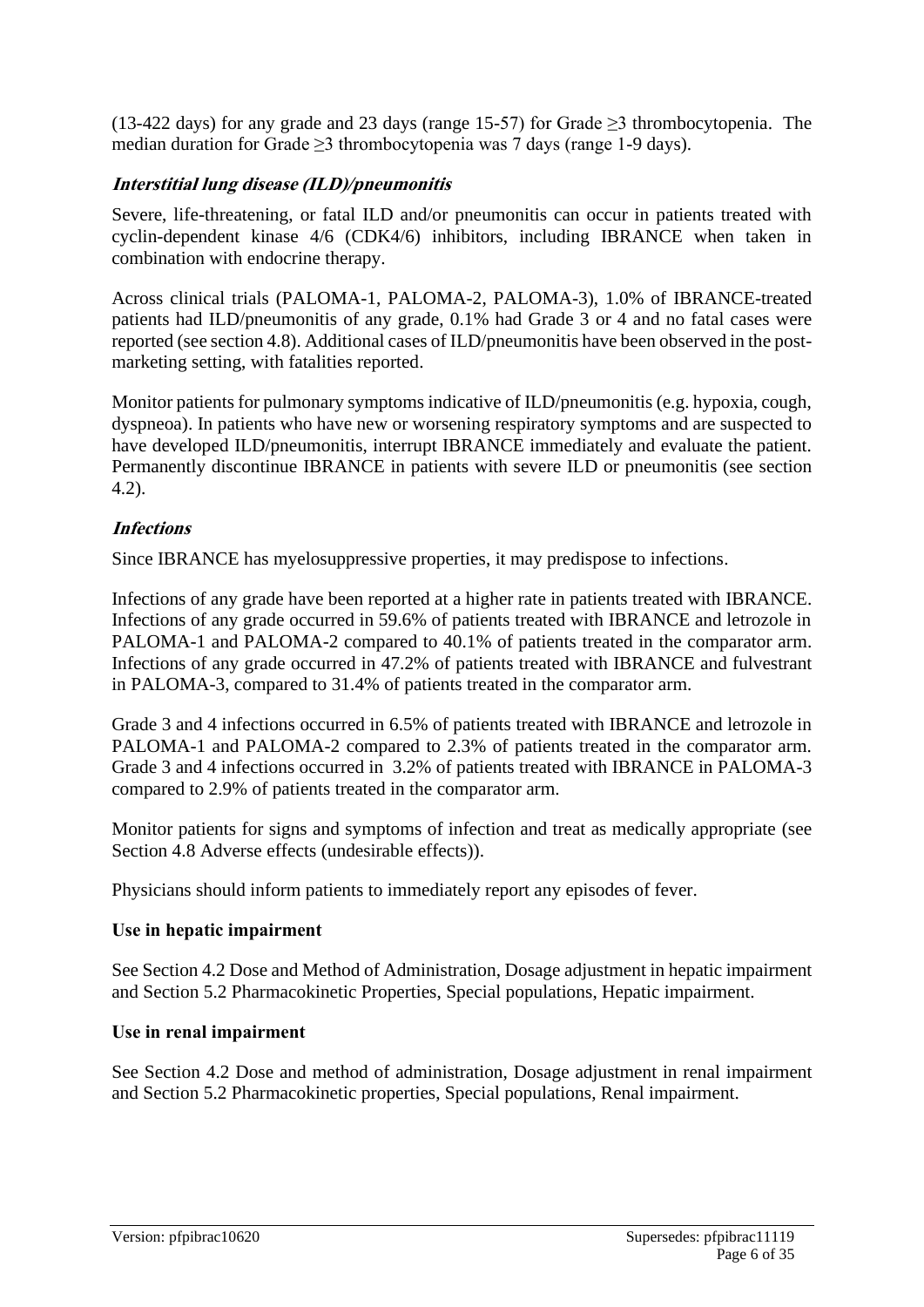#### **Use in the elderly**

See Section 4.2 Dose and method of administration, Dosage adjustment in the elderly and Section 5.2 Pharmacokinetic properties, Special populations, Elderly  $(\geq 65 \text{ years})$ .

#### **Paediatric use**

The safety and efficacy of IBRANCE in paediatric patients have not been studied.

#### **Effects on laboratory tests**

See Section 4.4 Special warnings and precautions for use, Identified precautions, Myelosuppression.

### **4.5 Interactions with other medicines and other forms of interactions**

Palbociclib is primarily metabolised by CYP3A and sulfotransferase (SULT) enzyme SULT2A1. In vivo, palbociclib is a time-dependent inhibitor of CYP3A.

#### **Agents that may increase palbociclib plasma concentrations**

#### **Effect of CYP3A inhibitors**

Data from a drug-drug interaction (DDI) study in healthy subjects indicate that coadministration of multiple 200 mg doses of itraconazole with a single 125 mg dose of IBRANCE increased palbociclib total exposure (area under the curve, AUCinf) and the maximum observed plasma concentration  $(C_{\text{max}})$  by approximately 87% and 34%, respectively, relative to a single 125 mg dose of IBRANCE given alone.The concomitant use of strong CYP3A inhibitors including, but not limited to, amprenavir, atazanavir, boceprevir, clarithromycin, conivaptan, delavirdine, diltiazem, erythromycin, fosamprenavir, indinavir, itraconazole, ketoconazole, lopinavir, mibefradil, miconazole, nefazodone, nelfinavir, posaconazole, ritonavir, saquinavir, telithromycin, voriconazole and grapefruit or grapefruit juice should be avoided.

#### **Agents that may decrease palbociclib plasma concentrations**

#### **Effect of CYP3A inducers**

Data from a DDI study in healthy subjects indicate that coadministration of multiple 600 mg doses of rifampin, a strong CYP3A inducer, with a single 125 mg dose of IBRANCE decreased palbociclib AUCinf and Cmax by 85% and 70%, respectively, relative to a single 125 mg dose of IBRANCE given alone. Data from a DDI study in healthy subjects indicate that coadministration of multiple 400 mg daily doses of modafinil, a moderate CYP3A inducer, with a single 125 mg IBRANCE dose decreased palbociclib AUC<sub>inf</sub> and C<sub>max</sub> by 32% and 11%, respectively, relative to a single 125 mg dose of given alone.

The concomitant use of strong CYP3A inducers including, but not limited to, carbamazepine, enzalutamide, felbamate, nevirapine, phenobarbital, phenytoin, primidone, rifabutin, rifampin, rifapentin and St. John's wort should be avoided.

Coadministration of a moderate CYP3A inducer (modafinil) decreased the plasma exposure of palbociclib in healthy subjects by 32%. Moderate CYP3A inducers (e.g., bosentan, efavirenz,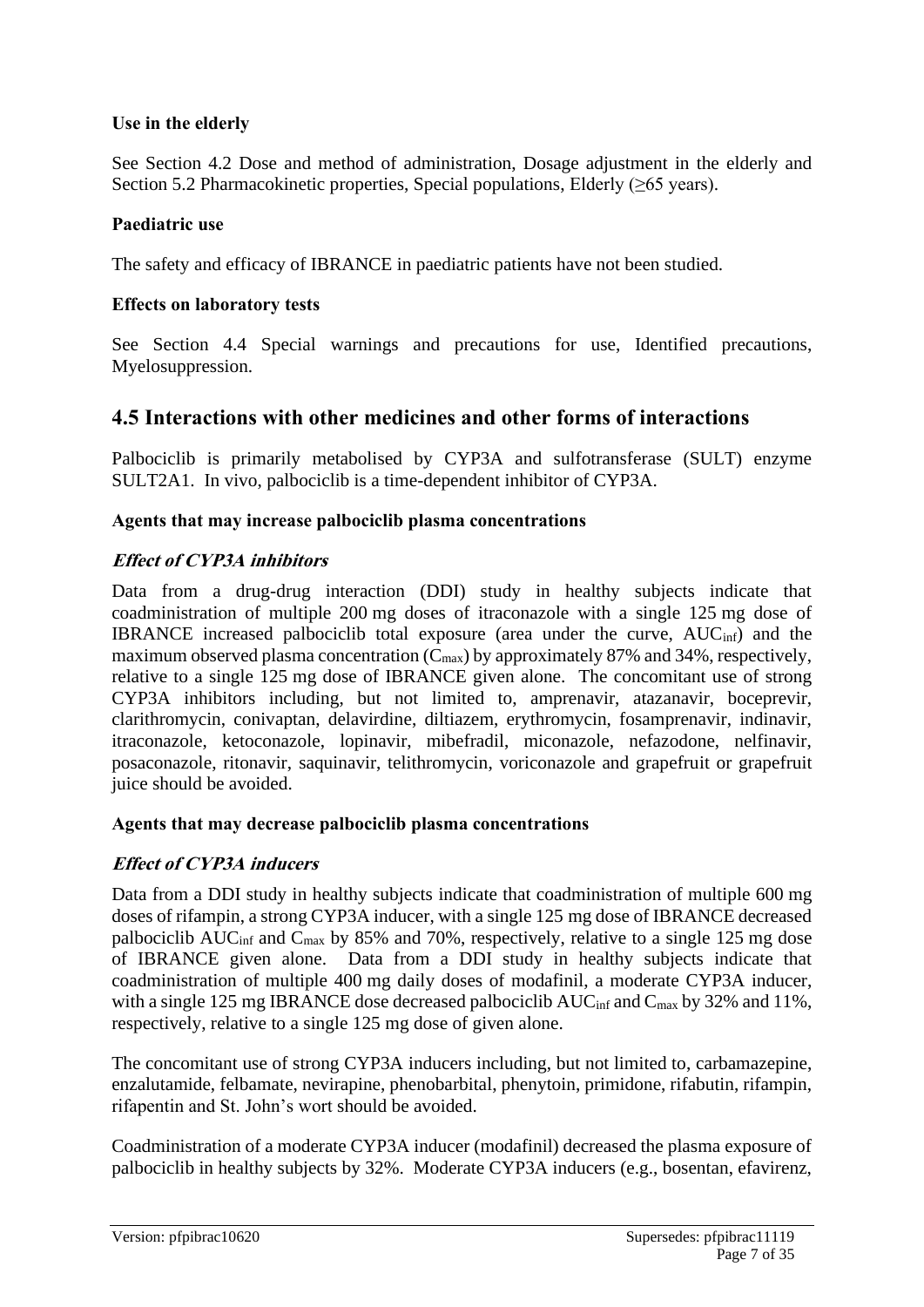etravirine, modafinil and nafcillin) can be used concurrently with IBRANCE when unavoidable. No dosing adjustments are required.

#### **Effect of acid reducing agents**

#### **IBRANCE capsules**

Data from a DDI study in healthy subjects indicated that coadministration of a single 125 mg dose of IBRANCE capsules with multiple doses of the proton pump inhibitor (PPI) rabeprazole under fed conditions decreased palbociclib  $C_{\text{max}}$  by 41%, but had limited impact on AUC<sub>inf</sub> (13% decrease) compared with a single 125 mg IBRANCE capsule administered alone.

Given the reduced effect on gastric pH of H2-receptor antagonists and local antacids compared to PPIs under fed conditions, there is no clinically relevant effect of PPIs, H2-receptor antagonists or local antacids on palbociclib exposure.

Data from another DDI study in healthy subjects indicated that coadministration of a single IBRANCE capsule with multiple doses of the PPI rabeprazole under fasted conditions decreased palbociclib  $AUC_{inf}$  and  $C_{max}$  by 62% and 80%, respectively, when compared with a single 125 mg IBRANCE capsule administered alone.

Therefore, IBRANCE capsules should be taken with food (see Section 4.2 Dose and method of administration).

#### **IBRANCE film-coated tablets**

Coadministration of multiple doses of the PPI rabeprazole with a single 125 mg IBRANCE tablet under fasted conditions had no effect on the rate and extent of absorption of palbociclib when compared to a single 125 mg IBRANCE tablet administered alone (see Section 4.2 Dose and method of administration).

#### **Effects of IBRANCE on other drugs**

Palbociclib is a weak time-dependent inhibitor of CYP3A following daily 125 mg dosing at steady state in humans. In a DDI study in healthy subjects, coadministration of midazolam with multiple doses of palbociclib increased the midazolam  $AUC_{\text{inf}}$  and  $C_{\text{max}}$  values by 61% and 37%, respectively, as compared with administration of midazolam alone.

In vitro, palbociclib is not an inhibitor of CYP1A2, 2A6, 2B6, 2C8, 2C9, 2C19 or 2D6 and is not an inducer of CYP1A2, 2B6, 2C8 or 3A4 at clinically relevant concentrations.

#### **Letrozole**

Data from a clinical study in patients with breast cancer showed that there was no drug interaction between palbociclib and letrozole when the 2 drugs were coadministered.

#### **Fulvestrant**

Data from a clinical study in patients with breast cancer showed that there was no clinically relevant drug interaction between palbociclib and fulvestrant when the 2 drugs were coadministered.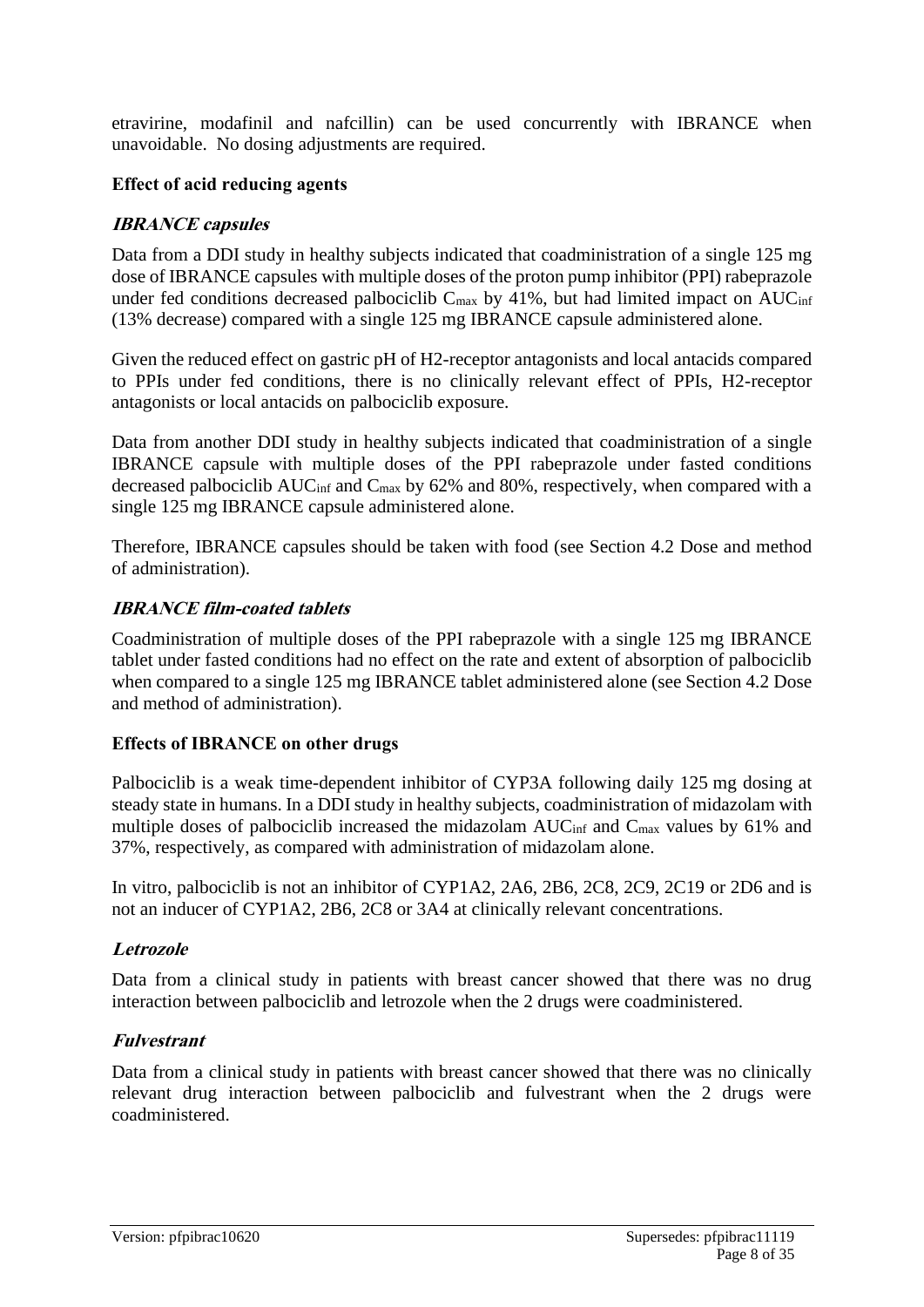#### **Goserelin**

Data from a clinical study in patients with breast cancer showed that there was no clinically relevant drug interaction between palbociclib and goserelin when the 2 drugs were coadministered.

#### **In vitro studies with transporters**

In vitro evaluations indicate that palbociclib has a low potential to inhibit the activities of drug transporters P-glycoprotein (P-gp, systemically), breast cancer resistance protein (BCRP, systemically), organic anion transporter (OAT)1, OAT3, organic cation transporter (OCT)2, organic anion transporting polypeptide (OATP)1B1, OATP1B3 and bile salt export pump (BSEP) at clinically relevant concentrations. Based on in vitro data, palbociclib has the potential to inhibit OCT1 at clinically relevant concentrations, as well as the potential to inhibit P-gp or BCRP in the gastrointestinal tract at the proposed clinical dose. Based on in vitro data, palbociclib was a weak substrate for P-gp and a moderate substrate for BCRP; however, P-gp and BCRP mediated transport are unlikely to significantly affect the extent of oral absorption of palbociclib at therapeutic doses.

### **4.6 Fertility, pregnancy and lactation**

#### **Effects on fertility**

Palbociclib did not affect oestrous cycling, mating or fertility in female rats at any dose tested up to 300 mg/kg/day (approximately 3 times human clinical exposure based on AUC). However, no clinical data have been obtained on fertility in human females. Based on nonclinical safety findings, male fertility may be compromised by treatment with IBRANCE. Men should consider sperm preservation prior to beginning therapy with IBRANCE.

Palbociclib is considered to have the potential to impair reproductive function and fertility in male humans based on nonclinical findings in rats and dogs. Palbociclib-related findings in the testis, epididymis, prostate and seminal vesicle included decreased organ weight, atrophy or degeneration, hypospermia, intratubular cellular debris, lower sperm motility and density, and decreased secretion. These findings were observed in rats and/or dogs at exposures  $\geq 6$ times or subtherapeutic compared to human clinical exposure based on AUC, respectively. The effects appeared to be reversible.

#### **Use in pregnancy – Pregnancy Category D**

There are no adequate and well-controlled studies in pregnant women receiving IBRANCE. Based on findings in animals and mechanism of action, palbociclib can cause fetal harm when administered to a pregnant woman.

Women of childbearing potential should be advised to avoid becoming pregnant while receiving IBRANCE. Women of childbearing potential who are receiving this drug should use adequate contraceptive methods during therapy and for at least a month after completing therapy. Partners of females of childbearing potential receiving this drug should use adequate contraception methods during therapy and for at least 14 weeks after completing therapy.

Palbociclib was fetotoxic in pregnant rats and rabbits. Reduced fetal body weights were observed at a maternally toxic dose of 300 mg/kg/day in rats (3 times human clinical exposure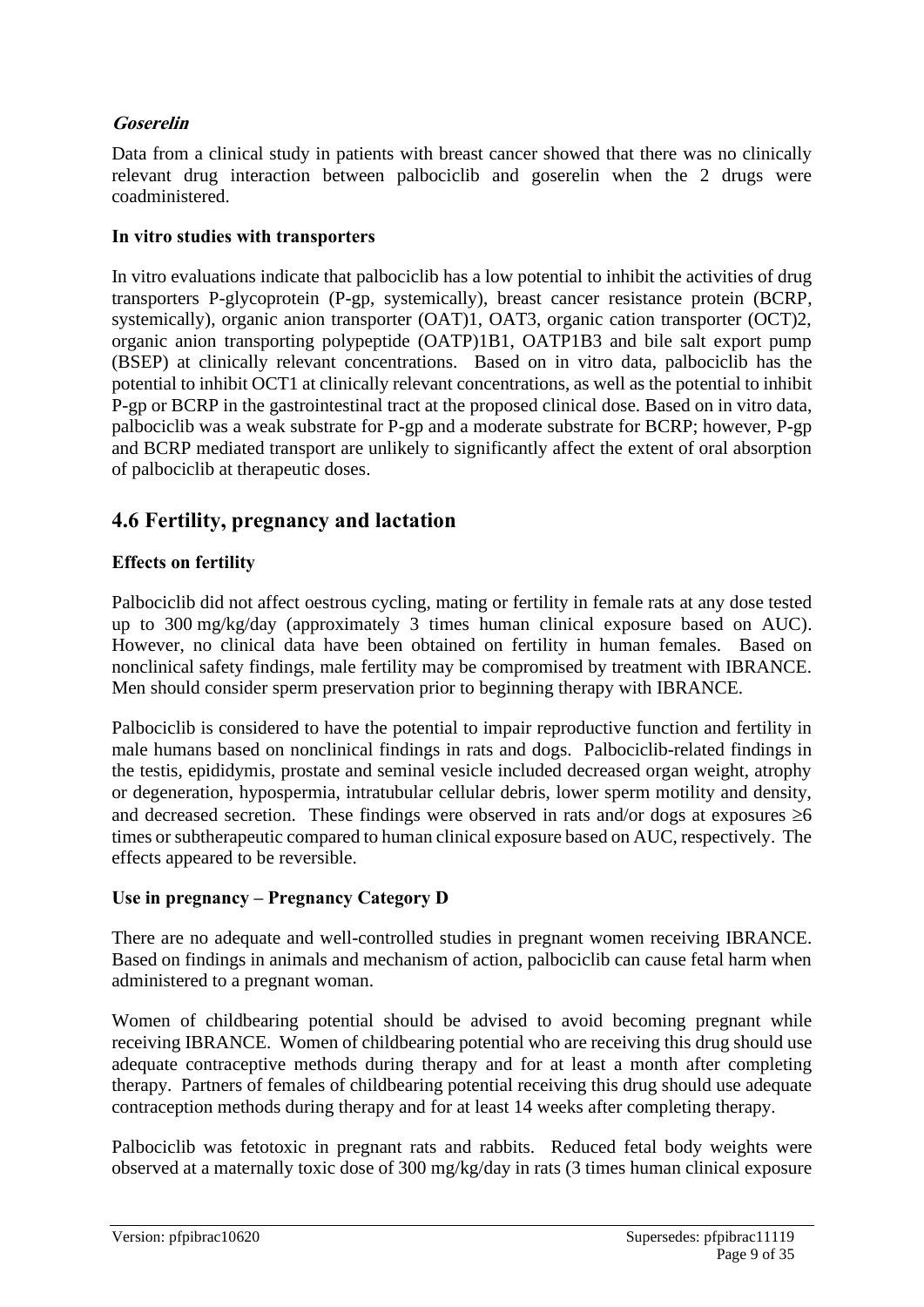based on AUC) and an increased incidence of skeletal variations, including small phalanges in the forelimb, was observed at a maternally toxic dose of 20 mg/kg/day in rabbits (6 times human clinical exposure based on AUC). An increased incidence of a skeletal variation (increased incidence of a rib present at the seventh cervical vertebra) at  $\geq$ 100 mg/kg/day (equivalent to human clinical exposure based on AUC) was seen in rats while other skeletal variations and skeletal ossification were seen in rabbits at ≥10mg/kg/day (3 times human clinical exposure based on AUC). Actual fetal exposure and cross-placenta transfer have not been examined.

CDK4/6 double knockout mice have been reported to die in late stages of fetal development due to severe anaemia. However, knockout mouse data may not be predictive of effects in humans due to differences in degree of target inhibition.

Female patients taking palbociclib during pregnancy or who become pregnant while taking palbociclib should be apprised of the potential hazard to the fetus.

#### **Use in lactation**

No studies have been conducted in humans to assess the effect of IBRANCE on milk production, its presence in breast milk or its effects on the breast-fed child. It is unknown whether palbociclib is excreted in human milk. Patients receiving IBRANCE should not breast-feed.

### **4.7 Effects on ability to drive and use machines**

No studies on the effects of IBRANCE on the ability to drive or operate machinery have been conducted. However, patients experiencing fatigue while taking IBRANCE should exercise caution when driving or operating machinery.

## **4.8 Adverse effects (undesirable effects)**

The overall safety profile of IBRANCE is based on pooled data from 872 patients who received palbociclib in combination with endocrine therapy (N=527 in combination with letrozole and N=345 in combination with fulvestrant) in randomised clinical studies in HR-positive, HER2 negative advanced or metastatic breast cancer.

#### **PALOMA-1 and PALOMA-2: Patients treated with the combination IBRANCE plus letrozole**

The safety profile of IBRANCE (125 mg/day) in combination with letrozole (2.5 mg/day) versus the comparator arm is based on data from PALOMA-1 and PALOMA-2. Table 4 below shows the adverse reactions observed in 527 patients with HR-positive, HER2-negative advanced breast cancer who received at least 1 dose of IBRANCE plus letrozole in PALOMA-1 and PALOMA-2.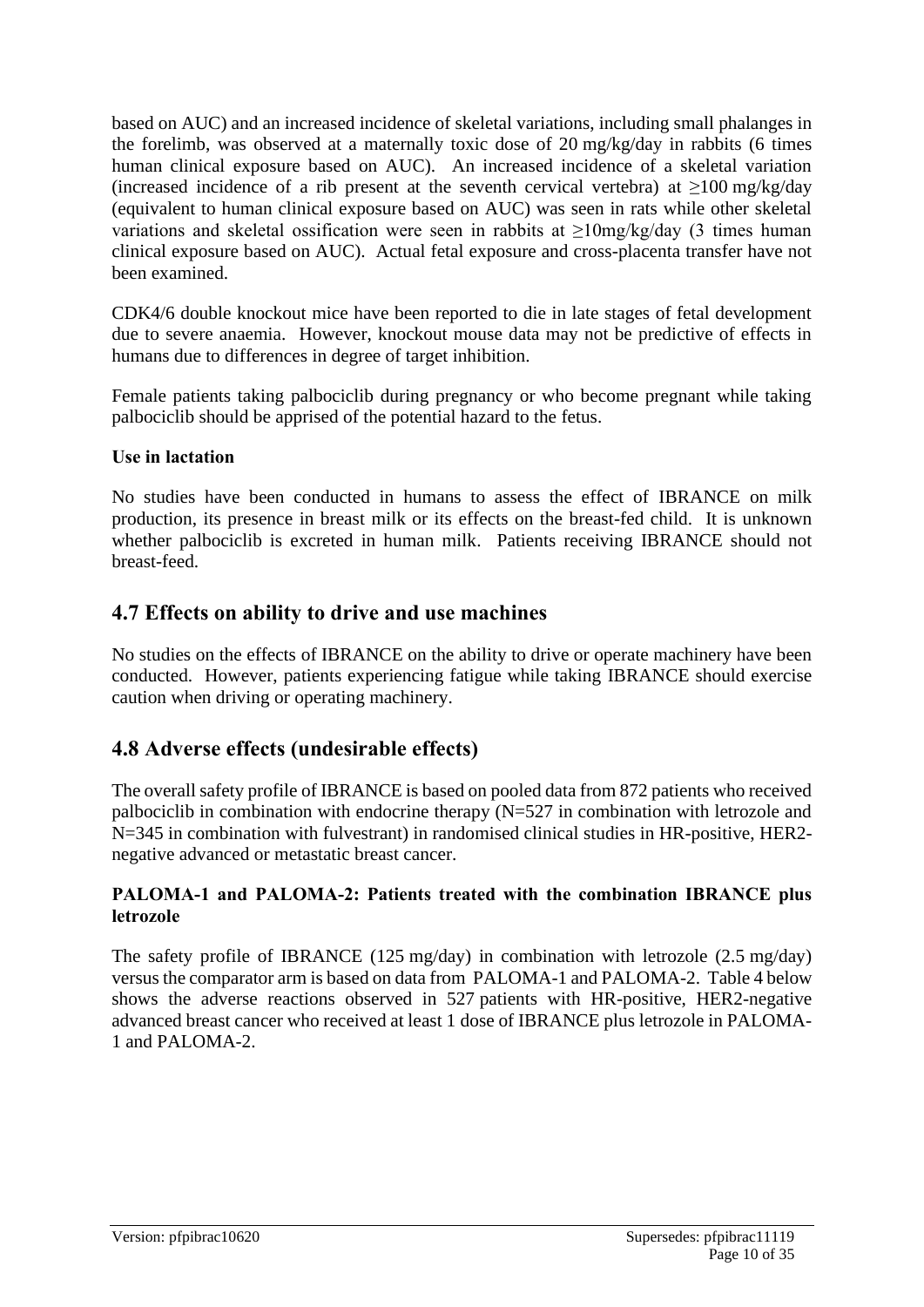| Table 4. Adverse Drug Reactions Reported for Patients Who Received Palbociclib Plus |
|-------------------------------------------------------------------------------------|
| Letrozole or Letrozole Alone or Placebo Plus Letrozole in PALOMA-1 and              |
| $PALOMA-2 (26-Feb-2016 Cutoff)$                                                     |

|                                                      |                   | <b>Palbociclib Plus Letrozole</b> |                  | <b>Letrozole Alone or Placebo plus</b> |                   |                  |  |
|------------------------------------------------------|-------------------|-----------------------------------|------------------|----------------------------------------|-------------------|------------------|--|
| <b>System Organ Class</b>                            |                   | $(N=527)$                         |                  |                                        | Letrozole (N=299) |                  |  |
|                                                      | <b>All Grades</b> | Grade 3                           | Grade 4          | <b>All Grades</b>                      | Grade 3           | Grade 4          |  |
| Preferred Term <sup>a</sup>                          | $\frac{0}{0}$     | $\frac{0}{0}$                     | $\frac{0}{0}$    | $\frac{0}{0}$                          | $\frac{0}{0}$     | $\frac{0}{0}$    |  |
| <b>Infections and infestations</b>                   |                   |                                   |                  |                                        |                   |                  |  |
| Infectionsb                                          | 59.6 <sup>c</sup> | 5.7                               | 0.8              | 40.1                                   | 2.3               | $\overline{0}$   |  |
| <b>Blood and lymphatic system disorders</b>          |                   |                                   |                  |                                        |                   |                  |  |
| Neutropenia <sup>d</sup>                             | 78.9              | 55.2                              | 9.7              | 6.0                                    | 1.0               | 0.3              |  |
| Leukopenia <sup>e</sup>                              | 40.0              | 23.7                              | 0.6              | 2.7                                    | $\boldsymbol{0}$  | $\boldsymbol{0}$ |  |
| Anaemiaf                                             | 26.4              | 4.9                               | 0.4              | 9.4                                    | $\mathbf{0}$      | $\mathbf{0}$     |  |
| Thrombocytopenia <sup>g</sup>                        | 16.7              | 1.5                               | 0.2              | 1.7                                    | 0.3               | $\overline{0}$   |  |
| Febrile neutropenia                                  | 2.1               | 1.3                               | 0.2              |                                        |                   |                  |  |
| <b>Eye disorders</b>                                 |                   |                                   |                  |                                        |                   |                  |  |
| <b>Blurred</b> vision                                | 3.4               | 0.2                               | $\overline{0}$   | 2.0                                    | $\overline{0}$    | $\boldsymbol{0}$ |  |
| Increased lacrimation                                | 5.3               | $\mathbf{0}$                      | $\boldsymbol{0}$ | 0.7                                    | $\overline{0}$    | $\boldsymbol{0}$ |  |
| Dry eye                                              | 3.4               | $\overline{0}$                    | $\Omega$         | 2.7                                    | $\Omega$          | $\theta$         |  |
| <b>Metabolism and nutrition disorders</b>            |                   |                                   |                  |                                        |                   |                  |  |
| Decreased appetite                                   | 15.7              | 0.8                               | $\boldsymbol{0}$ | 8.4                                    | 2.0               | $\mathbf{0}$     |  |
| Nervous system disorders                             |                   |                                   |                  |                                        |                   |                  |  |
| Dysgeusia                                            | 9.7               | $\theta$                          | $\Omega$         | 3.7                                    | $\overline{0}$    | $\mathbf{0}$     |  |
| Respiratory, thoracic and mediastinal disorders      |                   |                                   |                  |                                        |                   |                  |  |
| Epistaxis                                            | 9.5               | $\Omega$                          | $\overline{0}$   | 5.0                                    | $\boldsymbol{0}$  | $\boldsymbol{0}$ |  |
| ILD/pneumonitish*                                    | 1.5               | 0.2                               | $\Omega$         | 1.0                                    | $\Omega$          | $\Omega$         |  |
| <b>Gastrointestinal disorders</b>                    |                   |                                   |                  |                                        |                   |                  |  |
| Stomatitisi                                          | 29.4              | 0.8                               | $\overline{0}$   | 11.7                                   | $\mathbf{0}$      | $\boldsymbol{0}$ |  |
| Nausea                                               | 34.3              | 0.6                               | $\Omega$         | 23.1                                   | 1.7               | $\overline{0}$   |  |
| Diarrhoea                                            | 25.2              | 1.7                               | $\mathbf{0}$     | 17.4                                   | 1.0               | $\boldsymbol{0}$ |  |
| Vomiting                                             | 15.9              | 0.4                               | $\overline{0}$   | 13.4                                   | 1.3               | $\mathbf{0}$     |  |
| Skin and subcutaneous tissue disorders               |                   |                                   |                  |                                        |                   |                  |  |
| Alopecia                                             | 31.1              | $\mathbf{0}$                      | $\mathbf{0}$     | 12.4                                   | $\overline{0}$    | $\overline{0}$   |  |
| Rash                                                 | 16.3              | 0.8                               | $\boldsymbol{0}$ | 10.7                                   | 0.3               | $\boldsymbol{0}$ |  |
| Dry skin                                             | 11.6              | $\overline{0}$                    | $\Omega$         | 5.7                                    | $\mathbf{0}$      | $\theta$         |  |
| General disorders and administration site conditions |                   |                                   |                  |                                        |                   |                  |  |
| Fatigue                                              | 38.0              | 2.3                               | 0.4              | 26.4                                   | 0.7               | $\boldsymbol{0}$ |  |
| Asthenia                                             | 16.3              | 2.3                               | $\Omega$         | 10.0                                   | 0.3               | $\mathbf{0}$     |  |
| Pyrexia                                              | 12.1              | $\mathbf{0}$                      | $\Omega$         | 6.7                                    | $\overline{0}$    | $\mathbf{0}$     |  |
| <b>Investigations</b>                                |                   |                                   |                  |                                        |                   |                  |  |
| ALT increased                                        | 9.5               | 1.7                               | 0.2              | 3.0                                    | $\Omega$          | $\overline{0}$   |  |
| AST increased                                        | 9.3               | 2.3                               | $\boldsymbol{0}$ | 3.7                                    | 0.7               | $\mathbf{0}$     |  |

N=number of patients; ILD=Interstitial lung disease; ALT=Alanine aminotransferase; AST=Aspartate aminotransferase.

Grades determined by National Cancer Institute Common Terminology Criteria for Adverse Events 4.0.

\* Adverse Drug Reaction (ADR) identified post-marketing

a. Preferred Terms (PTs) are listed according to MedDRA 19.0.

b. INFECTIONS include all reported PTs that are part of the System Organ Class Infections and infestations.

- c. Most common infections  $(21%)$  include: Nasopharyngitis, Upper respiratory tract infection, Urinary tract infection, Oral herpes, Sinusitis, Rhinitis, Bronchitis, Influenza, Pneumonia, Gastroenteritis, Conjunctivitis, Herpes zoster, Pharyngitis, Cellulitis, Cystitis, Lower respiratory tract infection, Tooth infection, Gingivitis, Skin infection, Gastroenteritis viral, Respiratory tract infection, Respiratory tract infection viral, Folliculitis. d. NEUTROPENIA includes the following PTs: Neutropenia, Neutrophil count decreased.
- e. LEUKOPENIA includes the following PTs: Leukopenia, White blood cell count decreased.
- f. ANAEMIA includes the following PTs: Anaemia, Haemoglobin decreased, Haematocrit decreased.
- g. THROMBOCYTOPENIA includes the following PTs: Thrombocytopenia, Platelet count decreased.
- h. ILD/PNEUMONITIS includes any reported PTs that are part of the Standardized MedDRA Query Interstitial Lung Disease (narrow)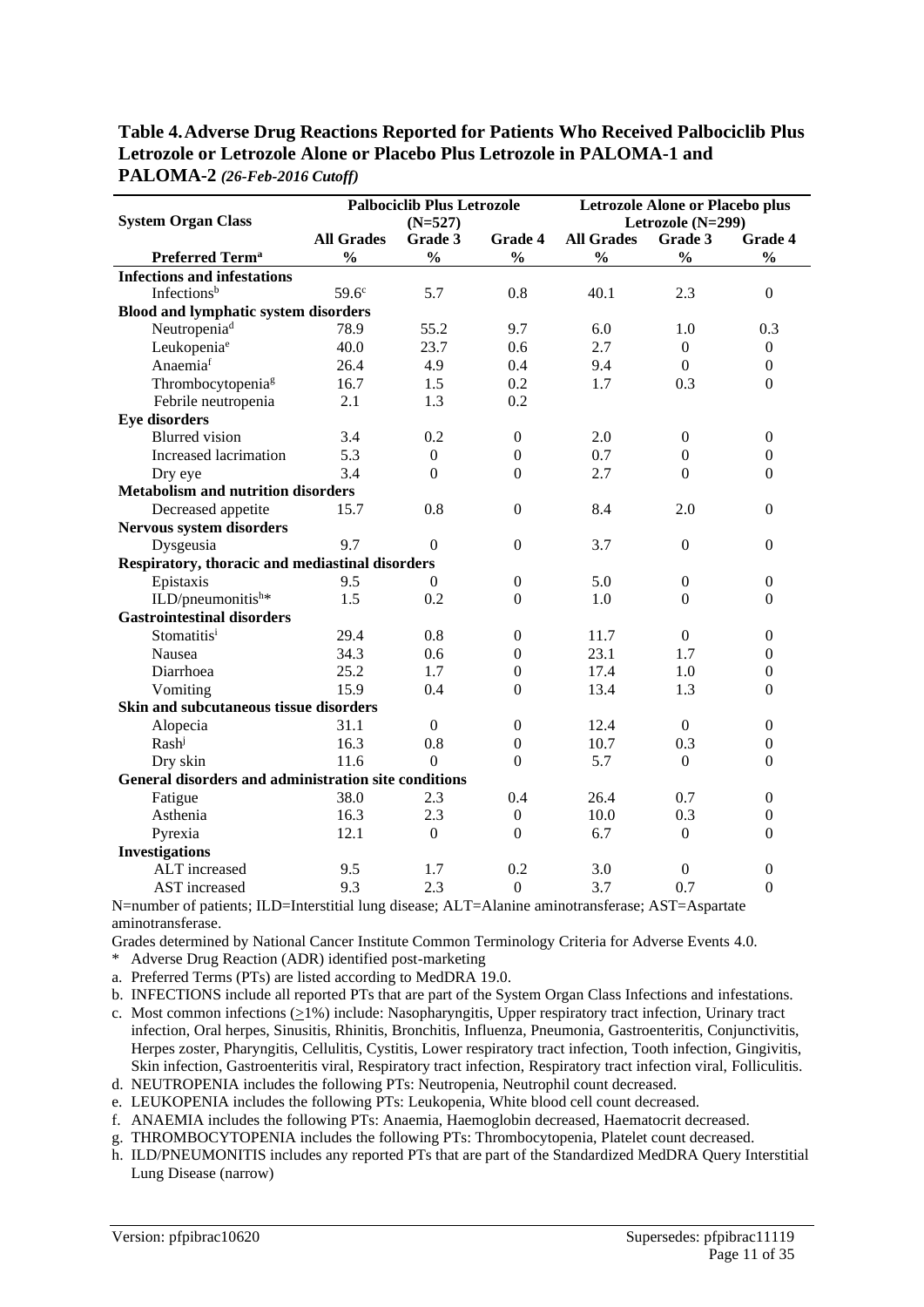- i. STOMATITIS includes the following PTs: Aphthous stomatitis, Cheilitis, Glossitis, Glossodynia, Mouth ulceration, Mucosal inflammation, Oral pain, Oropharyngeal discomfort, Oropharyngeal pain, Stomatitis.
- j. RASH includes the following: Rash, Rash maculo-papular, Rash pruritic, Rash erythematous, Rash papular, Dermatitis, Dermatitis acneiform, Toxic skin eruption.

|                               |                   | <b>IBRANCE</b> plus Letrozole |                | <b>Placebo plus Letrozole</b> |               |         |  |
|-------------------------------|-------------------|-------------------------------|----------------|-------------------------------|---------------|---------|--|
|                               |                   | $(N = 444)$                   |                | $(N = 222)$                   |               |         |  |
| <b>Laboratory Abnormality</b> | <b>All Grades</b> | Grade 3                       | <b>Grade 4</b> | <b>All Grades</b>             | Grade 3       | Grade 4 |  |
|                               | $\frac{6}{9}$     | $\frac{6}{9}$                 | $\frac{6}{9}$  | $\frac{0}{0}$                 | $\frac{6}{9}$ | $\%$    |  |
| WBC decreased                 | 97                | 35                            |                | 25                            |               |         |  |
| Neutrophils decreased         | 95                | 56                            | 12             | 20                            |               |         |  |
| Anaemia                       | 78                |                               |                | 42                            |               |         |  |
| Platelets decreased           | 63                |                               |                | 14                            |               |         |  |
| ALT increased                 | 43                |                               |                | 30                            |               |         |  |
| AST increased                 | 52                |                               |                | 34                            |               |         |  |

**Table 5. Laboratory Abnormalities in PALOMA-2 Study** *(26-Feb-2016 Cutoff)*

N=number of patients; WBC=white blood cells; ALT=Alanine aminotransferase; AST=Aspartate aminotransferase.

The most common adverse reactions  $(\geq 20\%)$  of any grade reported in patients in the IBRANCE plus letrozole arm by descending frequency were neutropenia, infections, leukopenia, nausea, fatigue, alopecia, stomatitis, anaemia and diarrhoea.

Dose reductions due to an adverse event of any grade occurred in 36.2% of patients receiving IBRANCE plus letrozole in PALOMA-1 and PALOMA-2. No dose reductions were allowed for the comparator arm. Permanent treatment discontinuation associated with an adverse event occurred in 10.6% patients receiving IBRANCE plus letrozole in PALOMA-1 and PALOMA-2 and in 5.0% of patients in the comparator arm.

In PALOMA-2 patients receiving IBRANCE plus letrozole, the starting dose of IBRANCE was 125 mg once daily. Dose reductions to 100 mg occurred in 36% of patients and dose reductions to 75 mg occurred in 14% of patients due to adverse events.

Neutropenia of any grade was reported in 78.9% of patients receiving IBRANCE plus letrozole in PALOMA 1 and PALOMA-2, with Grade 3 neutropenia reported in 55.2% of patients and Grade 4 neutropenia reported in 9.7% of patients (see Section 4.4 Special warnings and precautions for use).

The most frequently reported Grade >3 adverse reactions  $(≥5%)$  in patients receiving IBRANCE plus letrozole by descending frequency were neutropenia, leukopenia, infections and anaemia.

The most frequently  $(\geq 1\%)$  reported serious adverse drug reactions in patients receiving palbociclib plus letrozole (PALOMA-1 and PALOMA-2) were infections (4.6%) and febrile neutropenia (1.3%).

Cataract was reported in 3.2% of patients receiving IBRANCE plus letrozole and in 0.5% of patients receiving placebo plus letrozole in PALOMA-2.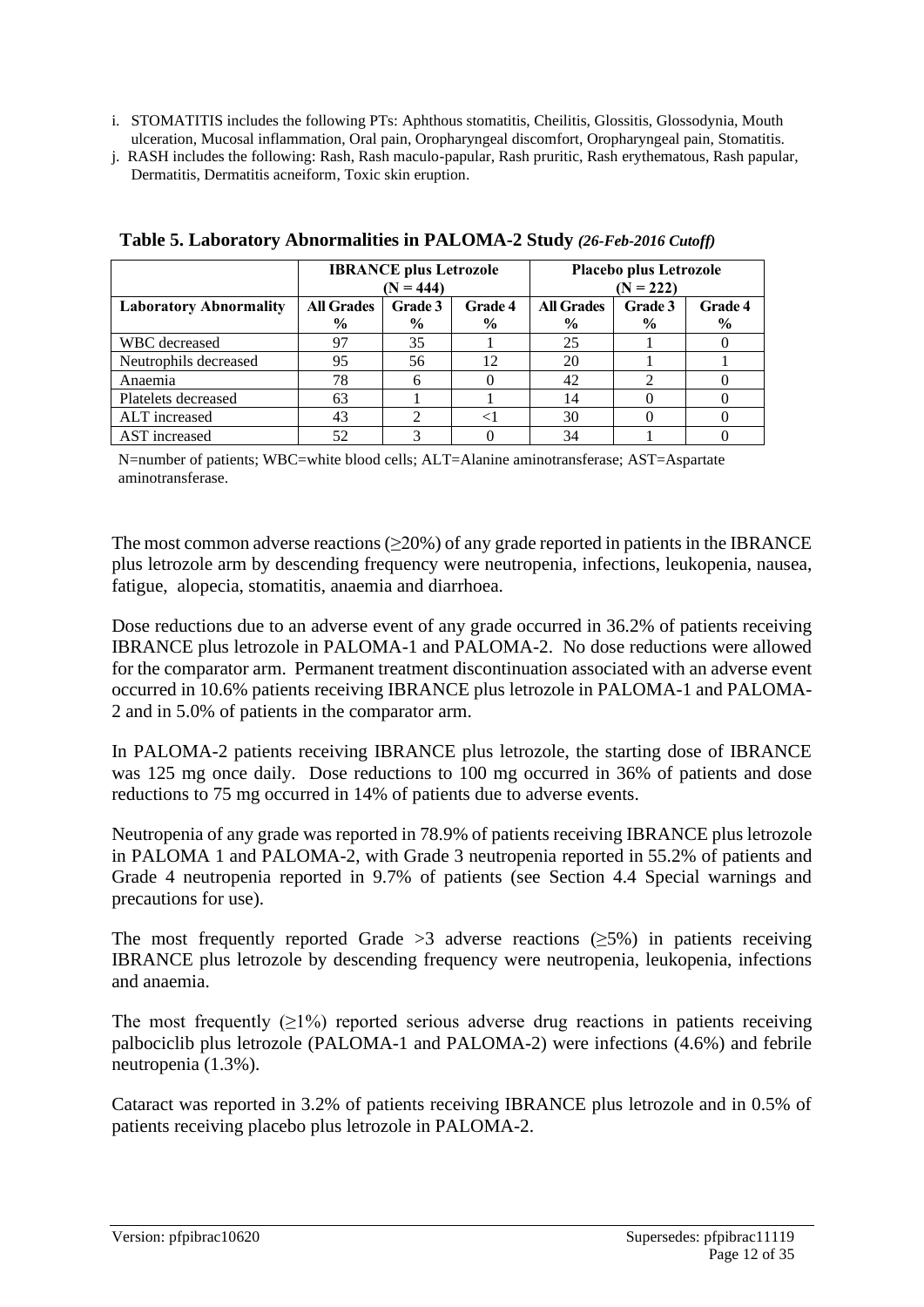#### **PALOMA-3: Patients treated with the combination IBRANCE plus fulvestrant**

The safety of IBRANCE (125 mg/day) plus fulvestrant (500 mg) versus placebo plus fulvestrant was evaluated in PALOMA-3. Table 6 below shows the adverse reaction in patients with HR-positive, HER2-negative advanced or metastatic breast cancer who received at least 1 dose of IBRANCE plus fulvestrant.

| <b>System Organ Class</b>                            |                   | <b>Palbociclib Plus Fulvestrant</b><br>$(N=345)$ |                  | <b>Placebo Plus Fulvestrant</b><br>$(N=172)$ |                  |                  |  |
|------------------------------------------------------|-------------------|--------------------------------------------------|------------------|----------------------------------------------|------------------|------------------|--|
|                                                      | <b>All Grades</b> | Grade 3                                          | <b>Grade 4</b>   | <b>All Grades</b>                            | Grade 3          | Grade 4          |  |
| <b>Preferred Term<sup>a</sup></b>                    | $\frac{0}{0}$     | $\frac{0}{0}$                                    | $\frac{0}{0}$    | $\frac{0}{0}$                                | $\frac{0}{0}$    | $\frac{0}{0}$    |  |
| <b>Infections and infestations</b>                   |                   |                                                  |                  |                                              |                  |                  |  |
| Infectionsb                                          | 47.2 <sup>c</sup> | 2.6                                              | 0.6              | 31.4                                         | 2.9              | $\boldsymbol{0}$ |  |
| <b>Blood and lymphatic system disorders</b>          |                   |                                                  |                  |                                              |                  |                  |  |
| Febrile neutropenia                                  | 0.9               | 0.9                                              | $\boldsymbol{0}$ | 0.6                                          | $\Omega$         | 0.6              |  |
| Neutropenia <sup>d</sup>                             | 83.2              | 55.4                                             | 10.7             | 4.1                                          | 0.6              | $\boldsymbol{0}$ |  |
| Leukopenia <sup>e</sup>                              | 53.0              | 29.9                                             | 0.6              | 5.2                                          | 0.6              | 0.6              |  |
| Anaemiaf                                             | 29.6              | 3.5                                              | $\Omega$         | 12.8                                         | 1.7              | $\boldsymbol{0}$ |  |
| Thrombocytopenia <sup>g</sup>                        | 22.6              | 1.7                                              | 0.6              | $\Omega$                                     | $\overline{0}$   | $\boldsymbol{0}$ |  |
| <b>Eye disorders</b>                                 |                   |                                                  |                  |                                              |                  |                  |  |
| <b>Blurred</b> vision                                | 5.8               | $\boldsymbol{0}$                                 | $\boldsymbol{0}$ | 1.7                                          | $\boldsymbol{0}$ | $\boldsymbol{0}$ |  |
| Increased lacrimation                                | 6.4               | $\mathbf{0}$                                     | $\theta$         | 1.2                                          | $\boldsymbol{0}$ | $\boldsymbol{0}$ |  |
| Dry eye                                              | 3.8               | $\theta$                                         | $\overline{0}$   | 1.7                                          | $\overline{0}$   | $\boldsymbol{0}$ |  |
| <b>Metabolism and nutrition disorders</b>            |                   |                                                  |                  |                                              |                  |                  |  |
| Decreased appetite                                   | 15.9              | 0.9                                              | $\boldsymbol{0}$ | 8.1                                          | 0.6              | $\boldsymbol{0}$ |  |
| <b>Nervous system disorders</b>                      |                   |                                                  |                  |                                              |                  |                  |  |
| Dysgeusia                                            | 6.7               | $\theta$                                         | $\boldsymbol{0}$ | 2.9                                          | $\mathbf{0}$     | $\overline{0}$   |  |
| Respiratory, thoracic and mediastinal disorders      |                   |                                                  |                  |                                              |                  |                  |  |
| Epistaxis                                            | 6.7               | 0                                                | $\boldsymbol{0}$ | 1.7                                          | $\boldsymbol{0}$ | $\boldsymbol{0}$ |  |
| ILD/pneumonitish*                                    | 1.2               | $\boldsymbol{0}$                                 | $\boldsymbol{0}$ | $\boldsymbol{0}$                             | $\overline{0}$   | $\boldsymbol{0}$ |  |
| <b>Gastrointestinal disorders</b>                    |                   |                                                  |                  |                                              |                  |                  |  |
| Stomatitisi                                          | 28.1              | 0.6                                              | $\boldsymbol{0}$ | 12.8                                         | $\boldsymbol{0}$ | $\boldsymbol{0}$ |  |
| Nausea                                               | 33.9              | $\overline{0}$                                   | $\theta$         | 27.9                                         | 0.6              | $\overline{0}$   |  |
| Diarrhoea                                            | 23.5              | $\boldsymbol{0}$                                 | $\boldsymbol{0}$ | 19.2                                         | 1.2              | $\boldsymbol{0}$ |  |
| Vomiting                                             | 18.8              | 0.6                                              | $\Omega$         | 15.1                                         | 0.6              | $\theta$         |  |
| Skin and subcutaneous tissue disorders               |                   |                                                  |                  |                                              |                  |                  |  |
| Alopecia                                             | 18.0              | $\Omega$                                         | $\theta$         | 6.4                                          | $\boldsymbol{0}$ | $\boldsymbol{0}$ |  |
| Rash                                                 | 16.8              | 0.6                                              | $\boldsymbol{0}$ | 6.4                                          | $\boldsymbol{0}$ | $\boldsymbol{0}$ |  |
| Dry skin                                             | 6.1               | $\Omega$                                         | $\theta$         | 1.2                                          | $\overline{0}$   | $\boldsymbol{0}$ |  |
| General disorders and administration site conditions |                   |                                                  |                  |                                              |                  |                  |  |
| Fatigue                                              | 41.2              | 2.3                                              | $\boldsymbol{0}$ | 29.1                                         | 1.2              | $\boldsymbol{0}$ |  |
| Asthenia                                             | 7.5               | $\Omega$                                         | $\theta$         | 5.2                                          | 0.6              | $\boldsymbol{0}$ |  |
| Pyrexia                                              | 12.8              | 0.3                                              | $\theta$         | 5.2                                          | $\boldsymbol{0}$ | $\boldsymbol{0}$ |  |
| <b>Investigations</b>                                |                   |                                                  |                  |                                              |                  |                  |  |
| ALT increased                                        | 5.8               | 1.7                                              | $\boldsymbol{0}$ | 3.5                                          | $\mathbf{0}$     | 0                |  |
| <b>AST</b> increased                                 | 7.5               | 2.9                                              | $\Omega$         | 5.2                                          | 1.7              | $\Omega$         |  |

#### **Table 6.Adverse Drug Reactions Reported for Patients Who Received Palbociclib Plus Fulvestrant or Placebo Plus Fulvestrant in PALOMA-3 Study** *(31-Jul-2015 Cutoff)*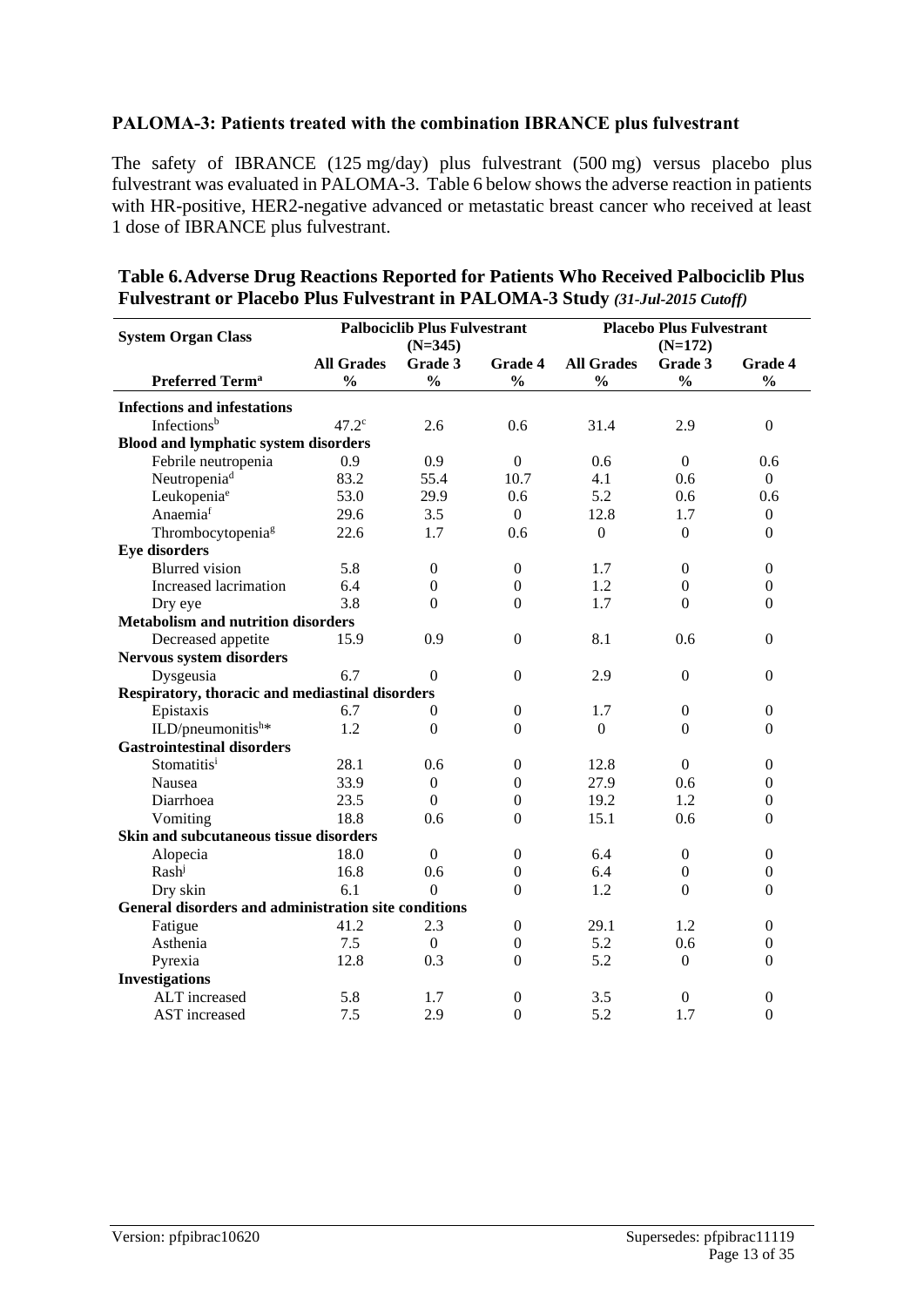**Table 6.Adverse Drug Reactions Reported for Patients Who Received Palbociclib Plus Fulvestrant or Placebo Plus Fulvestrant in PALOMA-3 Study** *(31-Jul-2015 Cutoff)*

| <b>System Organ Class</b>         | <b>Palbociclib Plus Fulvestrant</b><br>$(N=345)$ |                |                    | <b>Placebo Plus Fulvestrant</b><br>$(N=172)$ |                    |               |  |
|-----------------------------------|--------------------------------------------------|----------------|--------------------|----------------------------------------------|--------------------|---------------|--|
|                                   | All Grades                                       | <b>Grade 3</b> | <b>Grade 4</b>     | All Grades                                   | <b>Grade 3</b>     | Grade 4       |  |
| <b>Preferred Term<sup>a</sup></b> | $\frac{0}{0}$                                    | $\frac{6}{6}$  | $\frac{0}{\alpha}$ | $\frac{0}{\alpha}$                           | $\frac{0}{\alpha}$ | $\frac{0}{0}$ |  |

N=number of patients; ILD=Interstitial lung disease; ALT= Alanine aminotransferase; AST= Aspartate aminotransferase.

Grades determined by National Cancer Institute Common Terminology Criteria for Adverse Events 4.0.

\* Adverse Drug Reaction (ADR) identified post-marketing

a. Preferred Terms (PTs) are listed according to MedDRA 19.0.

- b. INFECTIONS includes all reported PTs that are part of the System Organ Class Infections and infestations.
- c. Most common infections  $(21%)$  include: Nasopharyngitis, Upper respiratory tract infection, Urinary tract infection, Bronchitis, Rhinitis, Influenza, Conjunctivitis, Sinusitis, Pneumonia, Cystitis, Oral herpes, Respiratory tract infection, Gastroenteritis, Tooth infection, Pharyngitis, Eye infection, Herpes simplex, Paronychia.
- d. NEUTROPENIA includes the following PTs: Neutropenia, Neutrophil count decreased.
- e. LEUKOPENIA includes the following PTs: Leukopenia, White blood cell count decreased.
- f. ANAEMIA includes the following PTs: Anaemia, Haemoglobin decreased, Haematocrit decreased.
- g. THROMBOCYTOPENIA includes the following PTs: Thrombocytopenia, Platelet count decreased.
- h. ILD/PNEUMONITIS includes any reported PTs that are part of the Standardized MedDRA Query Interstitial Lung Disease (narrow).
- i. STOMATITIS includes the following PTs: Aphthous stomatitis, Cheilitis, Glossitis, Glossodynia, Mouth ulceration, Mucosal inflammation, Oral pain, Oropharyngeal discomfort, Oropharyngeal pain, Stomatitis.
- j. RASH includes the following PTs: Rash, Rash maculo-papular, Rash pruritic, Rash erythematous, Rash papular, Dermatitis, Dermatitis acneiform, Toxic skin eruption.

|                               |                                    | <b>IBRANCE</b> plus Fulvestrant<br>$(N=345)$ |                          | <b>Placebo plus Fulvestrant</b><br>$(N=172)$ |                          |                          |  |
|-------------------------------|------------------------------------|----------------------------------------------|--------------------------|----------------------------------------------|--------------------------|--------------------------|--|
| <b>Laboratory Abnormality</b> | <b>All Grades</b><br>$\frac{6}{9}$ | Grade 3<br>$\frac{6}{9}$                     | Grade 4<br>$\frac{6}{9}$ | <b>All Grades</b><br>$\frac{6}{9}$           | Grade 3<br>$\frac{6}{9}$ | Grade 4<br>$\frac{6}{9}$ |  |
| WBC decreased                 | 99                                 | 45                                           |                          | 26                                           |                          |                          |  |
| Neutrophils decreased         | 96                                 | 56                                           |                          | 14                                           |                          |                          |  |
| Anaemia                       | 78                                 |                                              |                          | 40                                           |                          |                          |  |
| Platelets decreased           | 62                                 |                                              |                          | 10                                           |                          |                          |  |
| ALT increased                 | 36                                 |                                              |                          | 34                                           |                          |                          |  |
| AST increased                 | 43                                 |                                              |                          | 48                                           |                          |                          |  |

**Table 7. Laboratory Abnormalities in PALOMA-3 Study** *(31-Jul-2015 Cutoff)*

N=number of patients; WBC=white blood cells; ALT=Alanine aminotransferase; AST=Aspartate aminotransferase.

The most common adverse drug reactions of any grade reported in  $>20\%$  of patients receiving palbociclib in combination with fulvestrant were neutropenia, leukopenia, infections, fatigue, nausea, anaemia, stomatitis, diarrhoea and thrombocytopenia.

Dose reductions due to an adverse event of any grade occurred in 35.9% of patients receiving IBRANCE plus fulvestrant. No dose reduction was allowed for fulvestrant in PALOMA-3. Permanent treatment discontinuation associated with an adverse event occurred in 5.5% of patients receiving IBRANCE plus fulvestrant and in 3.5% of patients receiving placebo plus fulvestrant.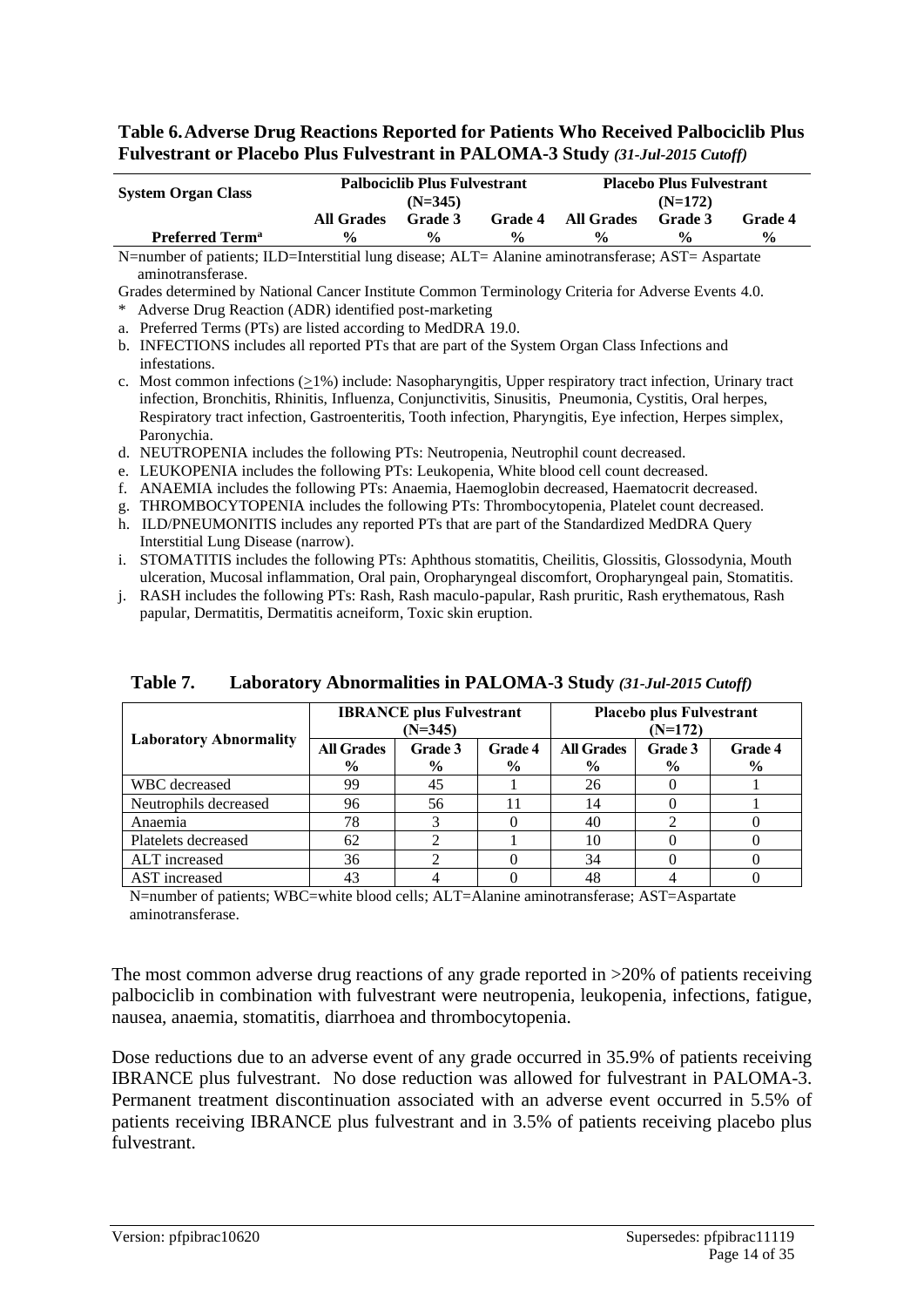In PALOMA-3 patients receiving IBRANCE plus fulvestrant, the starting dose of IBRANCE was 125 mg once daily. Dose reductions to 100 mg occurred in 34% of patients and dose reductions to 75 mg occurred in 12% of patients due to adverse events.

Neutropenia of any grade was reported in 83.2% of patients receiving IBRANCE in combination with fulvestrant in PALOMA-3, with Grade 3 neutropenia being reported in 55.4% of patients and Grade 4 neutropenia being reported in 10.7% of patients (see Section 4.4 Special Warnings and Precautions for Use).

The most frequently  $(\geq 1\%)$  reported serious adverse drug reactions in patients receiving palbociclib plus fulvestrant (PALOMA-3) were infections (4.1%), pyrexia (1.4%) and neutropenia (1.2%).

#### **Reporting suspected adverse effects**

Reporting suspected adverse reactions after registration of the medicinal product is important. It allows continued monitoring of the benefit-risk balance of the medicinal product. Healthcare professionals are asked to report any suspected adverse reactions at www.tga.gov.au/reportingproblems.

## **4.9 Overdose**

There is no known antidote for palbociclib. The treatment of IBRANCE overdose should consist of general supportive measures. For information on the management of overdose, contact the Poison Information Centre on 13 11 26 (Australia).

## **5. PHARMACOLOGICAL PROPERTIES**

## **5.1 Pharmacodynamic properties**

Through inhibition of CDK4/6, palbociclib reduced cellular proliferation by blocking progression of the cell from G1 into S phase of the cell cycle. Testing of palbociclib in a panel of molecularly profiled breast cancer cell lines revealed high efficacy against luminal breast cancers, particularly oestrogen receptor (ER)-positive breast cancers. Mechanistic analyses revealed that the combination of palbociclib with anti-oestrogen agents enhanced the reactivation of retinoblastoma (Rb) through inhibition of Rb phosphorylation resulting in reduced E2F signalling and growth arrest.

The enhanced growth arrest of the ER-positive breast cancer cell lines treated with palbociclib and anti-oestrogen agents is accompanied by increased cell senescence resulting in a sustained cell cycle arrest following drug removal and increased cell size associated with a senescent phenotype. In vivo studies using a patient-derived ER-positive breast cancer xenograft model (HBCx-34) demonstrated that the combination of palbociclib and letrozole further enhanced inhibition of Rb phosphorylation, downstream signalling and dose-dependent tumour growth. This supports the contribution of senescence-associated growth arrest as a mechanism associated with the antitumour efficacy of combined palbociclib/ER antagonist in ER-positive breast cancer models.

In the presence or absence of an anti-oestrogen, palbociclib-treated bone marrow cells did not become senescent and resumed proliferation following palbociclib withdrawal, consistent with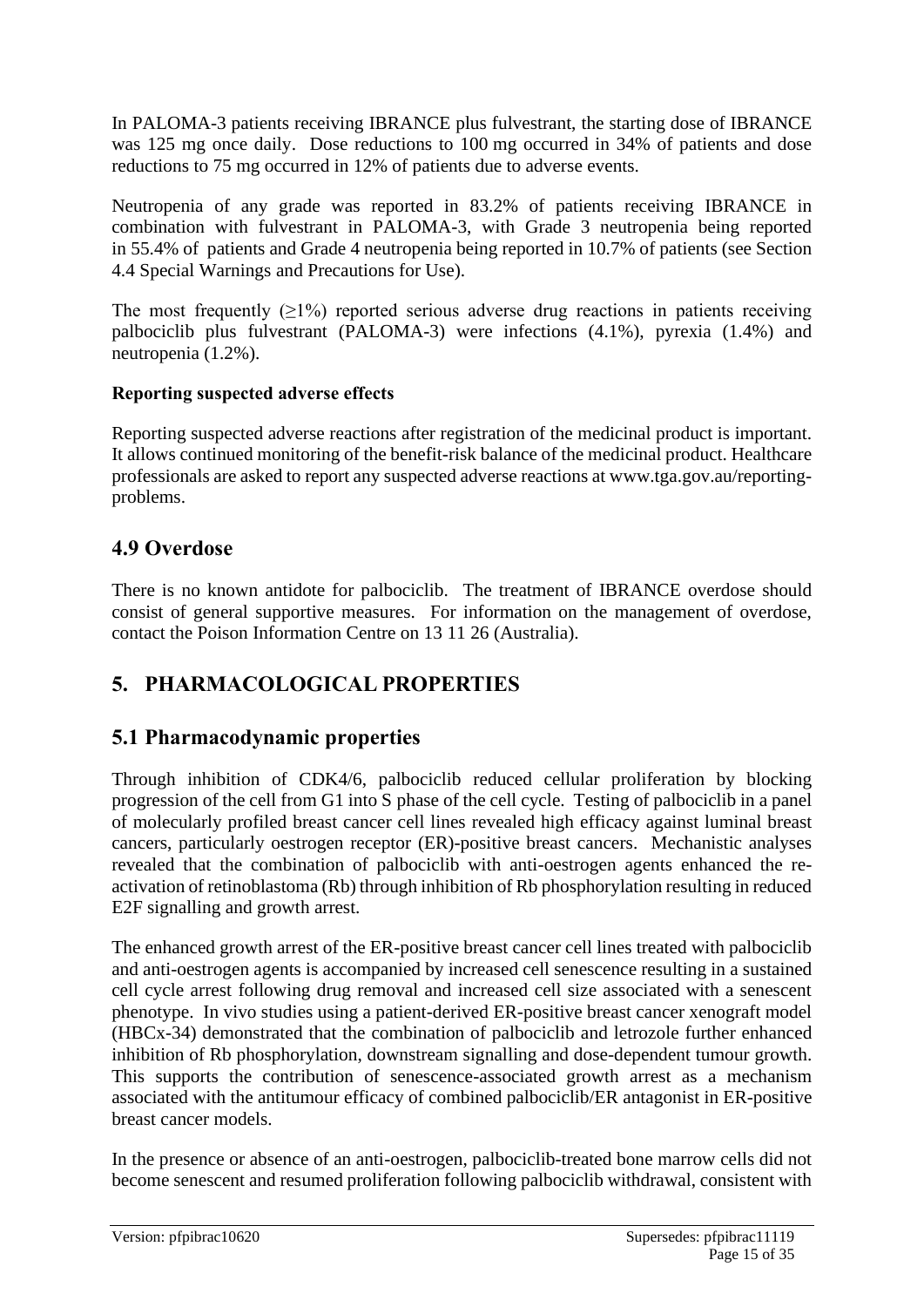pharmacologic quiescence. The in vitro breast cancer cells, conversely, became senescent following palbociclib or anti-oestrogen treatment with additive effects in combination and remained arrested in the presence of anti-oestrogen.

#### **Mechanism of action**

Palbociclib is a small molecule inhibitor of cyclin-dependent kinases (CDK) 4 and 6. Cyclin D1 and CDK4/6 are downstream of multiple signalling pathways which lead to cellular proliferation.

#### **Clinical trials**

#### Study A5481003: Randomised Phase 1/2 study of IBRANCE in combination with letrozole (PALOMA-1)

The efficacy of palbociclib was evaluated in a randomised, open-label, multicentre study of palbociclib plus letrozole versus letrozole alone conducted in postmenopausal women with ER-positive, human epidermal growth factor receptor 2 (HER2)-negative locally advanced or metastatic breast cancer who did not receive previous systemic treatment for their advanced disease.

The study was comprised of a limited Phase 1 portion  $(N = 12)$ , designed to confirm the safety and tolerability of the combination palbociclib plus letrozole, followed by a randomised Phase 2 portion ( $N = 165$ ), designed to evaluate the efficacy and safety of palbociclib in combination with letrozole compared with letrozole alone in the first-line treatment of postmenopausal women with ER-positive, HER2-negative advanced breast cancer. Randomisation was stratified by disease site (visceral versus bone only versus other) and by disease-free interval (>12 months from the end of adjuvant treatment to disease recurrence versus 12 months from the end of adjuvant treatment to disease recurrence or de novo advanced disease).

The patient demographic and baseline characteristics were generally balanced between the study arms in terms of age, race, disease sites, stage and prior therapies.

The primary endpoint of the study was investigator-assessed progression-free survival (PFS) evaluated according to Response Evaluation Criteria in Solid Tumors (RECIST) version 1.0. The median PFS (mPFS) for patients in the palbociclib plus letrozole arm was 20.2 months (95% confidence interval [CI]: 13.8-27.5) and 10.2 months (95% CI: 5.7-12.6) for patients in the letrozole-alone arm. The observed hazard ratio (HR) was 0.488 (95% CI: 0.319-0.748) in favour of palbociclib plus letrozole, with a stratified log-rank test 1-sided p-value of 0.0004.

At the final overall survival (OS) analysis, the observed HR was 0.897 (95% CI: 0.623, 1.294) with a stratified 1-sided p-value of 0.2812. The median OS in the palbociclib plus letrozole arm was 37.5 months (95% CI: 31.4, 47.8) and in the letrozole alone arm was 34.5 months (95% CI: 27.4, 42.6).

The estimated survival probabilities at 12, 24, and 36 months between the 2 treatment arms were 89.0% versus 87.0%, 77.9% versus 71.1%, and 50.8% versus 47.4%, in favor of palbociclib plus letrozole, respectively.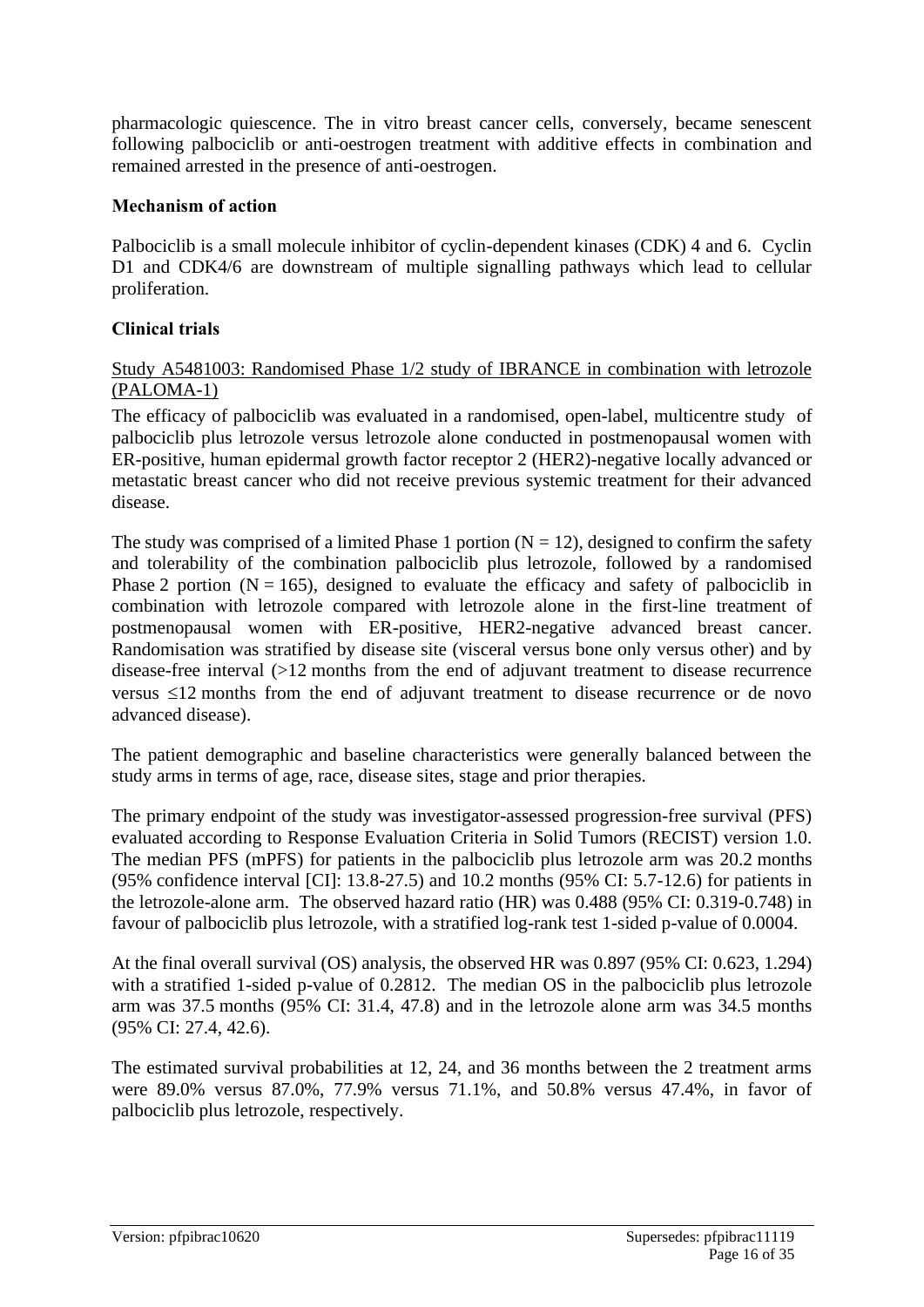#### Study A5481008: Randomised, Phase 3 study of IBRANCE in combination with letrozole (PALOMA-2)

The efficacy of palbociclib in combination with letrozole versus letrozole plus placebo was evaluated in an international, randomised, double-blind, placebo-controlled, parallel-group, multicentre study conducted in women with ER-positive, HER2-negative locally advanced or metastatic breast cancer who had not received prior systemic treatment for their advanced disease, whose disease was not amenable to resection or radiation therapy with curative intent, and for whom chemotherapy was not clinically indicated based on investigator's best medical judgement.

A total of 666 postmenopausal women were randomised 2:1 to either the palbociclib plus letrozole arm or to the placebo plus letrozole arm and were stratified by site of disease (visceral, non-visceral), disease-free interval from the end of (neo)adjuvant treatment to disease recurrence (de novo metastatic,  $\leq 12$  months from the end of adjuvant treatment to disease recurrence, >12 months from the end of adjuvant treatment to disease recurrence) and by the type of prior (neo)adjuvant anticancer therapies (prior hormonal therapy, no prior hormonal therapy).

Patients continued to receive their assigned treatment until objective disease progression, symptomatic deterioration, unacceptable toxicity, death or withdrawal of consent, whichever occurred first. Crossover between treatment arms was not allowed.

Patients were well matched for baseline demographics and disease characteristics between the palbociclib plus letrozole arm and the placebo plus letrozole arm. The median age of patients enrolled in this study was 62 years (range 28-89). A detailed summary of the demographics and baseline characteristics are presented in Table 8.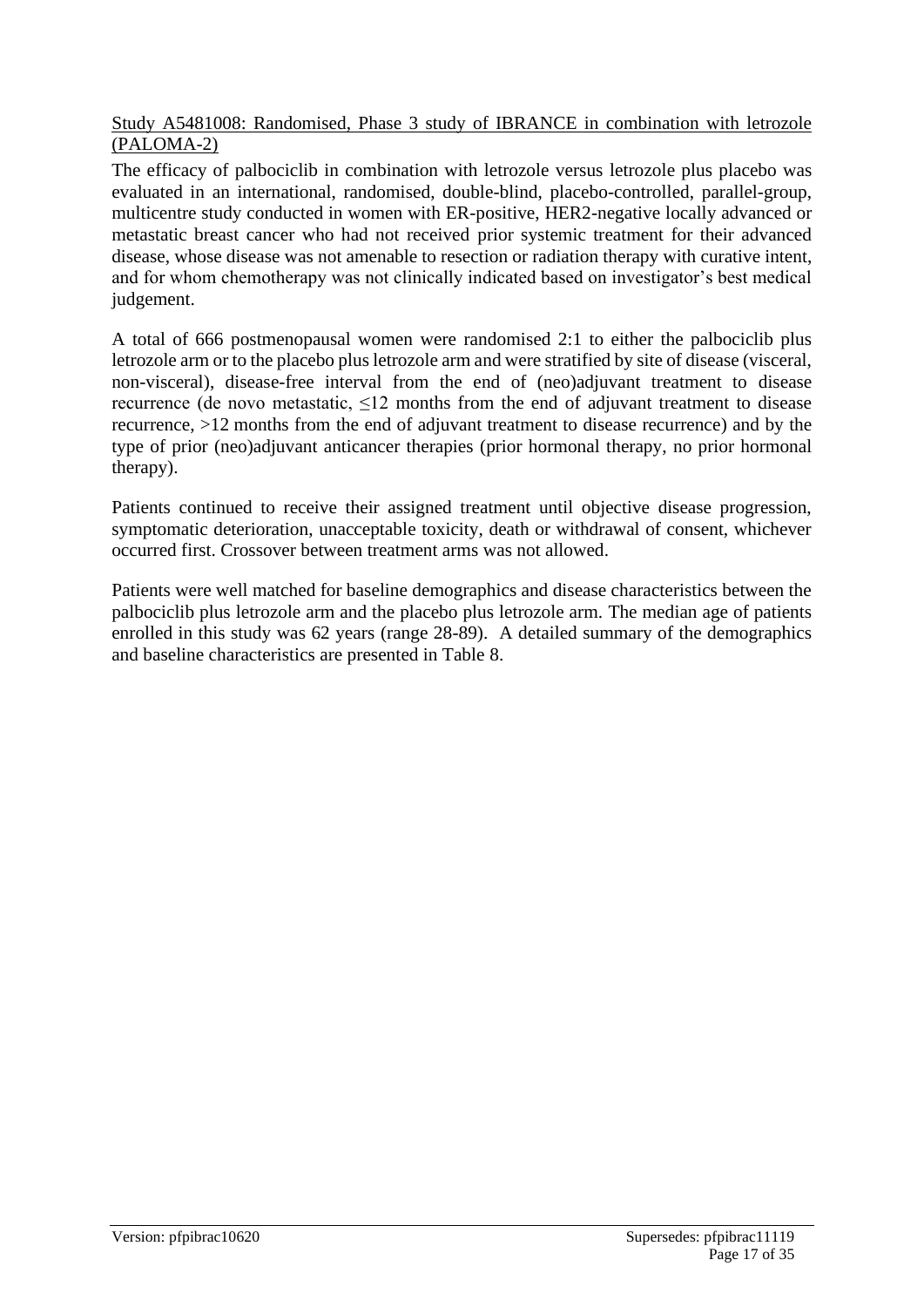|           | <b>Placebo</b>                                                                                                                                                                                                                                                                                            |
|-----------|-----------------------------------------------------------------------------------------------------------------------------------------------------------------------------------------------------------------------------------------------------------------------------------------------------------|
|           |                                                                                                                                                                                                                                                                                                           |
|           | plus Letrozole                                                                                                                                                                                                                                                                                            |
|           | $(N = 222)$                                                                                                                                                                                                                                                                                               |
|           |                                                                                                                                                                                                                                                                                                           |
|           | 61 (28, 88)                                                                                                                                                                                                                                                                                               |
|           | 141(63.5)                                                                                                                                                                                                                                                                                                 |
|           | 81 (36.5)                                                                                                                                                                                                                                                                                                 |
|           |                                                                                                                                                                                                                                                                                                           |
|           | 172(77.5)                                                                                                                                                                                                                                                                                                 |
|           | 3(1.4)                                                                                                                                                                                                                                                                                                    |
| 65(14.6)  | 30(13.5)                                                                                                                                                                                                                                                                                                  |
|           |                                                                                                                                                                                                                                                                                                           |
| 257(57.9) | 102(45.9)                                                                                                                                                                                                                                                                                                 |
| 178(40.1) | 117(52.7)                                                                                                                                                                                                                                                                                                 |
| 9(2.0)    | 3(1.4)                                                                                                                                                                                                                                                                                                    |
|           |                                                                                                                                                                                                                                                                                                           |
|           | 110(49.5)                                                                                                                                                                                                                                                                                                 |
|           | 112(50.5)                                                                                                                                                                                                                                                                                                 |
|           |                                                                                                                                                                                                                                                                                                           |
|           | 171 (77.0)                                                                                                                                                                                                                                                                                                |
|           | 51(23.0)                                                                                                                                                                                                                                                                                                  |
|           |                                                                                                                                                                                                                                                                                                           |
|           | 93 (41.9)                                                                                                                                                                                                                                                                                                 |
|           | 48(21.6)                                                                                                                                                                                                                                                                                                  |
|           | 81 (36.5)                                                                                                                                                                                                                                                                                                 |
|           |                                                                                                                                                                                                                                                                                                           |
|           | 126(56.8)                                                                                                                                                                                                                                                                                                 |
|           | 96 (43.2)                                                                                                                                                                                                                                                                                                 |
|           |                                                                                                                                                                                                                                                                                                           |
|           |                                                                                                                                                                                                                                                                                                           |
|           | 109(49.1)                                                                                                                                                                                                                                                                                                 |
|           | 113(50.9)                                                                                                                                                                                                                                                                                                 |
|           |                                                                                                                                                                                                                                                                                                           |
|           | 44 (34.9)                                                                                                                                                                                                                                                                                                 |
|           | 75(59.5)                                                                                                                                                                                                                                                                                                  |
|           | 7(5.6)                                                                                                                                                                                                                                                                                                    |
|           | <b>IBRANCE</b><br>plus Letrozole<br>$(N = 444)$<br>62 (30, 89)<br>263(59.2)<br>181 (40.8)<br>344 (77.5)<br>8(1.8)<br>214 (48.2)<br>230 (51.8)<br>338 (76.1)<br>106(23.9)<br>178(40.1)<br>99(22.3)<br>167(37.6)<br>249(56.1)<br>195 (43.9)<br>213 (48.0)<br>231 (52.0)<br>91 (36.5)<br>154(61.8)<br>4(1.6) |

|                                                    |  |  |  |  |  | Table 8. Summary of Demographics and Baseline Disease Characteristics – |  |
|----------------------------------------------------|--|--|--|--|--|-------------------------------------------------------------------------|--|
| <b>PALOMA-2 Study (Intent-to-Treat Population)</b> |  |  |  |  |  |                                                                         |  |

Abbreviations: ECOG=Eastern Cooperative Oncology Group; Max=maximum; Min=minimum; N=number of patients; N / n=number of patients.

a: Race also includes 'Other: not reported/missing subjects'.

b: Aromatase inhibitors=anastrozole, letrozole or exemestane, Anti-oestrogens=tamoxifen, tamoxifen citrate, toremifene, toremifene citrate or fulvestrant; Other=not aromatase inhibitor and not anti-oestrogen.

The primary endpoint of the study was PFS evaluated according to RECIST version 1.1 as assessed by investigator. Secondary efficacy endpoints included objective response (OR), duration of response (DOR), clinical benefit response (CBR), overall survival (OS), safety, EQ-5D scores and health-related quality of life (QoL) assessed using the Functional Assessment of Cancer Therapy-Breast (FACT-B) questionnaire.

At the data cutoff date of 26-February-2016, the study met its primary objective of improving PFS. The HR was 0.576 (95% CI: 0.463, 0.718) in favour of palbociclib plus letrozole, with a stratified log-rank test 1-sided p-value of <0.000001. An updated analysis of the primary and secondary endpoints was performed after an additional 15 months of follow up (data cutoff date: 31-May-2017). A total of 405 PFS events were observed; 245 events (55.2%) in the palbociclib plus letrozole arm and 160 (72.1%) in the comparator arm.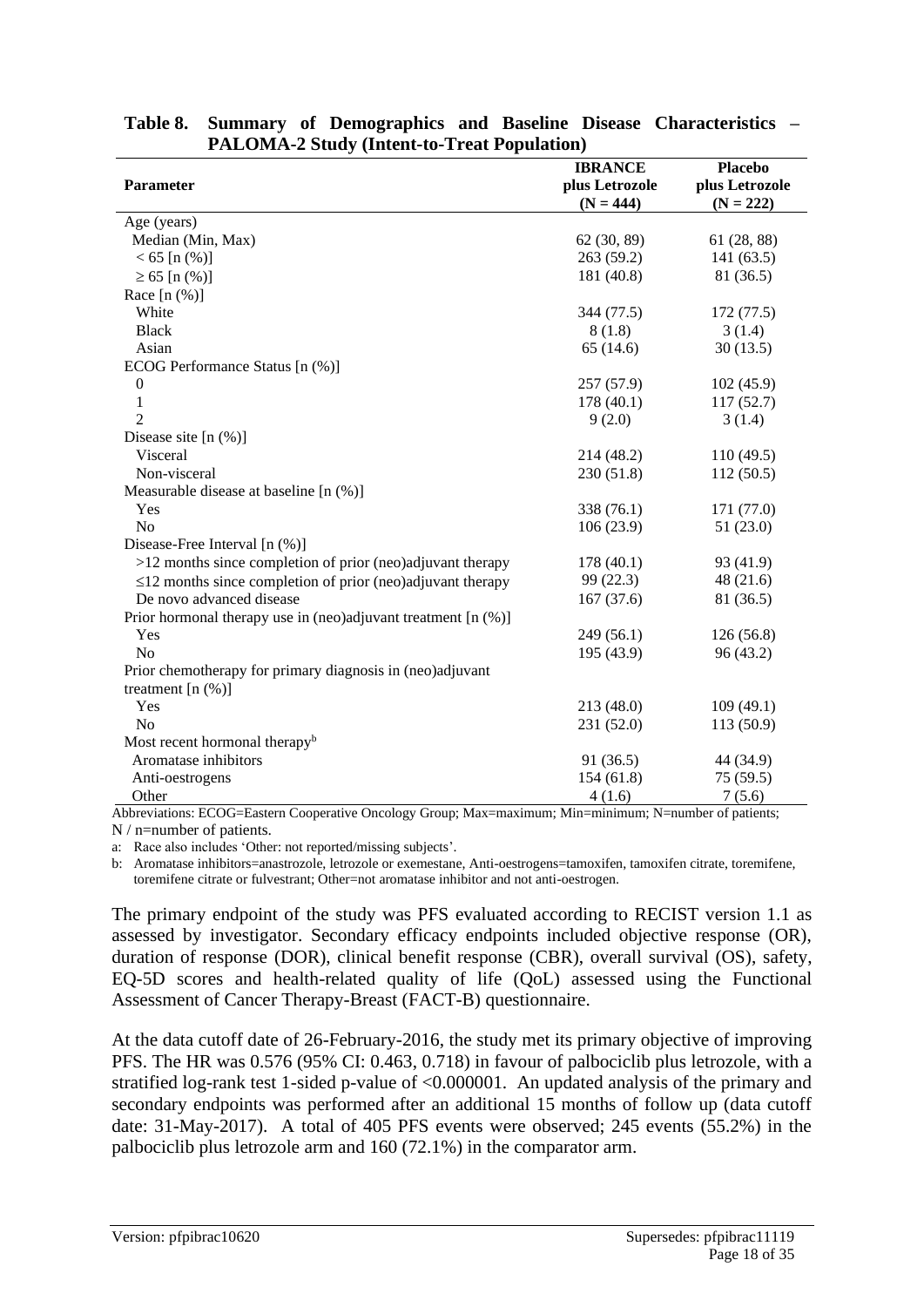Table 9 shows the efficacy results based on the primary and the updated analyses from the PALOMA-2 study, as assessed by the investigator and by the independent review.

#### **Table 9. PALOMA-2 (intent-to-treat population) - efficacy results based on primary and updated cutoff dates**

|                                                             | <b>Primary Analysis</b><br>(26 February 2016 Cutoff) |                                                 | <b>Updated Analysis</b><br>(31 May 2017 Cutoff) |                                                 |
|-------------------------------------------------------------|------------------------------------------------------|-------------------------------------------------|-------------------------------------------------|-------------------------------------------------|
|                                                             | <b>IBRANCE</b><br>plus Letrozole<br>$(N = 444)$      | <b>Placebo</b><br>plus Letrozole<br>$(N = 222)$ | <b>IBRANCE</b><br>plus Letrozole<br>$(N = 444)$ | <b>Placebo</b><br>plus Letrozole<br>$(N = 222)$ |
|                                                             |                                                      |                                                 |                                                 |                                                 |
| <b>Progression-Free Survival by Investigator Assessment</b> |                                                      |                                                 |                                                 |                                                 |
| Number of events (%)                                        | 194 (43.7)                                           | 137(61.7)                                       | 245 (55.2)                                      | 160(72.1)                                       |
| Median PFS [months]                                         | 24.8                                                 | 14.5                                            | 27.6                                            | 14.5                                            |
| $(95\% \text{ CI})$                                         | (22.1, NE)                                           | (12.9, 17.1)                                    | (22.4 30.3)                                     | (12.3, 17.1)                                    |
| Hazard ratio [(95% CI)                                      | 0.576(0.463, 0.718),                                 |                                                 | $0.563$ (0.461, 0.687),                         |                                                 |
| and p-value]                                                |                                                      | p<0.000001                                      | p<0.000001                                      |                                                 |
|                                                             |                                                      |                                                 |                                                 |                                                 |
| <b>Progression-Free Survival by Independent Assessment</b>  |                                                      |                                                 |                                                 |                                                 |
| Number of events (%)                                        | 152 (34.2)                                           | 96 (43.2)                                       | 193(43.5)                                       | 118 (53.2)                                      |
| Median PFS [months                                          | 30.5                                                 | 19.3                                            | 35.7                                            | 19.5                                            |
| $(95\% \text{ CI})$                                         | (27.4, NE)                                           | (16.4, 30.6)                                    | (27.7, 38.9)                                    | (16.6, 26.6)                                    |
| Hazard ratio [(95% CI)                                      | 0.653(0.505, 0.844),                                 |                                                 | 0.611(0.485, 0.769),                            |                                                 |
| and 1-sided p-value]                                        | $p=0.000532$                                         |                                                 | p=0.000012                                      |                                                 |
|                                                             |                                                      |                                                 |                                                 |                                                 |
| <b>ORR*</b> [% (95% CI)]                                    | 46.4 (41.7, 51.2)                                    | 38.3 (31.9, 45.0)                               | 47.5(42.8, 52.3)                                | 38.7(32.3, 45.5)                                |
| <b>ORR*</b> measurable disease                              | 60.7(55.2, 65.9)                                     | 49.1 (41.4, 56.9)                               | 62.4(57.0, 67.6)                                | 49.7 (42.0, 57.4)                               |
| [% $(95\% \text{ CI})$ ]                                    |                                                      |                                                 |                                                 |                                                 |
| <b>DOR*</b> [months $(95\% \text{ CI})$ ]                   | 20.1 (19.3, 28.0)                                    | 16.7(13.8, 22.5)                                | 25.3(22.1, 34.5)                                | 16.8(14.2, 25.3)                                |
| <b>CBRR*</b> [% (95% CI)]                                   | 85.8 (82.2, 88.9)                                    | 71.2 (64.7, 77.0)                               | 85.6 (82.0, 88.7)                               | 71.2 (64.7, 77.0)                               |

N=number of patients; CI=confidence interval; NE=not estimable; ORR=objective response rate; CBRR=clinical benefit response rate; DOR=duration of response; PFS=progression-free-survival. \*Secondary endpoints results are based on confirmed and unconfirmed responses according to RECIST 1.1.

The Kaplan-Meier curves for PFS based on the updated cutoff date of 31 May 2017 are displayed in Figure 1 below.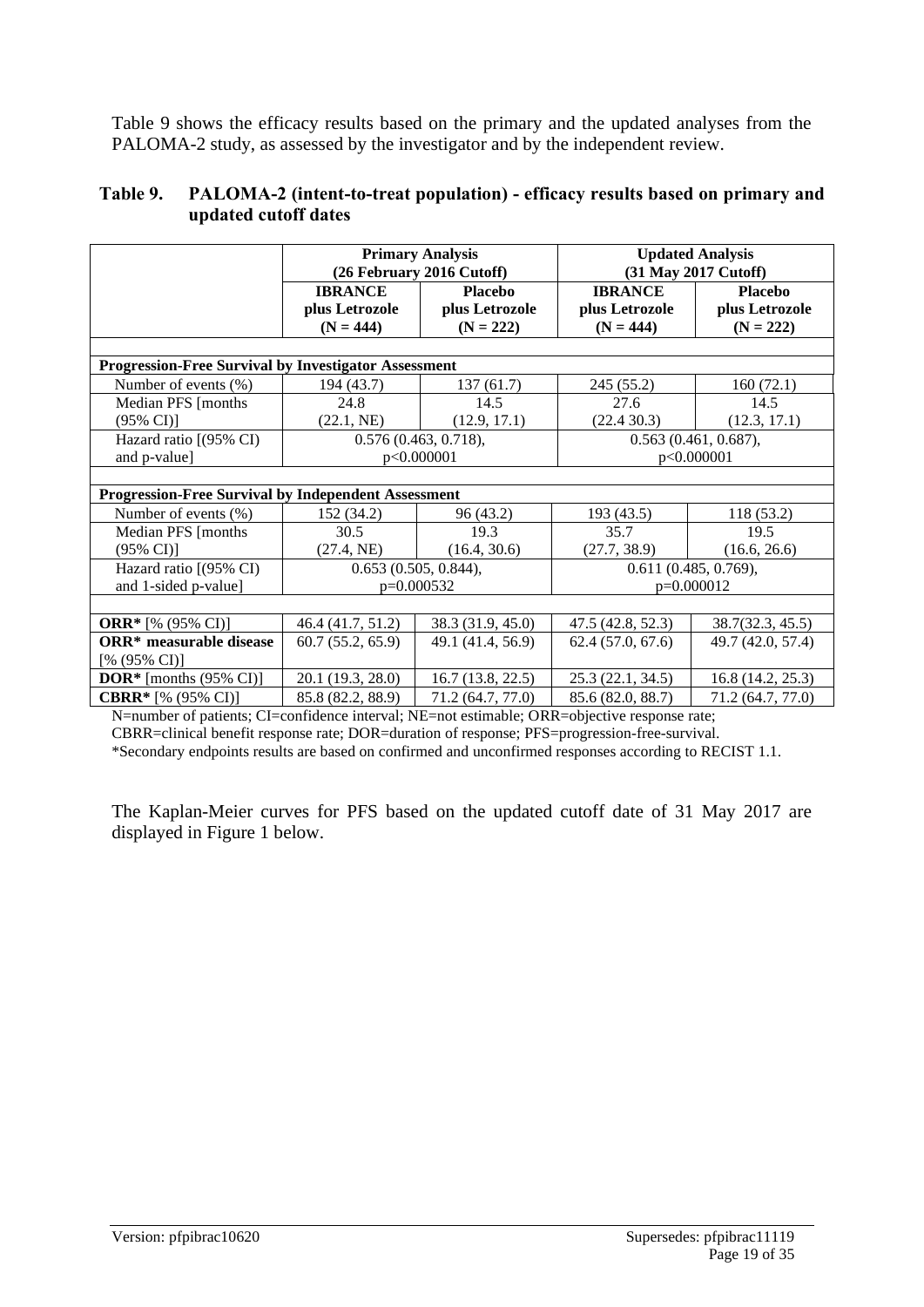



PAL=palbociclib; LET=letrozole; PCB=placebo.

Prespecified subgroup analyses indicated that the treatment effect (by median PFS) was consistent in all subgroups defined by stratification factors and baseline characteristics, including presence/absence of visceral metastases at baseline and presence of bone-only disease at baseline. An exploratory analysis showed that median PFS was longer in the palbociclib plus letrozole arm for 512 patients whose tumour tested positive for Rb protein expression by immunohistochemistry (IHC) (HR 0.543 [95% CI: 0.433, 0.681], mPFS 27.4 months versus 13.7 months). For the 51 patients whose tumours tested negative for Rb protein expression by IHC, the difference between treatment arms was not statistically significant.

Patients with advanced, symptomatic visceral spread at risk of life-threatening complications in the short term were not included in PALOMA-2.

At the time of the updated analyses for PFS, time to initiation of subsequent anticancer therapies was also assessed. The results from these analyses are shown in Table 10.

**Table 10. PALOMA-2 study: Time to initiation of subsequent anticancer therapies** *(31- May-2017 cutoff date)*

|                               | <b>IBRANCE</b><br>plus letrozole<br>$(N=444)$ | <b>Placebo</b><br>plus letrozole<br>$(N=222)$ |
|-------------------------------|-----------------------------------------------|-----------------------------------------------|
| Median (95% CI) time to first | 28.0                                          | 17.7                                          |
| subsequent therapy            | (23.6, 29.6)                                  | (14.3, 21.5)                                  |
| Median (95% CI) time to       | 38.8                                          | 28.8                                          |
| second subsequent therapy     | (34.4, NE)                                    | (25.7, 33.5)                                  |

N=number of patients; CI=confidence interval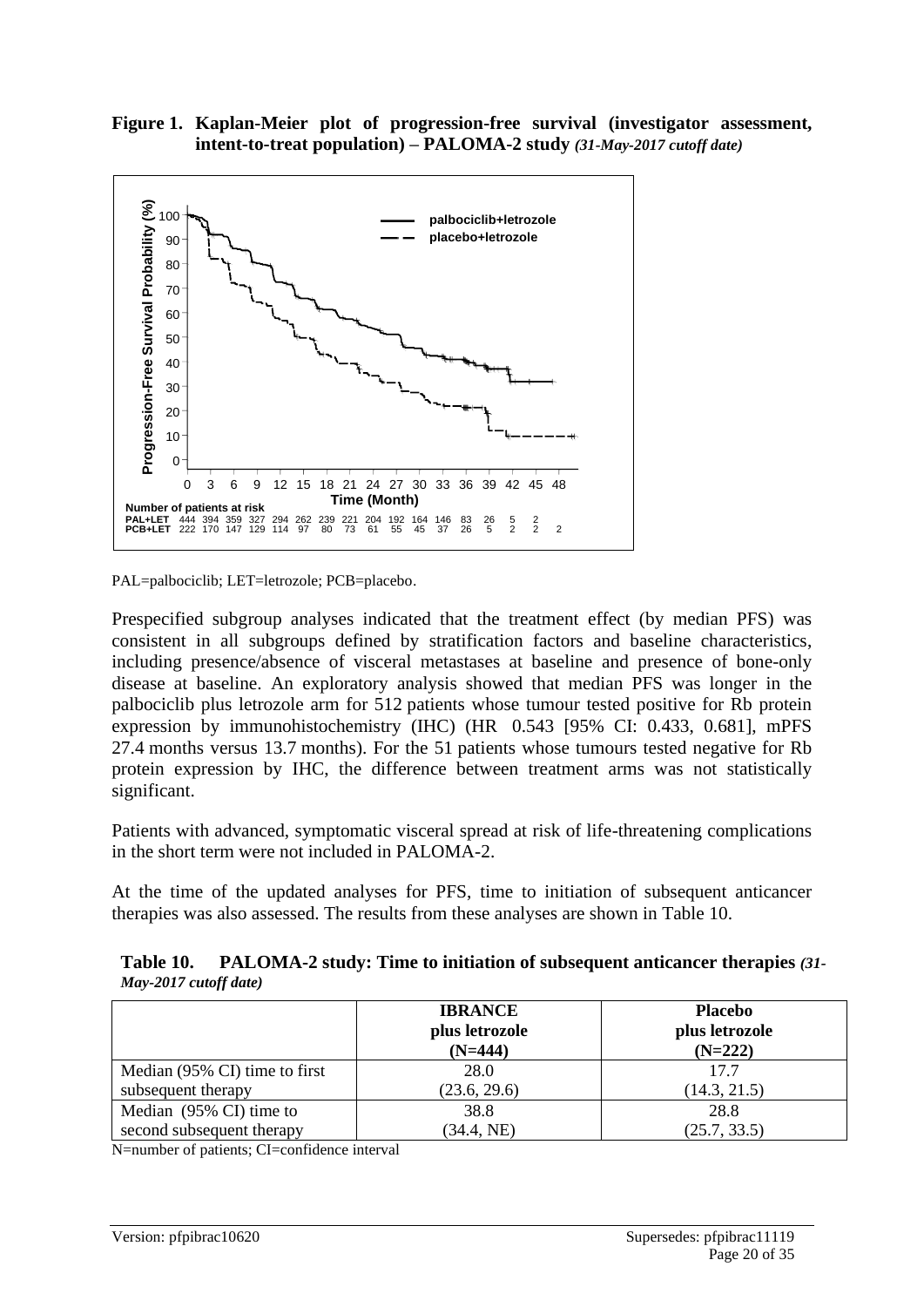The overall survival (OS) data were not mature at the time of the final PFS analysis (20% of patients had died). Patients will continue to be followed for the final analysis.

An analysis of time-to-deterioration composite endpoint (TTD) in Functional Assessment of Cancer Therapy-Breast (FACT-B), defined as the time between baseline and first occurrence of decrease of ≥7 points in FACT-B scores, was carried out based on survival analysis methods using a Cox proportional hazards model and log-rank test. No statistically significant difference was observed in TTD in FACT-B total scores between the palbociclib plus letrozole arm and the placebo plus letrozole arm (HR of 1.042 [95% CI: 0.838, 1.295]; 1-sided p-value=0.663.

Pre- and perimenopausal women were not enrolled in PALOMA-1 or PALOMA-2.

#### Study A5481023: Randomised, Phase 3 study of IBRANCE in combination with fulvestrant (PALOMA-3)

The efficacy of palbociclib in combination with fulvestrant versus placebo plus fulvestrant was evaluated in an international, randomised, double-blind, parallel-group, multicentre study conducted in women with HR-positive, HER2-negative locally advanced or metastatic breast cancer, regardless of their menopausal status, whose disease progressed after prior endocrine therapy and was not amenable to resection or radiation therapy with curative intent based on investigator's best medical judgement.

A total of 521 pre/postmenopausal women whose disease had progressed on or within 12 months after completion of adjuvant endocrine therapy or on or within 1 month from prior endocrine therapy for advanced disease were randomised 2:1 to the palbociclib plus fulvestrant arm or the placebo plus fulvestrant arm and stratified by documented sensitivity to prior hormonal therapy, menopausal status at study entry (pre/peri versus postmenopausal) and presence of visceral metastases. Crossover between treatment arms was not allowed.

Patients were balanced for baseline demographics and prognostic characteristics between the palbociclib plus fulvestrant arm and the placebo plus fulvestrant arm. The median age of patients enrolled in this study was 57 years (range 29, 88). The majority of patients in each treatment arm were White, had documented sensitivity to prior hormonal therapy and were postmenopausal. All patients had received prior systemic therapy and most patients in each treatment arm had received a previous chemotherapy regimen. More than half (62%) had an ECOG performance status of 0, 60% had visceral metastases and 60% had received more than 1 prior hormonal regimen for their primary diagnosis.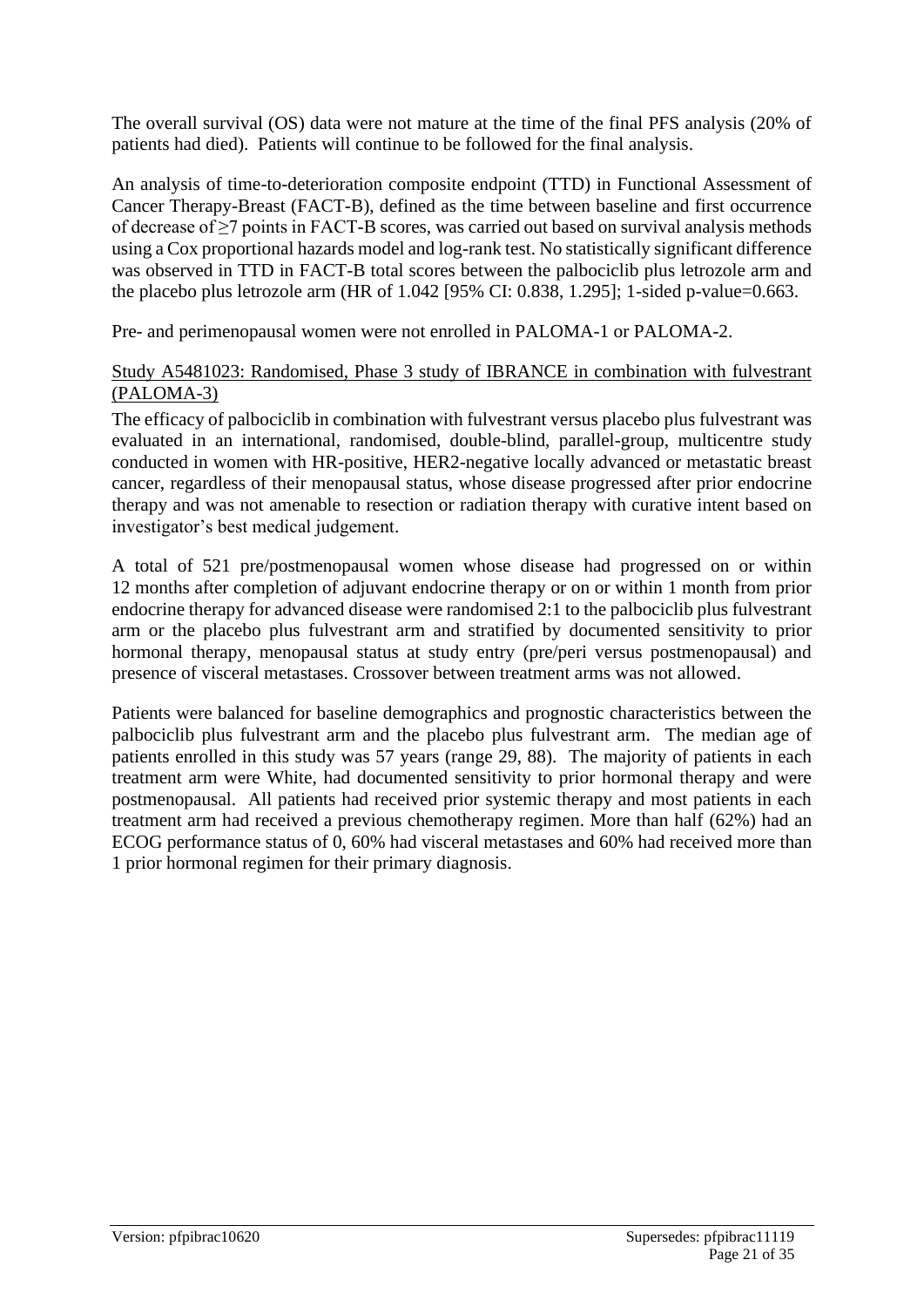| Parameter                                                     | <b>IBRANCE</b><br><b>Plus Fulvestrant</b><br>$(N = 347)$ | <b>Placebo</b><br><b>Plus Fulvestrant</b><br>$(N = 174)$ |
|---------------------------------------------------------------|----------------------------------------------------------|----------------------------------------------------------|
|                                                               |                                                          |                                                          |
| Age (years)<br>Median (Min, Max)                              | 57 (30, 88)                                              | 56 (29, 80)                                              |
| $<$ 65 [n $(\%)$ ]                                            | 261(75.2)                                                | 131(75.3)                                                |
|                                                               |                                                          | 43(24.7)                                                 |
| $≥65$ [n $(%$ )]<br>Race <sup>a</sup>                         | 86 (24.8)                                                |                                                          |
| White                                                         | 252(72.6)                                                | 133 (76.4)                                               |
|                                                               |                                                          |                                                          |
| Asian<br><b>Black</b>                                         | 74(21.3)<br>12(3.5)                                      | 31(17.8)<br>8(4.6)                                       |
| ECOG performance status [n (%)]                               |                                                          |                                                          |
| $\boldsymbol{0}$                                              | 207(59.7)                                                | 115(66.1)                                                |
| $\mathbf{1}$                                                  | 140(40.3)                                                | 59 (33.9)                                                |
| Documented sensitivity to prior hormonal therapy <sup>b</sup> |                                                          |                                                          |
| [n (%)]                                                       |                                                          |                                                          |
| Yes                                                           | 274 (79.0)                                               | 136 (78.2)                                               |
| N <sub>o</sub>                                                | 73(21.0)                                                 | 38(21.8)                                                 |
| Visceral metastases <sup>a</sup> [n $(\%)$ ]                  |                                                          |                                                          |
| Yes                                                           | 206(59.4)                                                | 105(60.3)                                                |
| No                                                            | 141(40.6)                                                | 69 (39.7)                                                |
| Menopausal status <sup>b,c</sup> [n $(\%)$ ]                  |                                                          |                                                          |
| Pre/Peri <sup>d</sup>                                         | 72(20.7)                                                 | 36(20.7)                                                 |
| Post                                                          | 275 (79.3)                                               | 138 (79.3)                                               |
| Prior systemic therapies [n (%)]                              |                                                          |                                                          |
| No                                                            | $\boldsymbol{0}$                                         | $\boldsymbol{0}$                                         |
| Yes                                                           | 347 (100)                                                | 174 (100)                                                |
| Number of regimens                                            |                                                          |                                                          |
| $\mathbf{1}$                                                  | 71(20.5)                                                 | 39(22.4)                                                 |
| $\overline{c}$                                                | 106(30.5)                                                | 56 (32.2)                                                |
| $\overline{3}$                                                | 98 (28.2)                                                | 35(20.1)                                                 |
| >3                                                            | 72(20.7)                                                 | 44(25.3)                                                 |
| Previous chemotherapy regimen for primary diagnosis           |                                                          |                                                          |
| No                                                            | 96(27.7)                                                 | 36(20.7)                                                 |
| Yes                                                           | 251(72.3)                                                | 138 (79.3)                                               |
| Prior hormonal regimen for primary diagnosis                  |                                                          |                                                          |
| $\mathbf{1}$                                                  | 133 (38.3)                                               | 77 (44.3)                                                |
| >1                                                            | 214(61.7)                                                | 97(55.7)                                                 |

**Table 11. Summary of Demographic and Baseline Characteristics by Treatment – PALOMA-3 Study (Intent-to-Treat Population)**

Abbreviations: ECOG=Eastern Cooperative Oncology Group; Max=maximum; Min=minimum;

N / n=number of patients.

a. Race also included Other (9/521) and Unspecified (2/521)

b. Based on the randomisation.

c. Postmenopausal defined by at least 1 of the following criteria:  $1) \ge 60$  years of age, 2) <60 years of age and cessation of regular menses for at least 12 consecutive months with no alternative pathological or physiological cause, and serum estradiol and follicle stimulating hormone (FSH) level within the laboratory's reference range for postmenopausal females; 3) documented bilateral oophorectomy; or 4) medically confirmed ovarian failure. Pre/perimenopausal defined as not meeting the criteria for being postmenopausal.

d. Of the 72 pre/peri menopausal patients, 1 patient was never treated and 1 patient incorrectly randomised (postmenopausal as per investigator).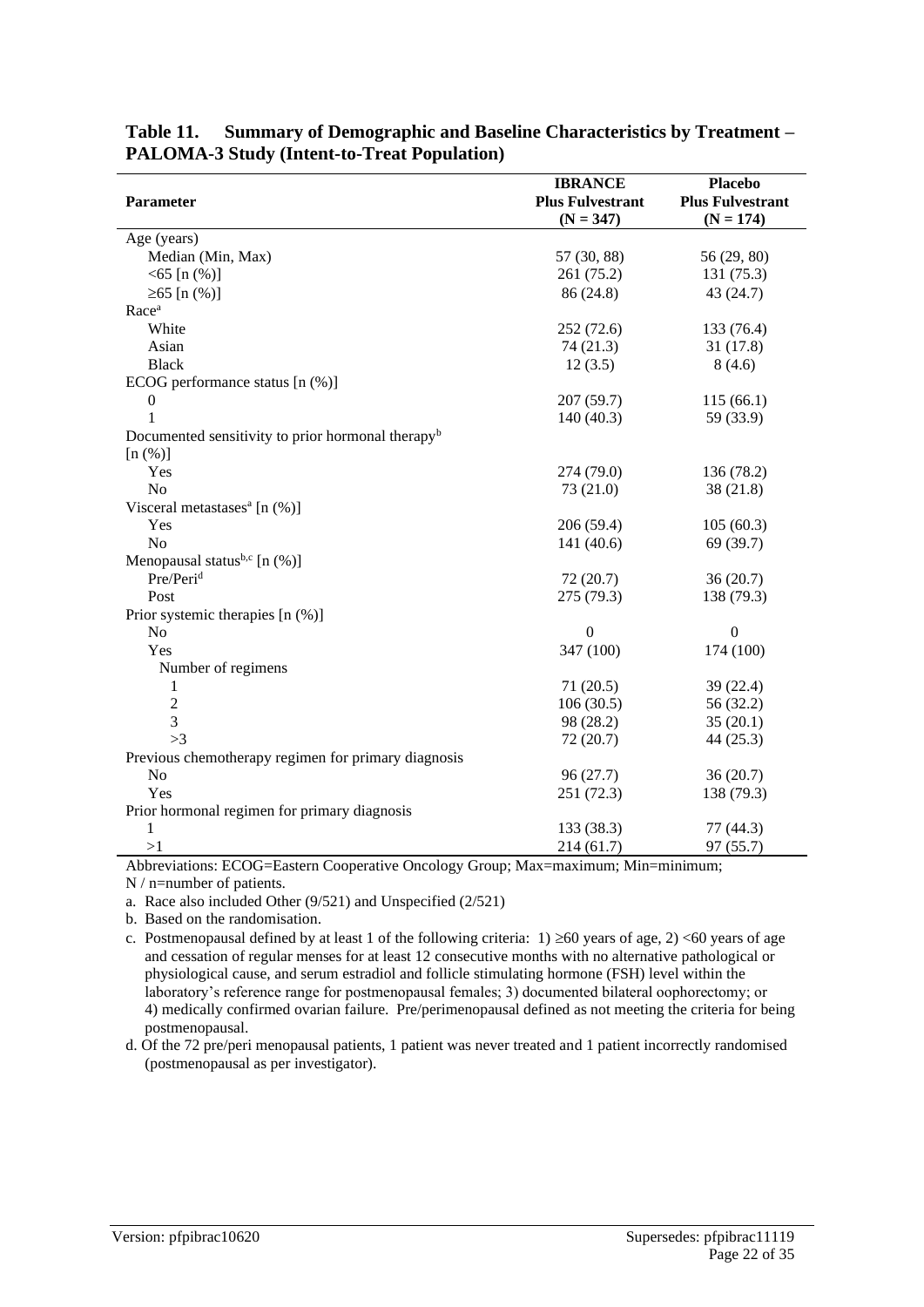The primary endpoint of the study was investigator-assessed PFS evaluated according to RECIST version 1.1. Secondary PFS analyses were based on a random sample Blinded Independent Central Radiology Review (BICR) of 40.5% of the ITT population. Secondary endpoints included OR, DOR, CBR, OS, safety, change in QoL and TTD. Patient-reported outcomes including Global QoL and pain were measured using the European Organisation for Research and Treatment of Cancer (EORTC) quality of life questionnaire (QLQ-C30) and the Breast Cancer Module (BR23) questionnaire.

The study met its primary endpoint of prolonging investigator-assessed PFS at the interim analysis conducted on 82% of the planned PFS events at final analysis; the results crossed the prespecified Haybittle-Peto efficacy boundary ( $\alpha$ =0.00135), demonstrating a statistically significant prolongation in PFS and a clinically meaningful treatment effect. The estimated HR from the stratified analysis was 0.422 (95% CI: 0.318, 0.560; 1-sided p<0.000001) in favour of palbociclib plus fulvestrant. The mPFS was 9.2 months (95% CI: 7.5-not estimable [NE]) in the palbociclib plus fulvestrant arm and 3.8 months (95% CI: 3.5-5.5) in the placebo plus fulvestrant arm.

A more mature update of efficacy data is reported in Figure 2 and Table 12.

#### **Figure 2. Kaplan-Meier Plot of Progression-Free Survival (Investigator Assessment, Intent-to-Treat Population) – PALOMA-3** *(23-Oct-2015 Cutoff)*



CI=confidence interval; FUL=fulvestrant; N=number of patients; NE=not estimable; PAL=palbociclib; PCB=placebo; PFS=progression-free survival.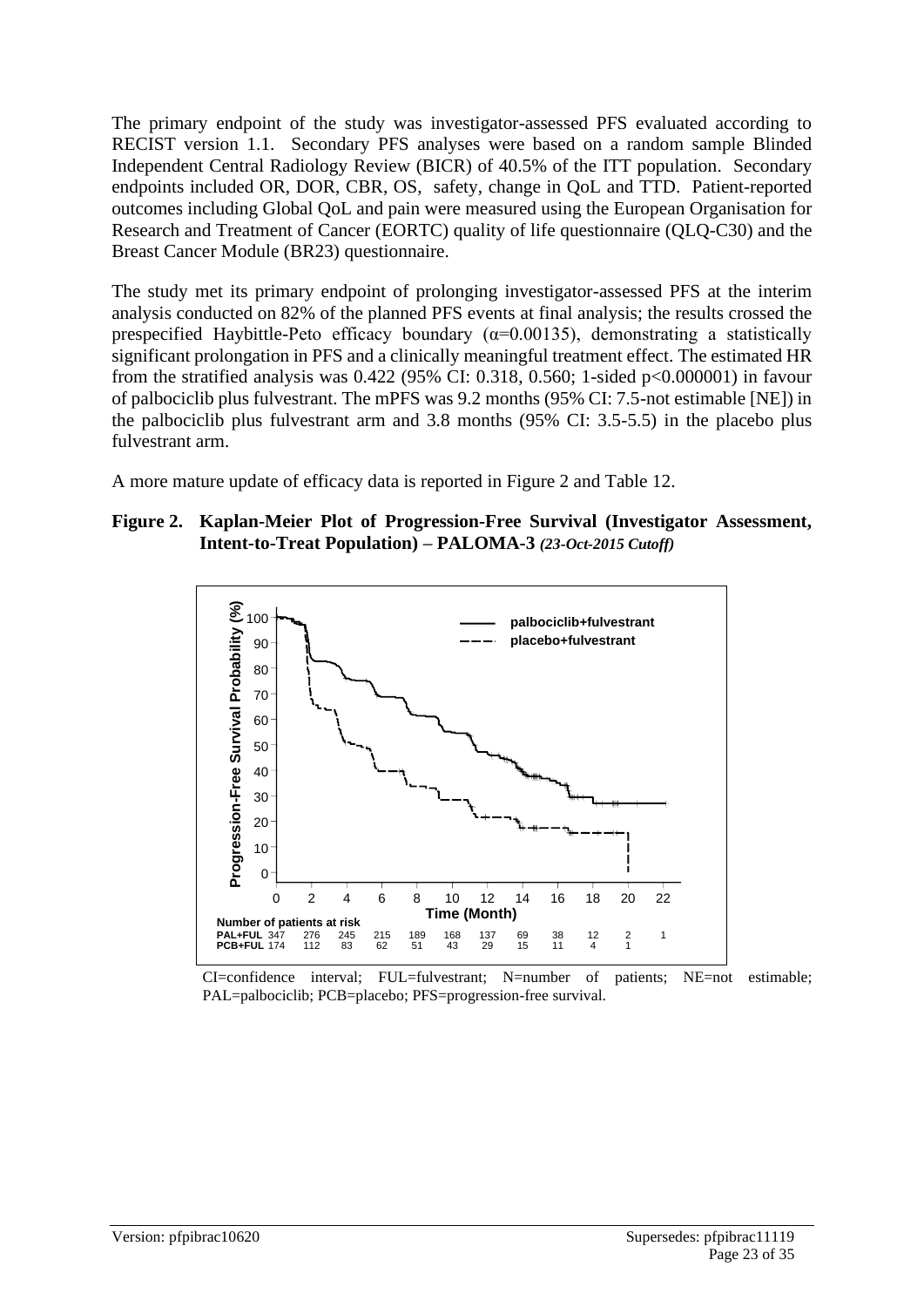**Table 12. Efficacy Results – PALOMA-3 Study (Investigator Assessment, Intent-to-Treat Population)**

|                                                       | <b>Final Analysis</b><br>(05-Dec-2014 Cutoff)     |                                                   | <b>Updated Analysis</b><br>(23-Oct-2015 Cutoff)   |                                                   |
|-------------------------------------------------------|---------------------------------------------------|---------------------------------------------------|---------------------------------------------------|---------------------------------------------------|
|                                                       | <b>IBRANCE</b><br>plus Fulvestrant<br>$(N = 347)$ | <b>Placebo</b><br>plus Fulvestrant<br>$(N = 174)$ | <b>IBRANCE</b><br>plus Fulvestrant<br>$(N = 347)$ | <b>Placebo</b><br>plus Fulvestrant<br>$(N = 174)$ |
| <b>Progression-Free Survival</b>                      |                                                   |                                                   |                                                   |                                                   |
| Median PFS<br>[months]<br>$(95\% \text{ CI})$         | 9.2(7.5, NE)                                      | 3.8(3.5, 5.5)                                     | 11.2(9.5, 12.9)                                   | 4.6(3.5, 5.6)                                     |
| Hazard ratio $(95\% \text{ CI})$<br>and p-value]      | $0.422$ (0.318, 0.560), p<0.000001                |                                                   | $0.497$ (0.398, 0.620), p<0.000001                |                                                   |
| <b>ORR</b> [% $(95\% \text{ CI})$ ] <sup>a</sup>      | 10.4(7.4, 14.1)                                   | 6.3(3.2, 11.0)                                    | 21.0(16.9, 25.7)                                  | 8.6(4.9, 13.8)                                    |
| measurable disease<br><b>ORR</b><br>$[% (95\% CI)]^a$ | 13.4(9.6, 18.1)                                   | 8.0(4.0, 13.8)                                    | 27.3(22.1, 33.1)                                  | 10.9(6.2, 17.3)                                   |
| <b>DOR</b> [months $(95\% \text{ CI})^a$ ]            | 9.3(4.0, NE)                                      | 5.7(3.7, 5.7)                                     | $10.4$ (8.3, NE)                                  | 9.0(5.6, NE)                                      |
| <b>CBRR</b> [% $(95\% \text{ CI})$ ] <sup>a*</sup>    | 34.0 (29.0, 39.3)                                 | 19.0 (13.4, 25.6)                                 | 66.3 (61.0, 71.2)                                 | 39.7 (32.3, 47.3)                                 |

CBRR=clinical benefit response rate; CI=confidence interval; DOR=duration of response; N=number of patients; NE=not estimable; PFS=progression-free survival; ORR=objective response rate.

**<sup>a</sup>** Based on confirmed responses.

\*CBR includes complete response (CR), partial response (PR) and stable disease (SD) ≥24 weeks. Of note, no CRs were reported in the palbociclib plus fulvestrant arm.

Prolongation of PFS in the palbociclib plus fulvestrant arm was also demonstrated in most individual patient subgroups supporting internal consistency of PFS benefit findings within the study and was supported by the secondary PFS random sample BICR audit.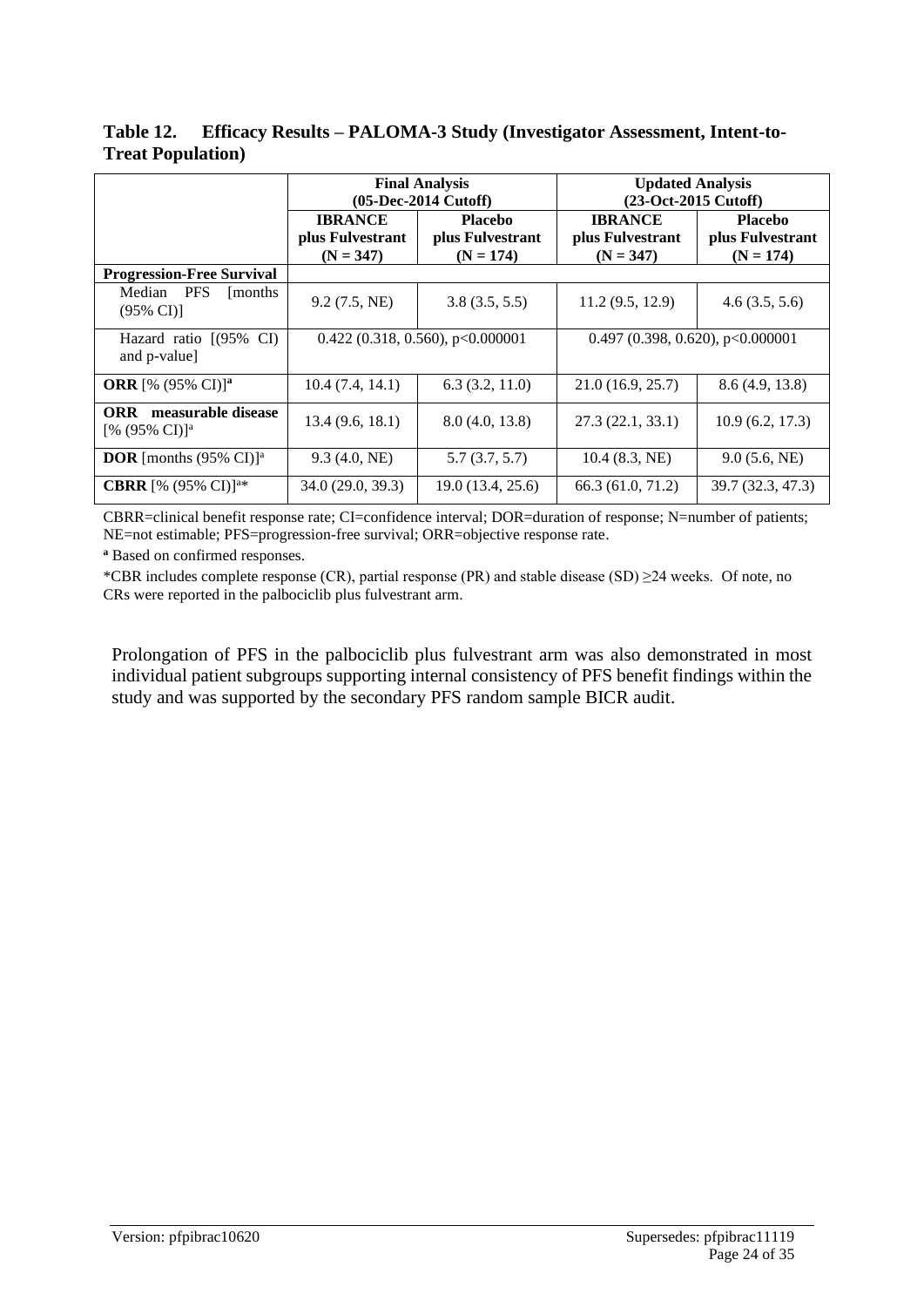| Subgroup                                     | <b>Number of Patients</b><br>n (%) |                       | <b>Hazard Ratio and 95% CI</b> |
|----------------------------------------------|------------------------------------|-----------------------|--------------------------------|
| All randomized patients (ITT)                | 521 (100)                          | ⊢∎⊣                   | 0.497 (0.398, 0.620)           |
| Age                                          |                                    |                       |                                |
| <65 Years                                    | 392 (75.2)                         | ⊹.                    | 0.585 (0.455, 0.752)           |
| >=65 Years                                   | 129 (24.8)                         |                       | 0.319 (0.198, 0.514)           |
| Race                                         |                                    |                       |                                |
| White                                        | 385 (73.9)                         |                       | 0.497 (0.384, 0.643)           |
| Asian                                        | 105 (20.2)                         |                       | 0.503 (0.308, 0.823)           |
| <b>Black and Other</b>                       | 31(6.0)                            |                       | 0.558 (0.233, 1.339)           |
| Region                                       |                                    |                       |                                |
| North America                                | 240 (46.1)                         |                       | 0.519 (0.377, 0.715)           |
| Europe                                       | 167 (32.1)                         |                       | 0.460 (0.307, 0.688)           |
| Asia/Pacific                                 | 114 (21.9)                         |                       | 0.510 (0.318, 0.819)           |
| <b>ECOG performance status</b>               |                                    |                       |                                |
| $\mathbf 0$                                  |                                    |                       |                                |
|                                              | 322 (61.8)                         |                       | 0.568 (0.430, 0.751)           |
| $\mathbf{1}$                                 | 199 (38.2)                         |                       | 0.385 (0.266, 0.556)           |
| Menopausal status at study entry             |                                    |                       |                                |
| Pre/Peri                                     | 108 (20.7)                         |                       | 0.459 (0.282, 0.746)           |
| Post                                         | 413 (79.3)                         | ⊢∎⊣                   | 0.516 (0.402, 0.662)           |
| Site of metastatic disease                   |                                    |                       |                                |
| Visceral                                     | 311 (59.7)                         | ⊢⊕⊣                   | 0.495 (0.378, 0.649)           |
| Non-visceral                                 | 210 (40.3)                         | ╺                     | 0.482 (0.327, 0.711)           |
| Sensitivity to prior hormonal therapy        |                                    |                       |                                |
| Yes                                          | 410 (78.7)                         | ⊢∎⊣                   | $0.462$ (0.359, 0.594)         |
| No                                           | 111 (21.3)                         |                       | 0.686 (0.432, 1.090)           |
| <b>Receptor status</b>                       |                                    |                       |                                |
| $ER+/PgR+$                                   | 351 (67.4)                         | $\bullet$             | 0.506 (0.383, 0.668)           |
| $ER+/PgR-$                                   | 142 (27.3)                         |                       | 0.503(0.334, 0.755)            |
| Disease-free interval                        |                                    |                       |                                |
| $\leq$ 24 months                             | 63 (12.1)                          |                       | 0.813 (0.446, 1.481)           |
| >24 months                                   | 292 (56.0)                         | ▬⊣                    | 0.517 (0.386, 0.692)           |
| Bone-only disease at baseline                |                                    |                       |                                |
| Yes                                          | 124 (23.8)                         |                       | 0.634 (0.379, 1.059)           |
| No                                           | 397 (76.2)                         |                       | 0.465 (0.364, 0.595)           |
| <b>Number of disease sites</b>               |                                    |                       |                                |
| $\mathbf{1}$                                 | 171 (32.8)                         |                       | 0.591 (0.393, 0.889)           |
| 2                                            | 146 (28.0)                         |                       | 0.387 (0.254, 0.589)           |
| $>=3$                                        | 201 (38.6)                         |                       | 0.426 (0.300, 0.604)           |
| <b>Prior chemotherapy</b>                    |                                    |                       |                                |
| (Neo)adjuvant only                           | 214(41.1)                          |                       | 0.613 (0.436, 0.863)           |
| Advanced/Metastatic +/- (neo)adjuvant        | 177 (34.0)                         |                       | 0.532 (0.369, 0.767)           |
| No prior chemotherapy                        | 130 (25.0)                         |                       | 0.317 (0.195, 0.517)           |
| Prior lines of therapy in metastatic setting |                                    |                       |                                |
| $\mathbf 0$                                  | 114 (21.9)                         |                       | 0.586 (0.369, 0.929)           |
| $\mathbf{1}$                                 | 225 (43.2)                         |                       | 0.455(0.324, 0.640)            |
| $\overline{2}$                               | 131 (25.1)                         |                       | 0.480 (0.304, 0.755)           |
| $>=3$                                        | 51 (9.8)                           |                       | 0.585 (0.281, 1.216)           |
| <b>Most recent therapy</b>                   |                                    |                       |                                |
| (Neo)adjuvant                                | 114 (21.9)                         |                       | 0.586 (0.369, 0.929)           |
| Advanced/Metastatic                          | 406 (77.9)                         |                       |                                |
| <b>Most recent therapy</b>                   |                                    |                       | 0.474 (0.368, 0.610)           |
| Aromatase inhibitor                          |                                    | ⊢∎∺                   |                                |
|                                              | 357 (68.5)                         |                       | 0.450 (0.345, 0.588)           |
| Anti-estrogen                                | 93 (17.9)                          |                       | 0.641 (0.370, 1.110)           |
| Other                                        | 72 (13.8)                          |                       | 0.651 (0.366, 1.157)           |
|                                              |                                    |                       |                                |
|                                              | 0.125                              | 0.25<br>2<br>0.5<br>1 | 8<br>4                         |

#### **Figure 3. Forest Plot of Subgroup Analyses of Progression-Free Survival PALOMA-3 Study (Investigator Assessment, Intent-to-Treat Population)** *(23-Oct-2015 Cutoff)*

CI=confidence interval; ECOG=Eastern Cooperative Oncology Group; ER=oestrogen receptor; FUL=fulvestrant; ITT=intent-to-treat; n=number of patients meeting prespecified criteria; PAL=palbociclib; PCB=placebo; PgR=progesterone receptor.

As per inclusion criteria, pre/perimenopausal women were enrolled in the study if already treated with an LHRH agonist from at least 4 weeks. If they were not treated with goserelin prior to study entry, they were switched to goserelin when they started the study treatment. In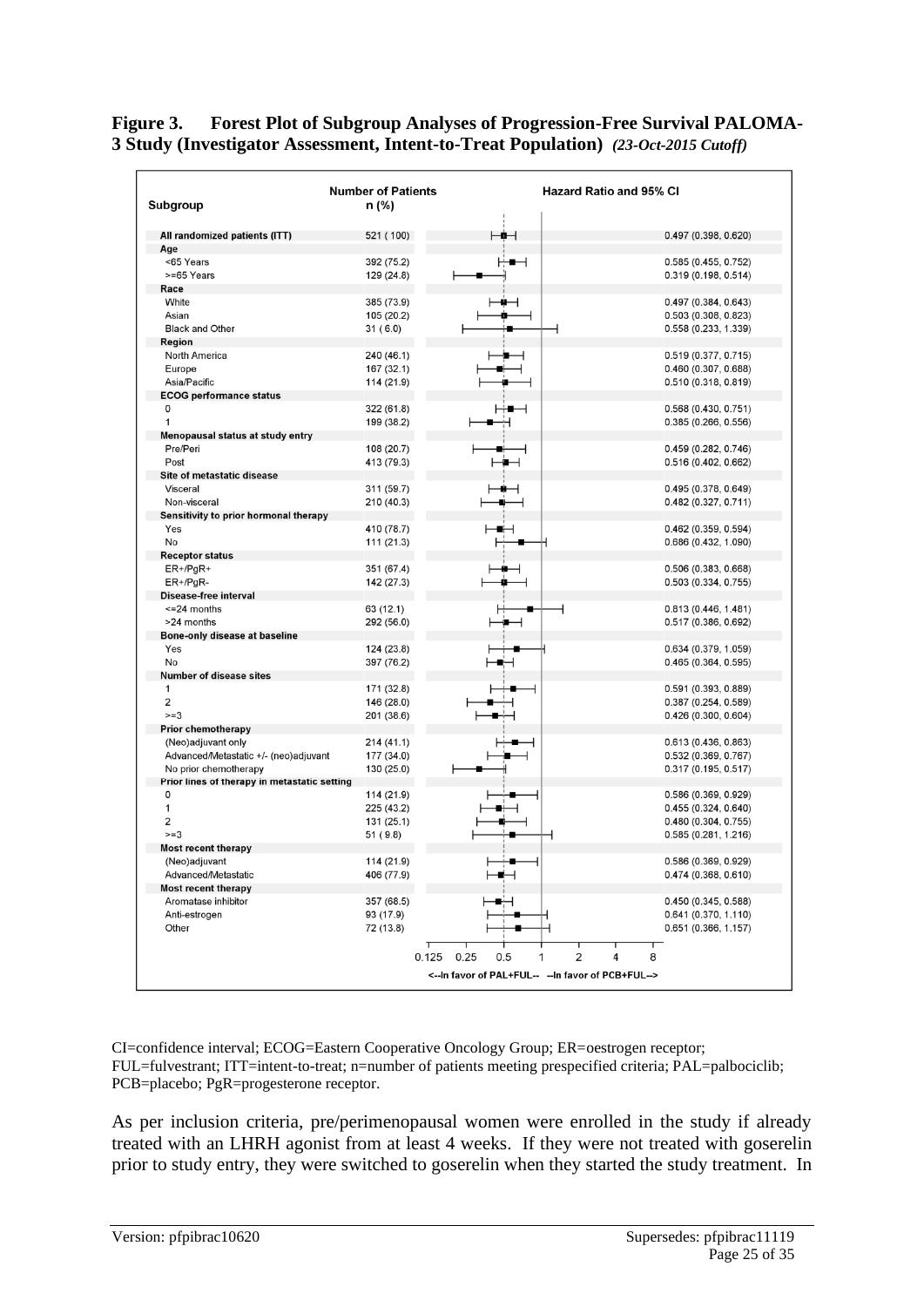the palbociclib plus fulvestrant arm 70 pre/perimenopausal women received goserelin for the duration of the study and in the placebo plus fulvestrant arm 36 pre/perimenopausal women received goserelin.

The palbociclib plus fulvestrant arm demonstrated similar clinical benefit in the pre/perimenopausal patient population (HR = 0.494 [95% CI: 0.300, 0.813]) and postmenopausal population (HR =  $0.508$  [95% CI: 0.395, 0.652]). Similarly, the mPFS for the palbociclib plus fulvestrant arm was 11.3 months (95% CI: 7.5, 15.0) in the pre/perimenopausal setting versus 11.2 months (95% CI: 9.5, 12.7) in the postmenopausal setting; while the mPFS in the placebo plus fulvestrant arm was 5.6 months (95% CI: 1.7, 9.2) in the pre/perimenopausal setting versus 3.9 months (95% CI: 3.5, 5.5) in the postmenopausal setting.

The overall survival (OS) data were not mature at the time of the final PFS analysis (11% of patients had died). Patients will continue to be followed for the final analysis.

Patient-reported symptoms were assessed using the EORTC QLQ-C30 and EORTC QLQ-BR23. A total of 335 patients in the palbociclib plus fulvestrant arm and 166 patients in the placebo plus fulvestrant arm completed the questionnaire at baseline and at least 1 postbaseline visit.

Time to Deterioration (TTD) was prespecified as time between baseline and first occurrence of ≥10-point increase from baseline in pain symptom scores. Addition of palbociclib to fulvestrant resulted in a symptom benefit by significantly delaying TTD in pain symptom scores compared with placebo plus fulvestrant (median 8.0 months versus 2.8 months; HR of 0.64 [95% CI: 0.49, 0.85]; p<0.001).

After a median follow-up time of 45 months, the final OS analysis was performed based on 310 events (59.5% of randomised patients). A clinically meaningful 6.9-month improvement in median OS in the palbociclib plus fulvestrant arm compared with the placebo plus fulvestrant arm was observed, although this result was not statistically significant at the prespecified significance level of 0.0235. A higher proportion of patients in the placebo plus fulvestrant arm received post-progression systemic treatments overall in comparison with the patients in the palbociclib plus fulvestrant arm (80.5% versus 71.8%) respectively. Also, in placebo plus fulvestrant arm, 15.5% of randomised patients received palbociclib and other CDK inhibitors as post progression subsequent treatments.

The results from the final OS data from PALOMA-3 Study are presented in Table 12. The relevant Kaplan-Meier plots are shown in Figures 2 and 4.

| Table 12.<br>Efficacy Results - PALOMA-3 (Investigator Assessment, Intent-to-Treat<br><b>Population</b> ) (13 April 2018 Cutoff) |                                                 |                                                 |  |
|----------------------------------------------------------------------------------------------------------------------------------|-------------------------------------------------|-------------------------------------------------|--|
| <b>Final Overall Survival (OS)</b>                                                                                               |                                                 |                                                 |  |
|                                                                                                                                  | <b>IBRANCE</b><br>plus Fulvestrant<br>$(N=347)$ | <b>Placebo</b><br>plus Fulvestrant<br>$(N=174)$ |  |
| Number of events $(\%)$                                                                                                          | 201 (57.9)                                      | 109(62.6)                                       |  |
| Median (months [95% CI])                                                                                                         | 34.9 (28.8, 40.0)                               | 28.0 (23.6, 34.6)                               |  |
| Hazard<br>(95%<br>CI)<br>and<br>ratio<br>p-value†                                                                                | 0.814(0.644, 1.029)<br>$p=0.0429$ †*            |                                                 |  |

CI=confidence interval.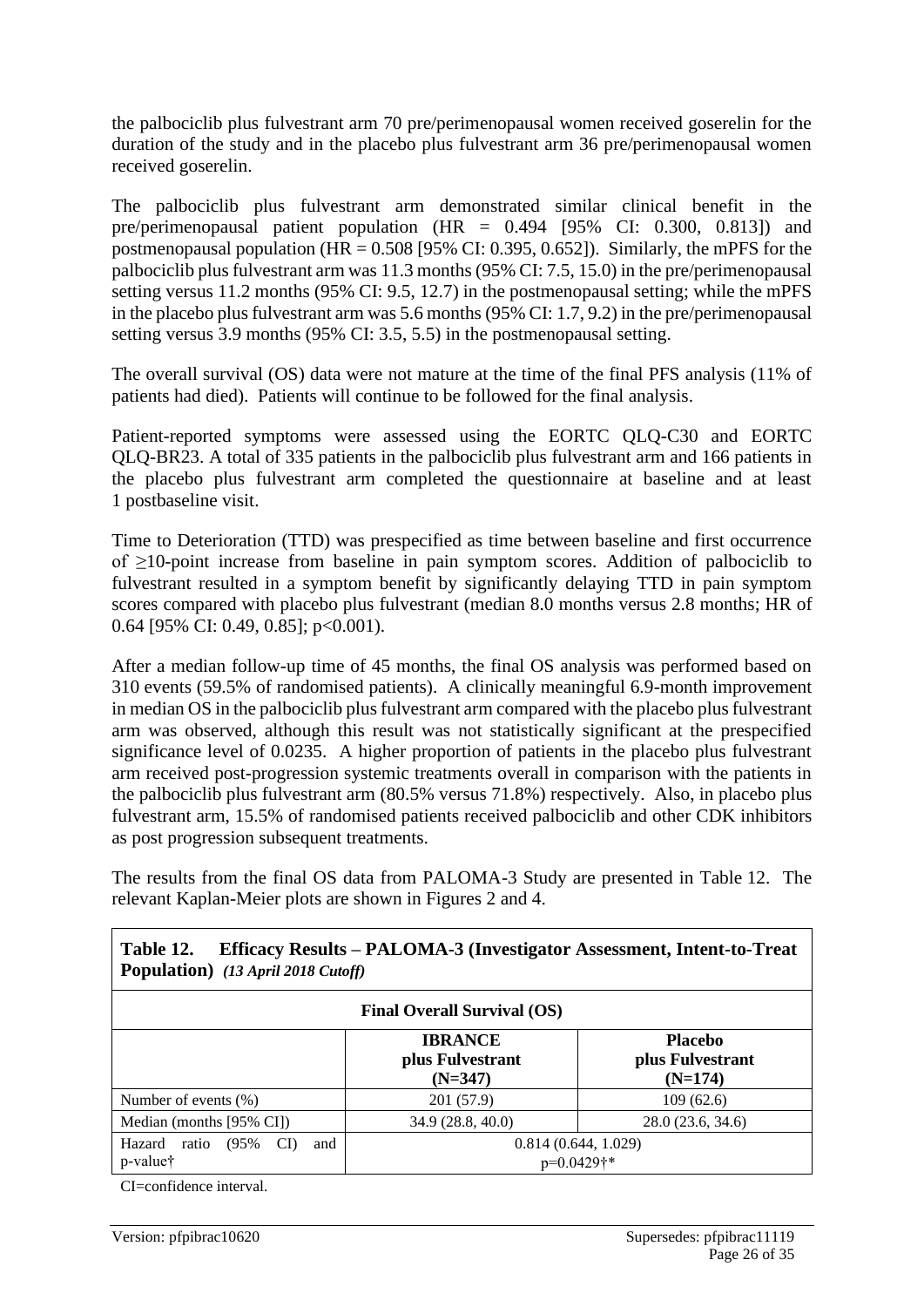\* Not statistically significant.

† 1-sided p-value from the log-rank test stratified by the presence of visceral metastases and sensitivity to prior endocrine therapy per randomisation.

#### **Figure 4. Kaplan-Meier Plot of Overall Survival (Intent-to-Treat Population) – PALOMA-3**



FUL=fulvestrant; PAL=palbociclib; PCB=placebo.

A positive treatment effect of palbociclib plus fulvestrant versus placebo plus fulvestrant on OS was observed in the majority of the prespecified subgroups. Due to the low event number and smaller sample size in some of the prespecified subgroups, the magnitude of estimated effect of palbociclib added to fulvestrant could not always be determined. The OS results from patients subgroups defined by stratification factors at randomisation are reported in Table 13 below.

**Table 13. Overall Survival in Patients Subgroups Defined by Stratification Factors**

|                                         | <b>IBRANCE</b><br>plus<br><b>Fulvestrant</b> | <b>Placebo</b><br>plus<br><b>Fulvestrant</b> | <b>HR (95% CI)</b>   | p-value*  |
|-----------------------------------------|----------------------------------------------|----------------------------------------------|----------------------|-----------|
| <b>ITT Sub-group</b>                    | ne/N                                         | ne/N                                         |                      |           |
| <b>Menopausal Status at Study Entry</b> |                                              |                                              |                      |           |
| Postmenopausal                          | 161/275                                      | 91/138                                       | 0.73<br>(0.57, 0.95) | $p=0.009$ |
| Peri/premenopausal                      | 40/72                                        | 18/36                                        | 1.07<br>(0.61, 1.86) | $p=0.41$  |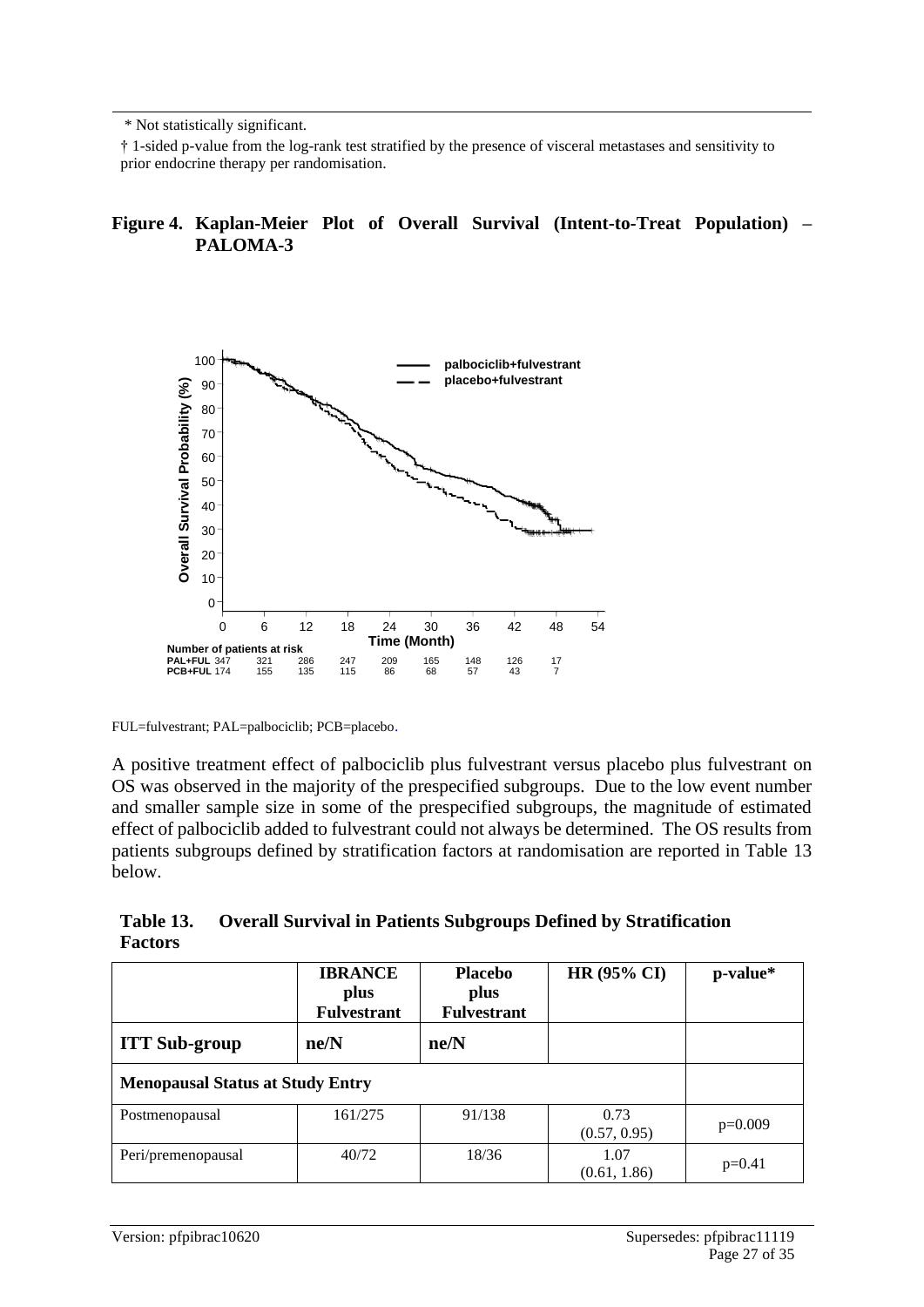| <b>Documented Sensitivity to Prior Hormonal Therapy</b> |         |        |                      |           |
|---------------------------------------------------------|---------|--------|----------------------|-----------|
| Yes                                                     | 150/274 | 84/136 | 0.72<br>(0.55, 0.94) | $p=0.008$ |
| No.                                                     | 51/73   | 25/38  | 1.14<br>(0.70, 1.84) | $p=0.297$ |
| <b>Site of Metastatic Disease</b>                       |         |        |                      |           |
| Visceral                                                | 138/206 | 72/105 | 0.85<br>(0.64, 1.13) | $p=0.132$ |
| Non-visceral                                            | 63/141  | 37/69  | 0.69<br>(0.46, 1.04) | $p=0.036$ |

CI=confidence interval; FUL=fulvestrant; HR=Hazard Ratio; ITT=Intent-to-Treat; ne=number of events; N=number of patients; PAL=palbociclib; PCB=placebo.

\* One sided p-value. No multiplicity adjustments were made for the subgroup analyses.

The estimated survival probabilities for palbociclib plus fulvestrant versus placebo plus fulvestrant were respectively: 65.3% (95% CI: 59.9, 70.2) vs. 57.3% (95% CI: 49.2, 64.6) at 2 years and 49.6% (95% CI: 44.0, 54.9) vs. 40.8% (95% CI: 32.9, 48.5) at 3 years.

Men were not enrolled in PALOMA-1, PALOMA-2 and PALOMA-3.

### **5.2 Pharmacokinetic properties**

The pharmacokinetics (PK) of palbociclib were characterised in patients with solid tumours including advanced breast cancer and in healthy volunteers.

#### **Absorption**

The time to  $C_{\text{max}}$  (T<sub>max</sub>) of palbociclib is generally between 6 to 12 hours following oral administration of IBRANCE capsules. The  $T_{\text{max}}$  of palbociclib is generally observed between 4 to 12 hours following oral administration of IBRANCE tablets. The mean absolute bioavailability of palbociclib after an oral 125 mg dose is 46%. In the dosing range of 25 mg to 225 mg, the AUC and Cmax increase proportionally with dose in general. Steady state was achieved within 8 days following repeated once daily dosing. With repeated once daily administration, palbociclib accumulates with a median accumulation ratio of 2.4 (range 1.5-4.2).

#### **Food effect**

#### IBRANCE capsules

Palbociclib absorption and exposure were very low in approximately 13% of the population under the fasted condition. Food intake increased the palbociclib exposure in this small subset of the population, but did not alter palbociclib exposure in the rest of the population to a clinically relevant extent. Therefore, food intake reduced the intersubject variability of palbociclib exposure, which supports administration of IBRANCE capsules with food.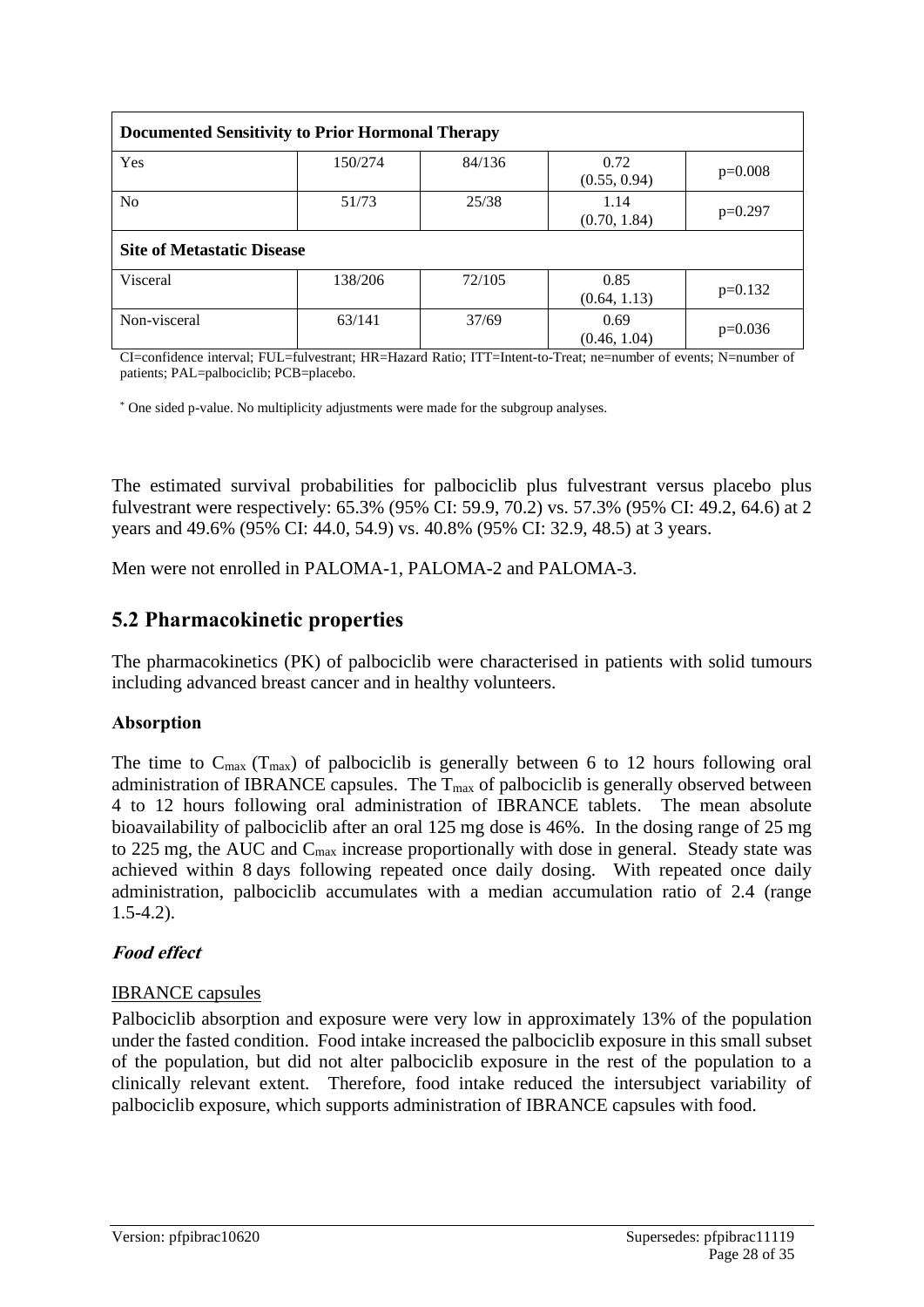Compared to palbociclib given under overnight fasted conditions, the AUC<sub>inf</sub> and C<sub>max</sub> of palbociclib increased by 21% and 38% when given with high-fat food, by 12% and 27% when given with low-fat food and by 13% and 24% when moderate-fat food was given 1 hour before and 2 hours after palbociclib dosing. In addition, food intake significantly reduced the intersubject and intrasubject variability of palbociclib exposure. Based on these results, IBRANCE capsules should be taken with food.

#### IBRANCE film-coated tablets

The AUC<sub>inf</sub> and C<sub>max</sub> of palbociclib increased by 22% and 26%, respectively, when IBRANCE tablets were given with a high-fat, high-calorie meal (approximately 800 to 1000 calories with 150, 250, and 500 to 600 calories from protein, carbohydrate, and fat, respectively), and by 9% and 10%, respectively, when IBRANCE tablets were given with a moderate fat, standardcalorie meal (approximately 500 to 700 calories with 75 to 105, 250 to 350, and 175 to 245 calories from protein, carbohydrate, and fat, respectively), compared to IBRANCE tablets given under overnight fasted conditions. Based on these results, IBRANCE tablets may be taken with or without food.

#### **Gastric pH elevating medication effect**

#### IBRANCE capsules

In a healthy subject study, coadministration of a single 125 mg IBRANCE capsule with multiple doses of the PPI rabeprazole under fed conditions decreased palbociclib  $C_{\text{max}}$  by 41%, but had limited impact on  $AUC_{inf}$  (13% decrease), when compared to a single 125 mg IBRANCE capsule administered alone. Given the reduced effect on gastric pH of H2 receptor antagonists and local antacids compared to PPIs, the effect of these classes of acid-reducing agents on palbociclib exposure under fed conditions is expected to be minimal. Under fed conditions there is no clinically relevant effect of PPIs, H2-receptor antagonists or local antacids on palbociclib exposure. In another healthy subject study, coadministration of a single 125 mg IBRANCE capsule with multiple doses of the PPI rabeprazole under fasted conditions decreased palbociclib AUC<sub>inf</sub> and C<sub>max</sub> by 62% and 80%, respectively, when compared with a single 125 mg IBRANCE capsule administered alone.

#### IBRANCE film-coated tablets

Coadministration of multiple doses of the PPI rabeprazole with a single 125 mg IBRANCE tablet under fasted conditions had no effect on the rate and extent of absorption of palbociclib when compared to a single 125 mg IBRANCE tablet administered alone.

#### **Distribution**

Binding of palbociclib to human plasma proteins in vitro was ~85%, with no concentration dependence over the concentration range of 500 ng/mL to 5000 ng/mL. The mean fraction unbound (f<sub>u</sub>) of palbociclib in human plasma *in vivo* increased incrementally with worsening hepatic function. There was no obvious trend in the mean palbociclib  $f_u$  in human plasma *in vivo* with worsening renal function. The geometric mean apparent volume of distribution (Vz/F) was 2583 (26%) L.

#### **Metabolism**

In vitro and in vivo studies indicate that palbociclib undergoes extensive hepatic metabolism in humans. Following oral administration of a single  $125$  mg dose of  $[14]$ C]palbociclib to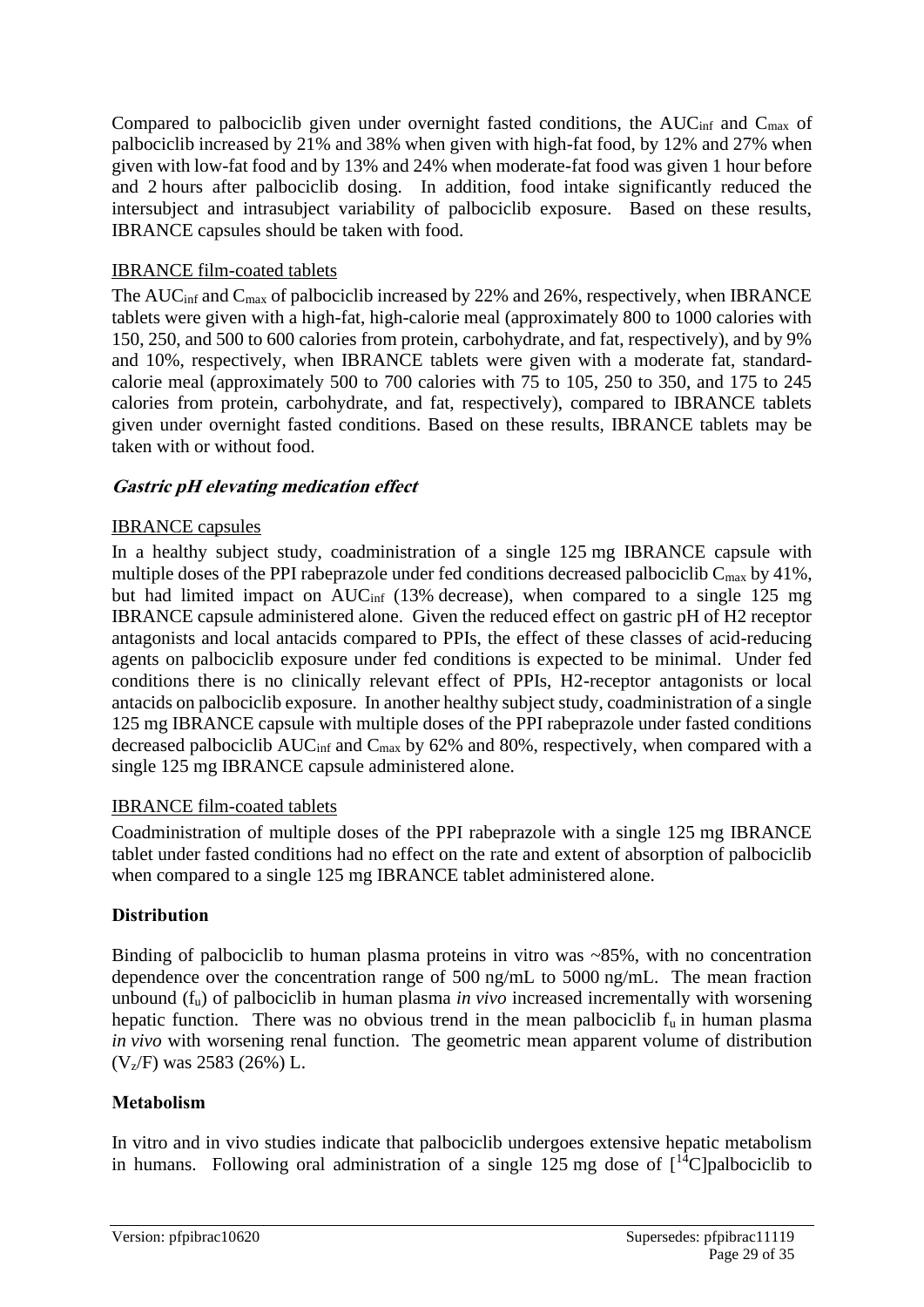humans, the major primary metabolic pathways for palbociclib involved oxidation and sulfonation, with acylation and glucuronidation contributing as minor pathways. Palbociclib was the major circulating drug-derived entity in plasma. The major circulating metabolite was a glucuronide conjugate of palbociclib, although it only represented 1.5% of the administered dose in the excreta. The glucuronide metabolite is primarily formed by UGT1A1 and to a lesser extent, by UGT1A4. The majority of the material was excreted as metabolites. In faeces, the sulfamic acid conjugate of palbociclib was the major drug-related component, accounting for 25.8% of the administered dose. In vitro studies with human hepatocytes, liver cytosolic and S9 fractions and recombinant sulfotransferase (SULT) enzymes indicated that CYP3A and SULT2A1 are mainly involved in the metabolism of palbociclib.

#### **Excretion**

The geometric mean apparent oral clearance (CL/F) of palbociclib was 63.08 L/h and the mean plasma elimination half-life was 28.8 hours in patients with advanced breast cancer. In 6 healthy male subjects given a single oral dose of  $\lceil \sqrt[14]{C} \rceil$ palbociclib, a median of 91.6% of the total administered radioactive dose was recovered in 15 days; faeces (74.1% of dose) was the major route of excretion, with 17.5% of the dose recovered in urine. Excretion of unchanged palbociclib in faeces and urine was 2.3% and 6.9% of the administered dose, respectively.

#### **Special populations**

Based on a population pharmacokinetic analysis in 183 patients with cancer (50 male and 133 female patients, age ranging from 22 to 89 years and body weight ranging from 37.9 to 123 kg), gender had no effect on the exposure of palbociclib and age and body weight had no clinically important effect on the exposure of palbociclib.

#### **Elderly (≥65 years)**

Of 444 patients who received palbociclib in Study A5481008 (PALOMA-2), 181 patients  $(41\%)$  were  $\geq 65$  years of age with 133 (30%) patients between the age of 65 and 74, and 48 (11%) patients  $\geq$ 75 years of age. Of 347 patients who received palbociclib in Study A5481023 (PALOMA-3), 86 patients (25%) were  $\geq 65$  years of age with 59 (17%) patients between the age of 65 and 74, and 27 (8%) patients  $\geq$  75 years of age. No overall differences in safety were observed across all age groups and elderly age groups. Neutropenia was the most common adverse event with palbociclib across all age groups; however, the incidence of febrile neutropenia was low in all age groups. No overall differences effectiveness of palbociclib were observed between these patients and younger patients.

#### **Children and adolescents**

Pharmacokinetics of palbociclib have not been evaluated in patients  $\leq 18$  years of age.

#### **Renal impairment**

Data from a pharmacokinetic trial in subjects with varying degrees of renal function indicate that total palbociclib exposure  $(AUC_{\text{inf}})$  was increased by 39%, 42%, and 31% with mild (60 mL/min  $\leq$  CrCl <90 mL/min), moderate (30 mL/min  $\leq$  CrCl <60 mL/min), and severe (CrCl <30 mL/min) renal impairment, respectively, relative to subjects with normal (CrCl  $\geq$ 90 mL/min) renal function. Peak palbociclib exposure (C<sub>max</sub>) was increased by 17%, 12%, and 15% for mild, moderate, and severe renal impairment, respectively, relative to subjects with normal renal function. This study included a small number of patients with severe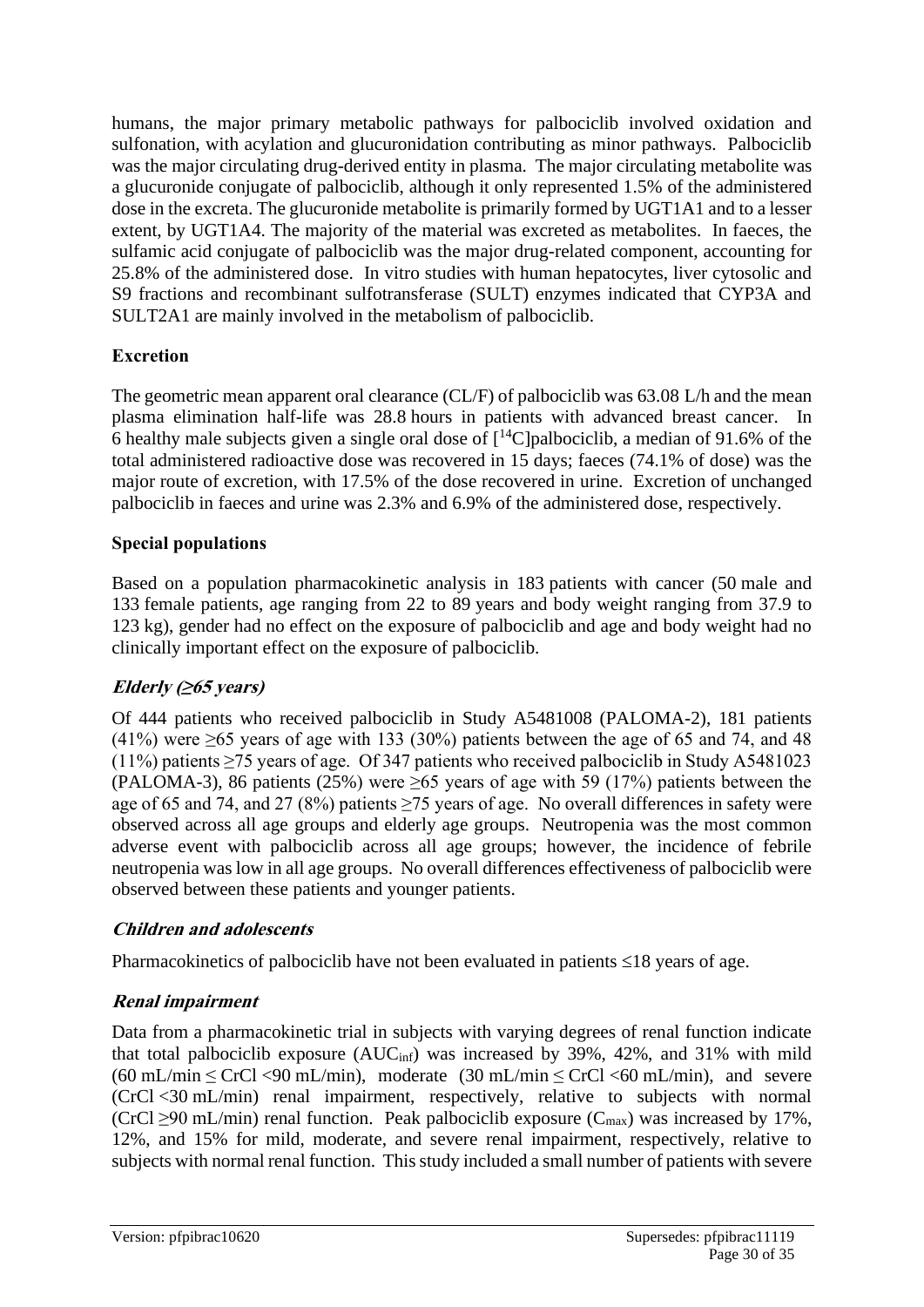renal impairment (n=6) and palbociclib use in this population is considered largely uncharacterised.

In addition, based on a population pharmacokinetic analysis that included 183 patients with advanced cancer where 73 patients had mild renal impairment and 29 patients had moderate renal impairment, mild and moderate renal impairment had no effect on the PK of palbociclib. The pharmacokinetics of palbociclib have not been studied in patients requiring haemodialysis.

#### **Hepatic impairment**

Data from a pharmacokinetic trial in subjects with varying degrees of hepatic function indicate that palbociclib unbound exposure (unbound  $AUC<sub>inf</sub>$ ) decreased by 17% in subjects with mild hepatic impairment (Child-Pugh class A), and increased by 34% and 77% in subjects with moderate (Child-Pugh class B) and severe hepatic impairment (Child-Pugh class C), respectively, relative to subjects with normal hepatic function. This study included a small number of patients with severe hepatic impairment  $(n=7)$  and palbociclib use in this population is considered largely uncharacterised.

Peak palbociclib unbound exposure (unbound  $C_{\text{max}}$ ) was increased by 7%, 38% and 72% for mild, moderate and severe hepatic impairment, respectively, relative to subjects with normal hepatic function. In addition, based on a population pharmacokinetic analysis that included 183 patients with advanced cancer where 40 patients had mild hepatic impairment based on National Cancer Institute (NCI) classification (total bilirubin ≤ Upper Limit of Normal (ULN) and Aspartate Aminotransferase (AST)  $>$  ULN, or total bilirubin  $>1.0$  to  $1.5 \times$  ULN and any AST), mild hepatic impairment had no effect on the PK of palbociclib.

### **Asian race**

In a dedicated PK study in healthy volunteers, palbociclib geometric mean  $AUC_{inf}$  and  $C_{max}$ values were 30% and 35% higher, respectively, in Japanese subjects compared with non-Asian subjects after a single oral dose. However, this finding was not reproduced consistently in subsequent studies in breast cancer patients after multiple dosing. Based on an analysis of the cumulative pharmacokinetic, safety and efficacy data, no dose adjustment based on Asian race is considered necessary.

### **Cardiac electrophysiology**

The effect of palbociclib on the QT interval corrected for heart rate (QTc) was evaluated using time-matched electrocardiograms (ECGs) evaluating the change from baseline and corresponding pharmacokinetic data in 77 patients with breast cancer. Palbociclib did not prolong QTc to any clinically relevant extent at the recommended dose of 125 mg daily for 21 consecutive days followed by 7 days off treatment.

## **5.3 Preclinical safety data**

The primary target organ findings following single and/or repeat dosing included haematolymphopoietic and male reproductive organ effects in rats and dogs, and effects on bone and actively growing incisors in rats only. These systemic toxicities were generally observed at clinically relevant exposures based on AUC. Partial to full reversal of effects on the haematolymphopoietic, male reproductive systems and incisor teeth were established, whereas the bone effect was not reversed following a 12-week nondosing period. The effect on bone indicate a potential risk for children and adolescents. In addition, cardiovascular effects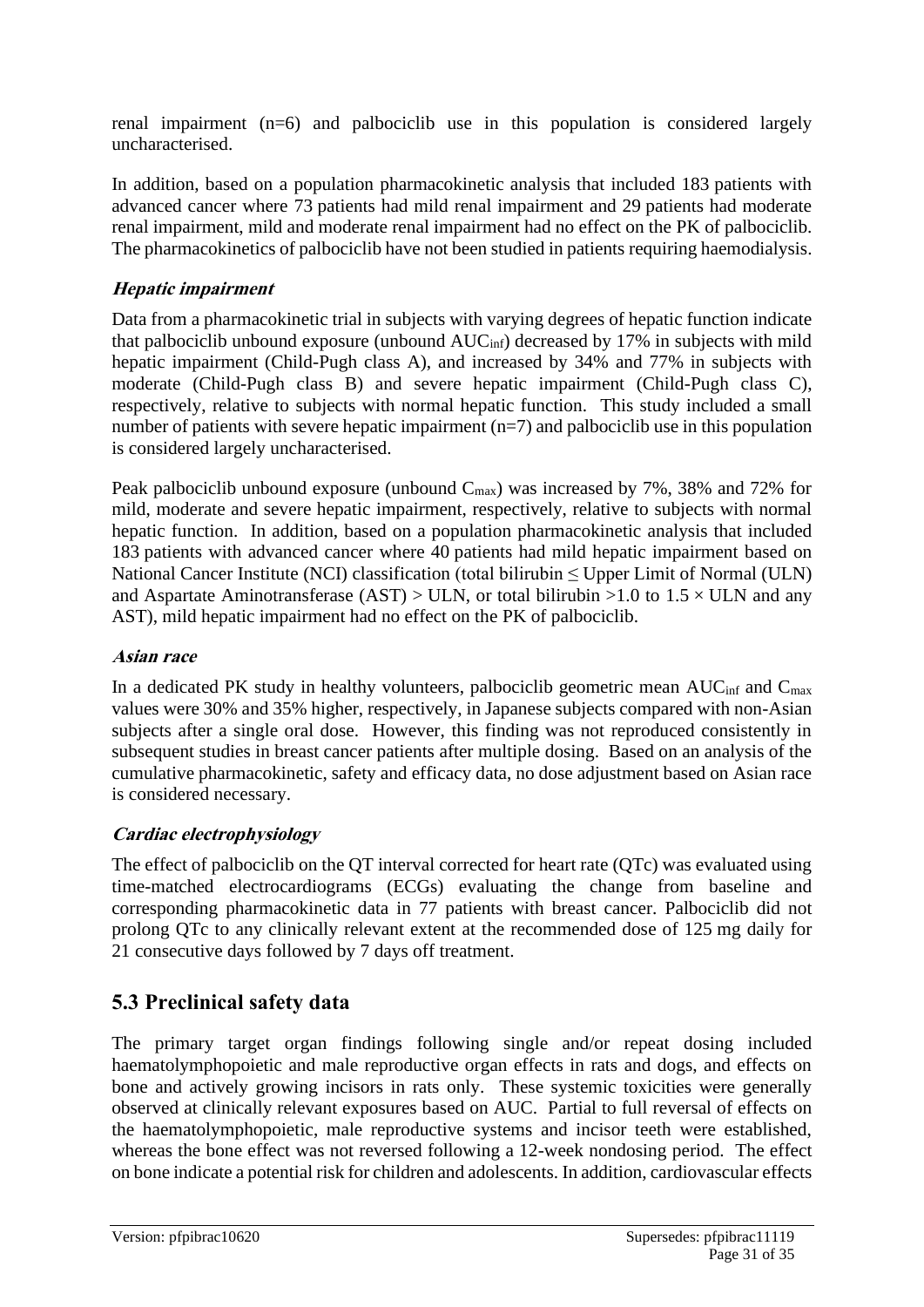(QTc prolongation, decreased heart rate and increased RR interval and systolic blood pressure) were identified in telemetered dogs at  $\geq$ 4 times human clinical exposure based on  $C_{\text{max}}$ .

#### **Genotoxicity**

Palbociclib was not mutagenic in a bacterial reverse mutation (Ames) assay and did not induce structural chromosomal aberrations in the in vitro human lymphocyte chromosome aberration assay.

Palbociclib induced micronuclei via an aneugenic mechanism in Chinese Hamster Ovary cells in vitro and in the bone marrow of rats.

#### **Carcinogenicity**

Palbociclib was assessed for carcinogenicity in a 6-month transgenic mouse study and in a 2 year rat study. Palbociclib was negative for carcinogenicity in transgenic mice at doses up to 60 mg/kg/day (No Observed Effect Level [NOEL] approximately 7 times human clinical exposure based on AUC). Palbociclib was carcinogenic in rats. Palbociclib-related neoplastic finding in rats included an increased incidence of microglial cell tumors in the central nervous system of males at 30 mg/kg/day (5 times human clinical exposure based on AUC). There were no neoplastic findings in female rats at any dose up to 200 mg/kg/day. The NOEL for palbociclib-related carcinogenicity effects was 10 mg/kg/day (approximately 2 times the human clinical exposure based on AUC) and 200 mg/kg/day (approximately 4 times the human clinical exposure based on AUC) in males and females, respectively. The relevance of the male rat neoplastic finding to humans is unknown.

## **6. PHARMACEUTICAL PARTICULARS**

## **6.1 List of excipients**

### **IBRANCE capsules**

Microcrystalline cellulose, lactose monohydrate, sodium starch glycollate, silicon dioxide and magnesium stearate.

The capsules are opaque and are differentiated by size, colour and printing. The capsule shells contain gelatin, iron oxide red, iron oxide yellow and titanium dioxide and are printed with Opacode S-1-7085 white printing ink. The capsule shells consist of a light orange body/light orange cap (75 mg), a light orange body/caramel cap (100 mg) and a caramel body/caramel cap (125 mg).

### **IBRANCE film-coated tablets**

Tablet core: Microcrystalline cellulose, silicon dioxide, crospovidone, magnesium stearate and succinic acid.

Film coating: Hypromellose, titanium dioxide, triacetin, indigo carmine aluminium lake, iron oxide red (75 mg and 125 mg tablets only), and iron oxide yellow (100 mg tablets only).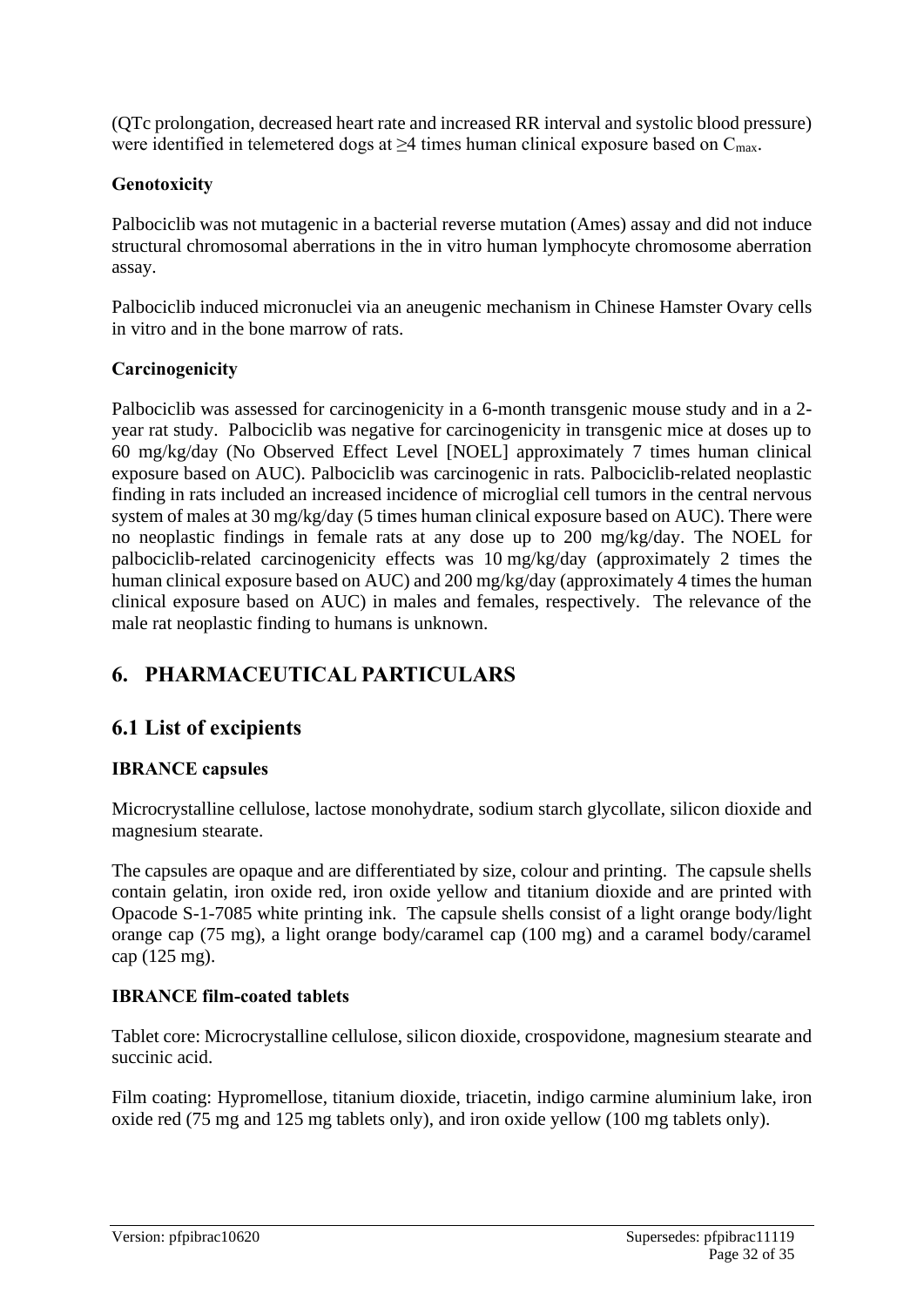The tablets are differentiated by shape, colour and embossing. The 75 mg tablet is round shaped and light purple, the 100 mg tablet is oval shaped and green, the 125 mg tablet is oval shaped and light purple.

## **6.2 Incompatibilities**

See Section 4.5 Interactions with other medicines and other forms of interactions.

## **6.3 Shelf life**

In Australia, information on the shelf life can be found on the public summary of the Australian Register of Therapeutic Goods (ARTG). The expiry date can be found on the packaging.

## **6.4 Special precautions for storage**

Store below 30°C.

IBRANCE tablets: store in the original blister package to protect from moisture.

## **6.5 Nature and contents of container**

IBRANCE 75 mg, 100 mg and 125 mg capsules are supplied in HDPE bottles or PVC/PCFTE/PVC Al blister packs containing 21 capsules.

IBRANCE 75 mg, 100 mg and 125 mg film-coated tablets are supplied in PVC/OPA/Al/PVC Al blister packs containing 21 tablets.

Not all pack sizes may be available.

## **6.6 Special precautions for disposal**

In Australia, any unused medicine or waste material should be disposed of by taking to your local pharmacy.

## **6.7 Physicochemical properties**

The chemical name of palbociclib is 6-acetyl-8-cyclopentyl-5-methyl-2-{[5-(piperazin-1 yl)pyridin-2-yl]amino}pyrido[2,3-d]pyrimidin-7(8H)-one.

Its molecular formula is  $C_{24}H_{29}N_7O_2$  which corresponds to a molecular weight of 447.54 Daltons.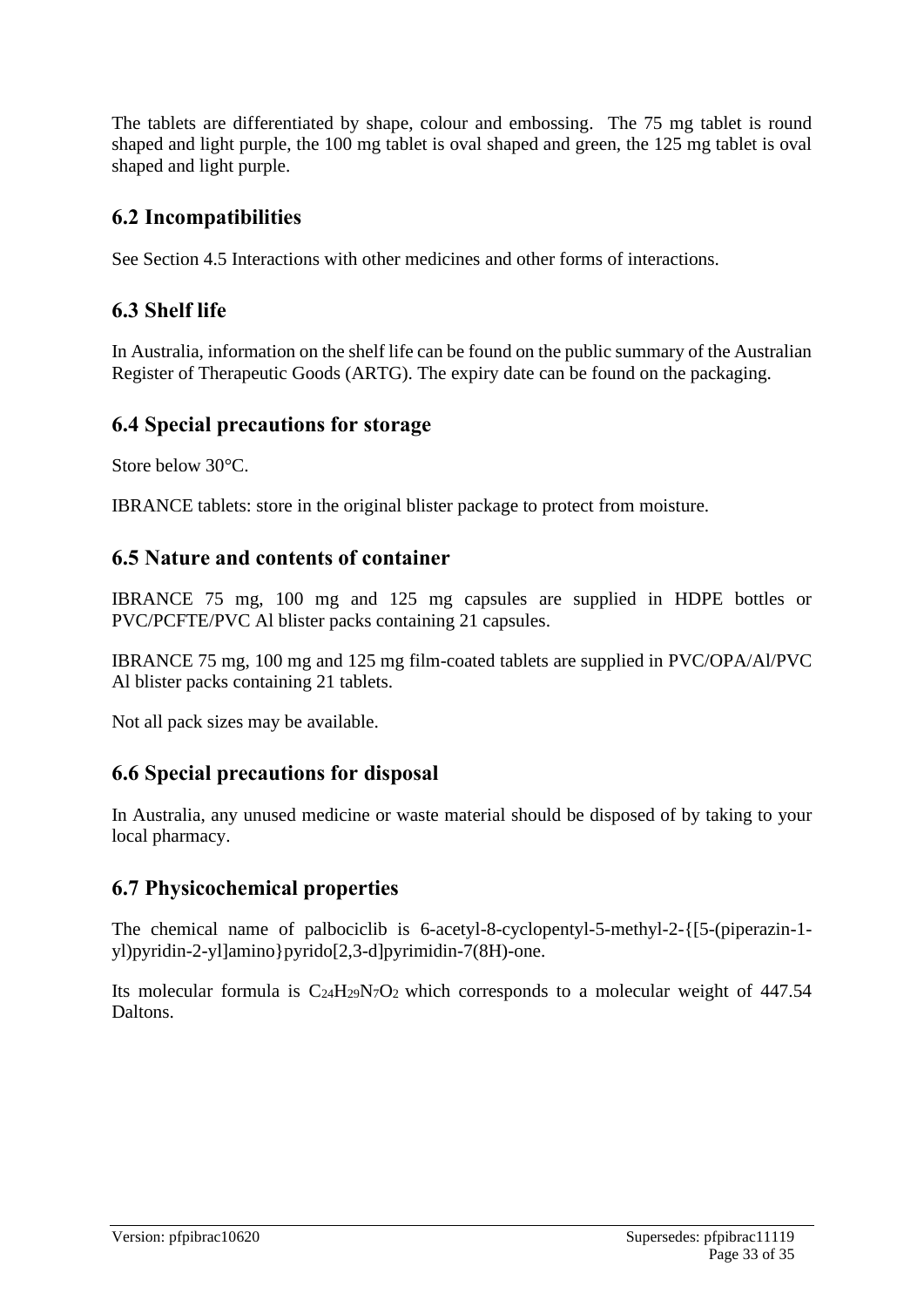#### **Chemical structure**



Palbociclib is a yellow to orange powder with a pKa of 7.4 (secondary piperazine nitrogen) and 3.9 (pyridine nitrogen). The solubility of palbociclib in aqueous media decreases over the range pH 4.3 to pH 9.0 from greater than 0.7 mg/mL to less than 0.002 mg/mL. At or below pH 4, palbociclib behaves like a high-solubility compound. Above pH 4, the solubility of the drug substance reduces significantly. The partition coefficient (1-octanol /water) at pH 7.4 is 0.99.

#### **CAS number**

571190-30-2

## **7. MEDICINE SCHEDULE (POISONS STANDARD)**

S4 (Prescription Only Medicine)

### **8. SPONSOR**

Pfizer Australia Pty Ltd Level 17, 151 Clarence Street Sydney NSW 2000 Toll Free Number: 1800 675 229 [www.pfizer.com.au](http://www.pfizer.com.au/)

## **9. DATE OF FIRST APPROVAL**

03 May 2017

## **10. DATE OF REVISION**

03 June 2020

® Registered trademark